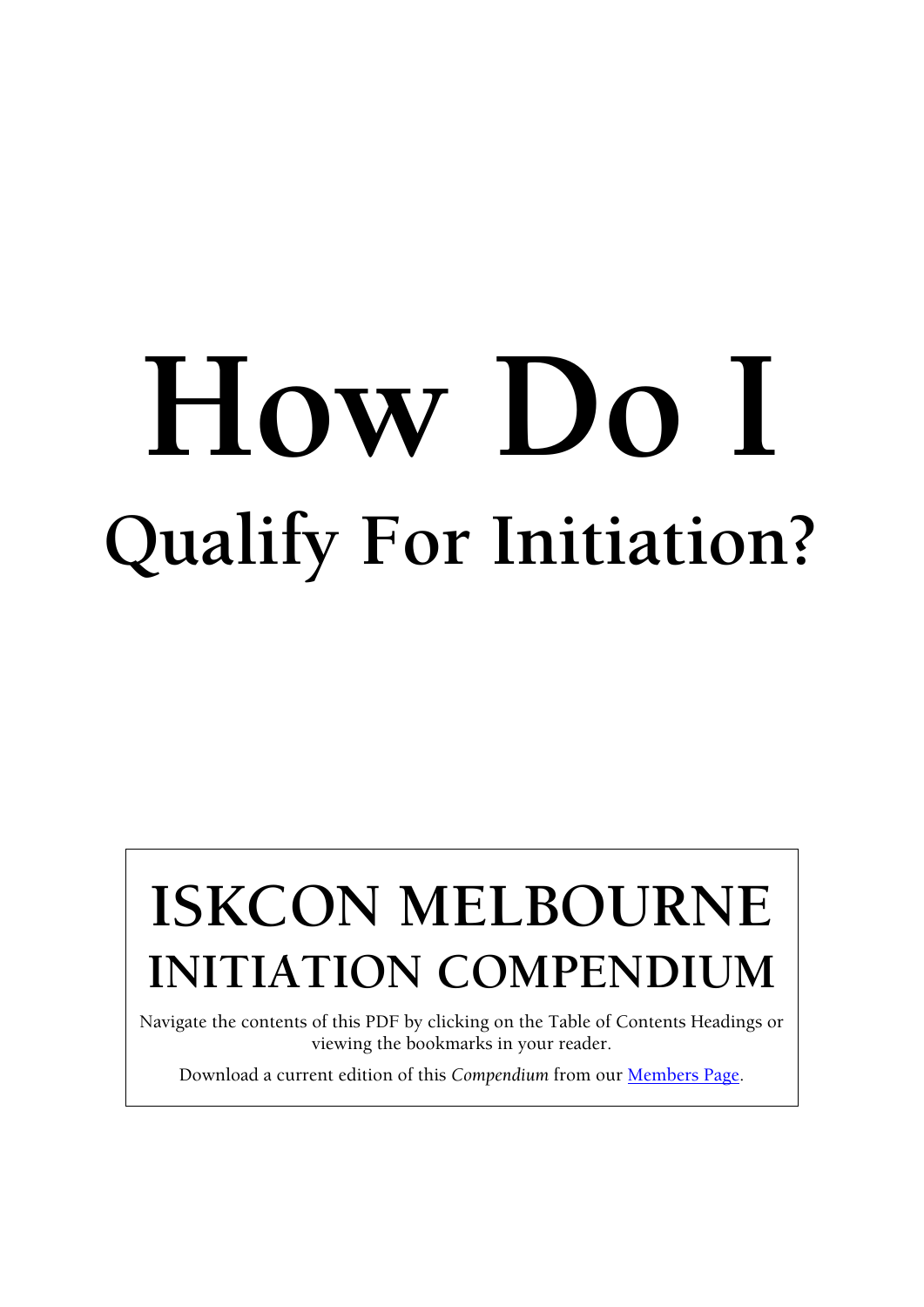# <span id="page-1-0"></span>**SIMPLE STEPS TO INITIATION IN ISKCON MELBOURNE**

**Melbourne Yatra endeavours to assist your individual application within the framework of ISKCON's Governing Body Commission's (GBC's) directives (ISKCON Law). You personally drive your application throughout, and responsibility for complying with these laws rests with you (see page 4 for ISKCON law).**

**The steps to initiation are laid out in the order they should be completed.**

**Please note that – regardless of when you began your application - the following requirements apply to you at the time you attend your interview. You may need to complete missed lower-level requirements when qualifying for a higher level.**

**Please work with your initiations administrator to complete these steps to shelter/initiation and to contact the Temple President, who will recommend you for first and second initiation.**

### **FIRST SIX MONTHS:**

- 1. Take shelter of Srila Prabhupada as your instructing spiritual master and chant his *pranāms*.
- 2. Chant 16 rounds daily and strictly follow the 4 regulative principles.
- 3. Maintain steady *sadhana*; develop a steady service relationship with Srila Prabhupada by offering regular, ongoing service.
- 4. Complete the reading of *Śrīla Prabhupāda-līlāmrta* (by Satsvarupa Dasa Goswami). This reading is compulsory.
- 5. Sit  $\&$  pass the open-book essay on Śrīla Prabhupāda-līlāmirta.
- 6. Attend and pass the *[Founder-Acarya Course](http://bit.ly/FACourse2018)* and the *[ISKCON Disciples' Course](https://forms.office.com/Pages/ResponsePage.aspx?id=7mxca9gWnUC3Q-wH66_cCRfq9C_VawRDrMRlNEEYqRJURUo0N1gxMjdJTkhPNFA1UEhUTERTUk0xQi4u)* (mandatory).
- 7. Complete the reading of *Bhagavad-gétä As It Is* (with purports). This reading is compulsory.
- 8. Begin the required reading for initiates if you have yet to do so (page 34 in 26/5/2021 edition of this guide)
- 9. At the end of six months, complete the *Service Record Form for Shelter Candidates* and the *Application To Qualify For Shelter* forms at [http://www.harekrishnamelbourne.com.au/members.html,](http://www.harekrishnamelbourne.com.au/members.html) and receive response. Arrange with your examiner to sit your shelter interview and exam.
- 10. Sit and pass your *sädhana* interview: this includes being able to supply positive 6-month *sädhana* references from senior local devotees outside your immediate family. Your examiner will contact your referees.
- 11. Sit and pass the GBC 16 Question exam. Bhakti Sastri graduates are exempt from questions 1-13 upon presentation of Pass Certificates.
- 12. Develop a service relationship with the initiating spiritual master of your choice and ask him for shelter.
- **13.** Arrange for his written confirmation of giving you shelter to be sent to your examiner. Your minimum 6 months as a sheltered disciple begins from our receipt of your *guru's* written confirmation.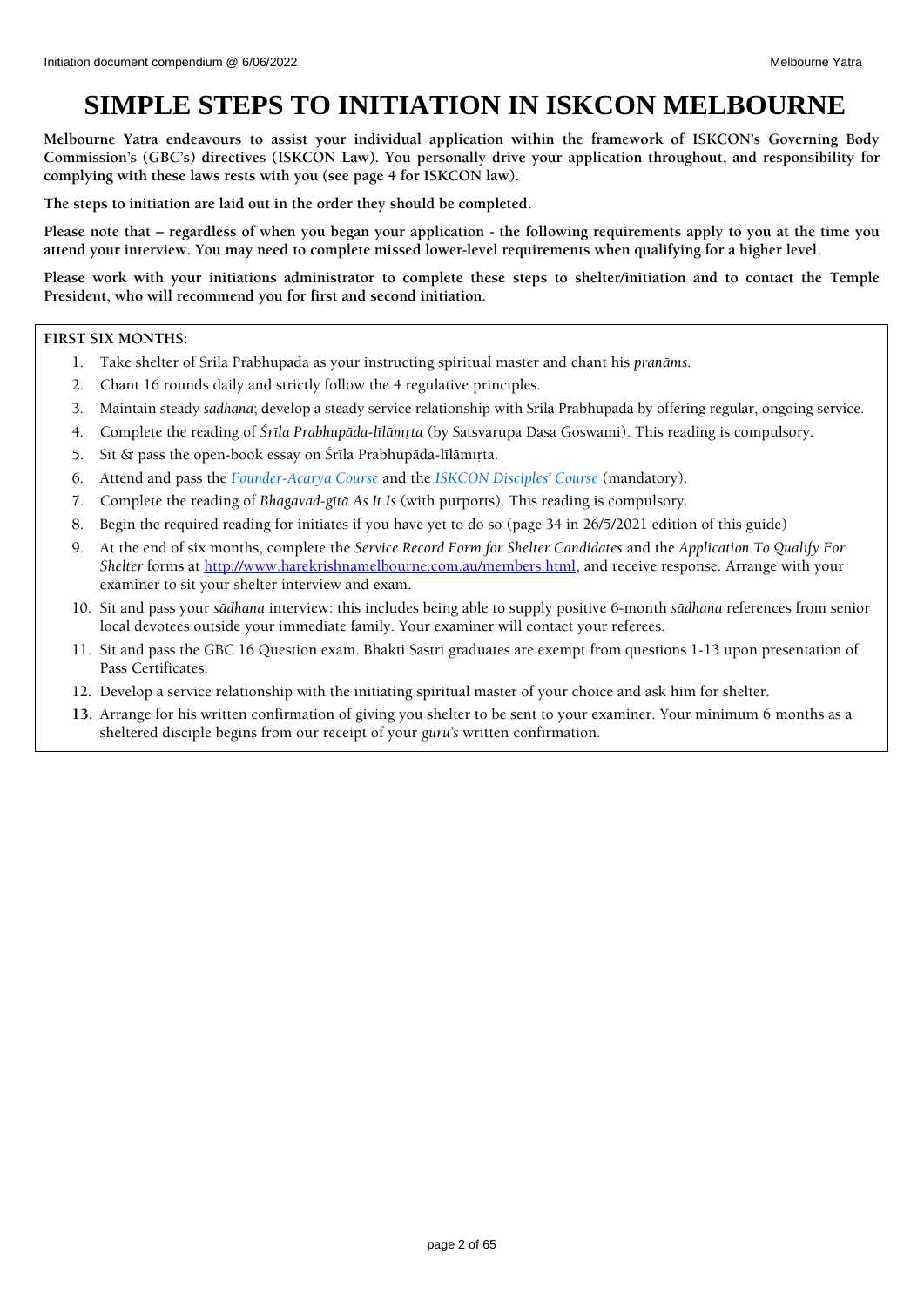### **SECOND SIX MONTHS:**

- 1. Melbourne Yatra is committed to strictly adhering to ISKCON Law as our core principle of administration. We ask all candidates who move to Melbourne but have yet to complete elements of ISKCON Law to do so (check pp. 5-6 of the 26/5/2021 edition of this guide).
- 2. Regardless of when you began your application the current requirements apply to you at the time you attend your interview. You may need to complete missed lower-level requirements when qualifying for a higher level.
- 3. Chant your initiating spiritual master's along with Srila Prabhupada's *praëämas*.
- 4. Chant 16 rounds daily and strictly follow the 4 regulative principles.
- 5. Increase your steady *sadhana*; develop an ongoing service relationship with your initiating spiritual master and Srila Prabhupada by offering Temple services, and services approved by your spiritual master and Melbourne Yatra managers.
- 6. Attend and pass the *[Founder-Acarya Course](http://bit.ly/FACourse2018)* and the *[ISKCON Disciples' Course](https://forms.office.com/Pages/ResponsePage.aspx?id=7mxca9gWnUC3Q-wH66_cCRfq9C_VawRDrMRlNEEYqRJURUo0N1gxMjdJTkhPNFA1UEhUTERTUk0xQi4u)* if you have yet to do so (mandatory).
- 7. Complete the reading of *Çrémad-Bhägavatam* Canto 1 (with purports) and *Nectar of Devotion* (to chapter 19, minimum). This reading - plus the compulsory reading for Shelter candidates (above) – is mandatory.
- 8. Complete the required reading for initiates (page 34 in 8/3/2021 edition of this guide).
- 9. Learn the *Guru-pūjā* prayers (*Śrī Guru-vandanā* by Narottama dāsa Țhākura), to be recited in interview. This is compulsory.
- 10. Complete the *Service Record Form for First Initiation Candidates* and the *Application to Qualify For First Initiation* forms at <http://www.harekrishnamelbourne.com.au/members.html> and receive a response from your initiations admin. When your admin. completes your application summary, meet with your Temple President to discuss your ongoing service to ISKCON and to seek permission to attend your first initiation interviews and exam. He will refer to your record of regular, ongoing Temple service (minimum 12 months) and plans to increase your service.
- 11. Sit and pass your interviews on *sädhana*, personal behaviour and required reading. This includes being able to supply positive 12-month *sädhana* references from referees: senior local devotees outside your immediate family. Your examiner will contact your referees.
- 12. Sit and pass your exam. You can only sit once every 12 months. Bhakti Sastri graduates are exempt from the exam upon presentation of Pass Certificates.
- 13. Receive your Temple President's recommendation for your initiation.
- 14. Request first initiation from your initiating spiritual master and, with his permission, receive first initiation.

### **FOLLOWING 12 MONTHS:**

- 1. Melbourne Yatra is committed to strictly adhering to ISKCON Law as our core principle of administration. We ask all candidates who move to Melbourne but have yet to complete elements of ISKCON Law to do so (check pp. 5-6 of the 11/10/2019 edition of this guide).
- 2. Regardless of when you began your application the current requirements apply to you at the time you attend your interview. You may need to complete missed lower-level requirements when qualifying for a higher level.
- 3. *Brahminical* initiation is not an automatic outcome of the time you've spent in devotional service. Before beginning your candidature for second initiation, check with your Temple authorities whether or not there is a need for your existing, ongoing service at the *brahminical* level.
- 4. Chant 16 rounds daily and strictly follow the 4 regulative principles.
- 5. Demonstrate increased steadiness in your *sädhana* and service to the Deities.
- 6. Increase your steadiness in your service relationship with your initiating spiritual master and Srila Prabhupada.
- 7. Attend and pass the *[Founder-Acarya Course](http://bit.ly/FACourse2018)* and the *[ISKCON Disciples' Course](https://forms.office.com/Pages/ResponsePage.aspx?id=7mxca9gWnUC3Q-wH66_cCRfq9C_VawRDrMRlNEEYqRJURUo0N1gxMjdJTkhPNFA1UEhUTERTUk0xQi4u)* if you have yet to do so (mandatory).
- 8. Complete the reading for Shelter and 1st Initiation candidates (above) if you have yet to do so (mandatory).
- 9. Complete the required reading for second initiation (page 48 in 8/3/2021 edition of this guide)
- 10. Learn the *Guru-püjä* prayers (*Çré Guru-vandanä* by Narottama däsa Öhäkura), to be recited in interview if you have yet to do so (mandatory).
- 11. Complete the *Service Record Form for Second Initiation Candidates* and the *Application To Qualify For Second Initiation* forms at <http://www.harekrishnamelbourne.com.au/members.html> receive a response from your initiations admin. When your admin. completes your application summary, meet with your Temple President to discuss your ongoing service to ISKCON and to seek permission to attend your first initiation interviews and exam. He will refer to your record of regular, ongoing to the Temple Deities (minimum 12 months) and plans to increase your service.
- 12. Sit and pass your interviews on *sädhana*, personal behaviour and required reading. This includes being able to supply positive 2-year *sädhana* references from referees: senior local devotees outside your immediate family. Your examiner will contact your referees.
- 13. Sit and pass your exam. Bhakti Sastri graduates are exempt from exam on presentation of Pass Certificates.
- 14. Receive your Temple President's recommendation for second initiation.
- 15. Request second initiation from your spiritual master and, with his permission, receive second initiation.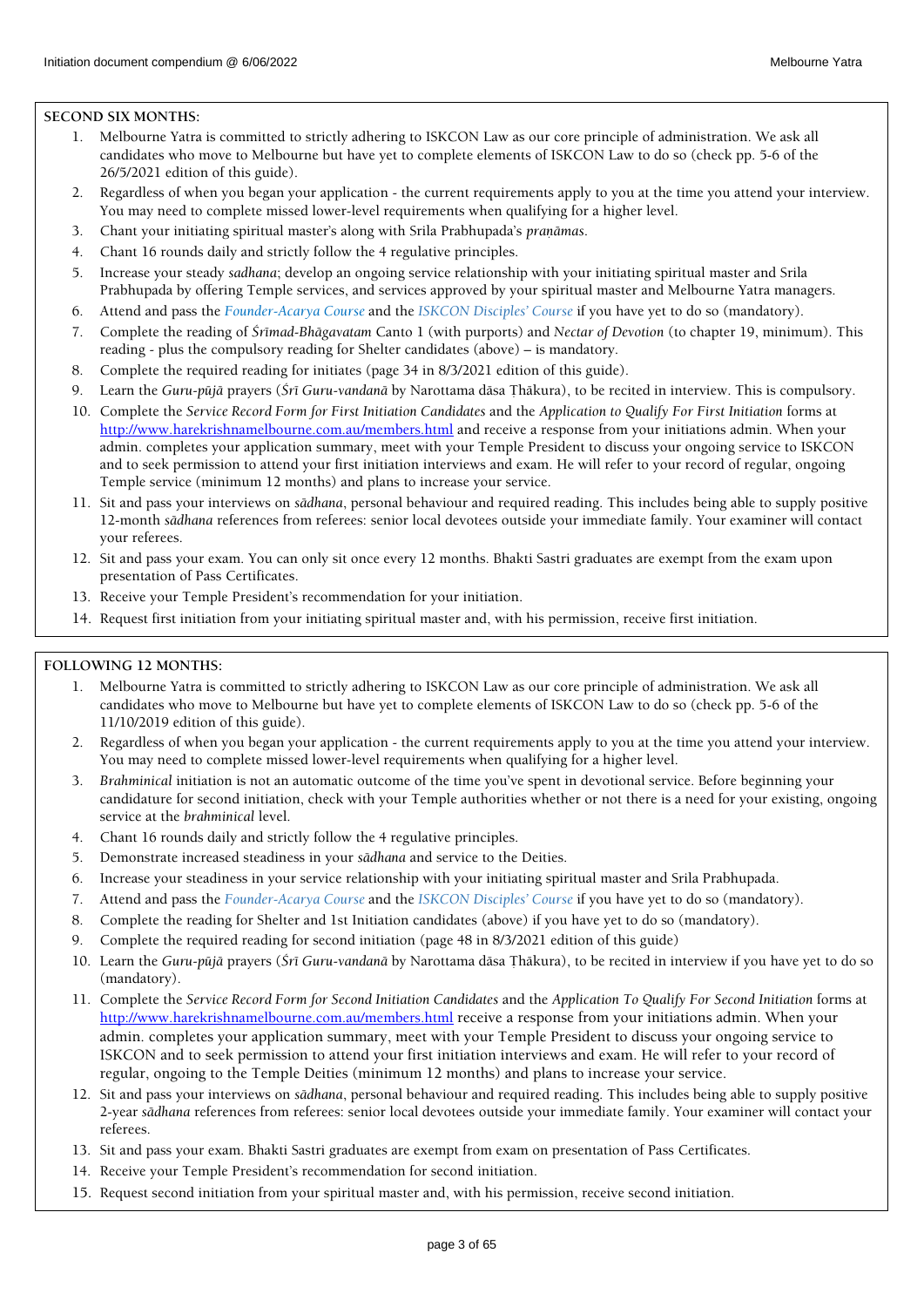# <span id="page-3-0"></span>**CONTENTS**

| APPENDIX 3: MELBOURNE CANDIDATES APPLYING TO HIS HOLINESS JAYAPATAKA MAHARAJA.61 |  |
|----------------------------------------------------------------------------------|--|
| page 4 of 65                                                                     |  |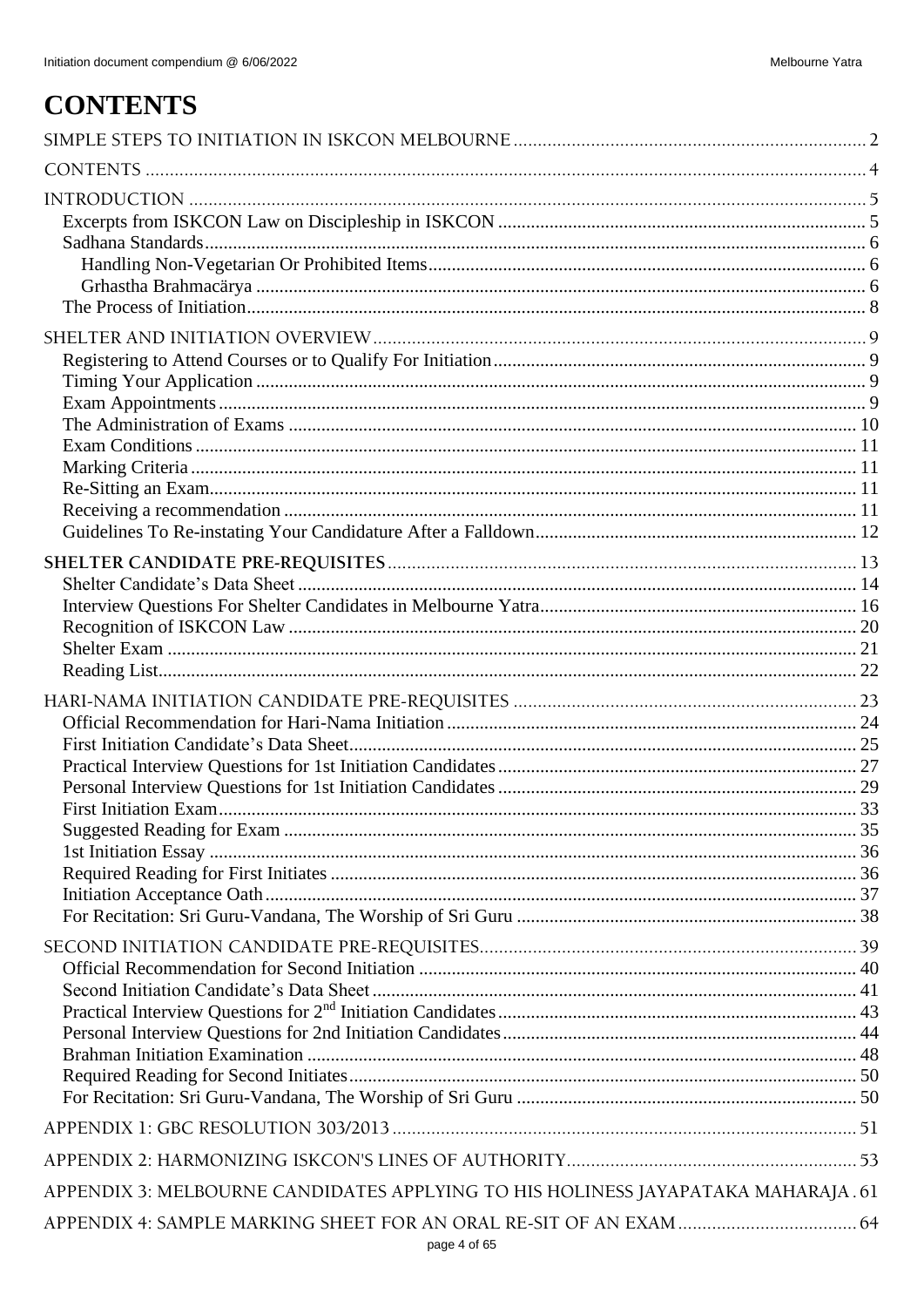# **INTRODUCTION**

<span id="page-4-0"></span>This document is intended to make the procedure for receiving *çékñä* (instruction) and *dikçä* (initiation) in ISKCON (Melbourne Yatra) clear and – as each step is completed - achievable. Please remember that the process of developing a service relationship with an ISKCON guru is a natural one that stands the test of time.

# **EXCERPTS FROM ISKCON LAW ON DISCIPLESHIP IN ISKCON**

### <span id="page-4-1"></span>**7.2.1. First (Harinäma) Initiation**

### **7.2.1.1. Qualifications for First Initiation**

### **7.2.1.1.1. One-year preparatory period**

In order to receive first initiation, one must have been engaged favourably in devotional service, strictly following the four regulative principles and chanting sixteen rounds a day, for at least one year without interruption.

### **7.2.1.1.2. First Six-month Period**

During the first six months of following the four regulative principles and chanting sixteen rounds daily, a new devotee who is aspiring for initiation should not commit himself to a particular initiating *guru*. Rather, he should chant Srila Prabhupada's *pranāma-mantra* and worship him as Founder-Ācārya of ISKCON and as his *śīksā guru*.

### **7.2.1.1.3. Second Six-month Period**

After successfully completing the first six-month preparatory period, and after passing the required examination, the candidate may choose his future *dikçä guru*. Receiving permission from that *guru*, and notifying the local temple president, the candidate should take shelter and begin to worship that *guru* as his own spiritual master and chant his *praëäma-mantra*. Actual initiation may take place only after a minimum six-month period from the date shelter was taken and the local temple president notified.

### **7.2.1.1.4. Devotees Residing Within Temple Communities**

In addition to satisfying the above requirements, devotees residing in temple communities must, during the oneyear preparatory period, regularly attend the full morning program.

### **7.2.3.1.1.5. Devotees Residing Outside of Temple Communities**

Devotees who do not live in a temple community and who cannot come daily to the temple programs may be initiated provided they have regular morning programs at home or attend regular morning programs at the *nämahatta* centre.

### **7.2.1.1.6. Pass Examination**

Before a devotee can be permitted to formally take shelter of a particular ISKCON spiritual master and be subsequently recommended for initiation, he or she must demonstrate a basic understanding of Srila Prabhupada's teachings by answering an oral or written test administered by the Temple President or other recommending authority. The questions to be answered are:

- 1. What are the qualifications of a bona fide spiritual master?
- 2. Why are you convinced to follow the orders of the spiritual master in this life, and even life after life?
- 3. Why does one worship the spiritual master like God?
- 4. Do you believe the spiritual master speaks the Absolute Truth? If so, why?
- 5. Under what circumstances should the spiritual master be rejected?
- 6. What are the qualifications and responsibilities of a disciple?
- 7. What is the unique position of Srila Prabhupada in ISKCON?
- 8. Why do you accept Lord Krishna as the Supreme Personality of Godhead?
- 9. Why do we follow the four regulative principles?
- 10. Why do we chant Hare Krishna?
- 11. What is the position of the GBC Body?
- 12. Explain the difference between the body and the self.
- 13. What is ISKCON, and why should one remain in ISKCON?

### **7.2.2. Second, or Brähminical, Initiation**

### **7.2.2.1. Qualification for Second Initiate**

**7.2.2.1.1. One-Year Wait Between First and Second Initiation**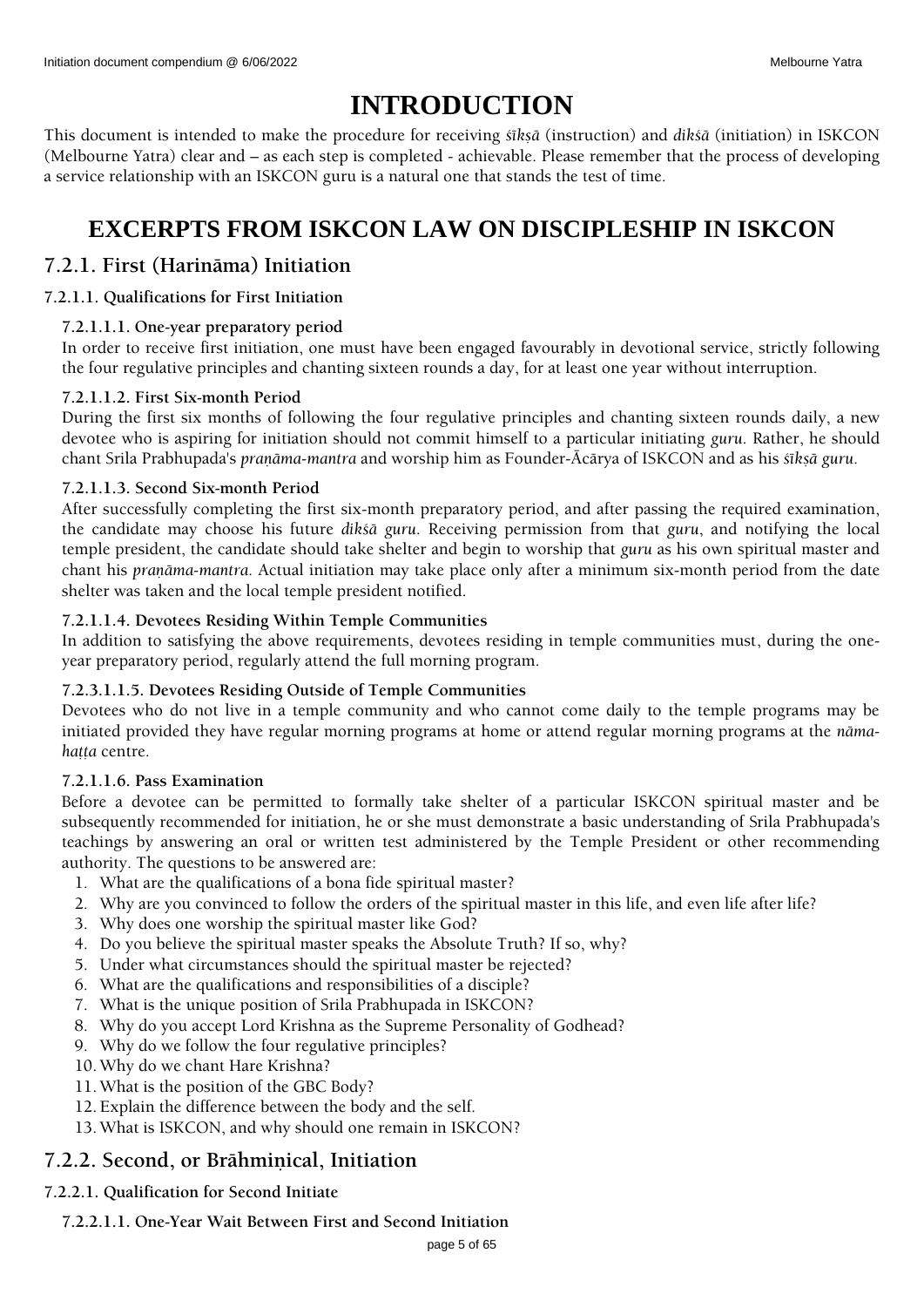To be qualified to receive second initiation, a first-initiated devotee must have been steadily engaged in favourable devotional service, chanting sixteen rounds a day without fail, and strictly following the four regulative principles for a period of at least one year from the time of receiving first initiation. In addition, the candidate must have regularly attended a morning program, whether in a temple, preaching centre, *nāma-hatta* centre, or at home.

### **ISKCON Governing Board Committee Annual General Meeting 2013, [Resolution 306](http://www.dandavats.com/wp-content/uploads/GBCresolutions/GBCRES13.html) Amendment to Required Examination Prior to Accepting a Diksa-guru [ISKCON Law]**

"Whereas the GBC Statement on the Position of Srila Prabhupada and the paper "*Harmonizing ISKCON's Lines of Authority*" have been approved by the GBC and been made required reading for all *harinama* initiation candidates,

Whereas it is also important to make sure that the candidates have understood these papers,

Whereas according to ISKCON law 7.2.1.1.6, every *harinama* initiation candidate must take a test before initiation. This test is a good opportunity to make sure that the candidates have read these papers and to judge their level of understanding of their important concepts:

### RESOLVED:

(a) that ISKCON Law 7.2.1.1.6 be amended to include the following three questions in the test that all *harinama* initiation candidates must take before initiation:

- 14. Have you read the GBC Statement on the Position of Srila Prabhupada?
- 15. Have you read the paper "Harmonizing ISKCON's Lines of Authority"?
- 16. What have you understood as the most important points of the "*Harmonizing ISKCON's Lines of Authority*" paper?

### **ISKCON Governing Board Committee Annual General Meeting 2014, [Resolution 317](http://gbc.iskcon.org/gbc_res/GBCRES14.html)**

"That the ISKCON Disciple Course, as developed by the GBC Guru Services Committee, shall be a mandatory prerequisite for all devotees accepting first or second initiation by an ISKCON guru, effective Janmastami, 2015. After that date, no guru may initiate a disciple who has not first completed the Disciple Course. This is in addition to current requirements of new initiates."

# <span id="page-5-0"></span>**SADHANA STANDARDS**

To qualify for shelter or initiation in Melbourne, the sadhana standards established by Srila Prabhupada and ISKCON's Governing Body Commission must be strictly followed. Please be aware of the following.

### <span id="page-5-1"></span>**HANDLING NON-VEGETARIAN OR PROHIBITED ITEMS**

You must not handle meat, fish, eggs, alcohol or other drugs in the course of your work. "…the killer of an animal is to be considered a murderer because animal food is never meant for the civilized man, whose prime duty is to prepare himself for going back to Godhead. [Manu] says that in the act of killing an animal there is a regular conspiracy by the party of sinners, and that all of them are liable to be punished as murderers…He who gives permission, he who kills the animal, he who sells the slaughtered animal, he who cooks the animal, he who administers distribution of the foodstuff, and at last he who eats such cooked animal food are all murderers, and all of them are liable to be punished by the laws of nature." *(Çrémad-Bhägavatam 1.7.37 purport.)* This standard applies not only to meat-eating, but to all the regulative principles.

### <span id="page-5-2"></span>**GRHASTHA BRAHMACÄRYA**

Vaisnava Grhasthas who practice sex-life according to the Vedic literatures for the purpose of procreation of Krishna conscious children are doing a devotional service to Lord Krishna and are considered to be grhastha brahmacārīs. While there is no hard and fast rule limiting how many children a grhastha may have, shelter and initiation candidates only try to have children one day per month. That day garbhodhana samskara is practised by increasing spiritual activities, chanting fifty rounds and praying to Guru and Krsna to send a pure devotee child. (Śrīla *Prabhupāda Śiksāmrta Complete Edition, Grhastha Āšrama: Conception 68-09, 69-01; ISKCON Chowpatty Grhastha Manual 2003, 1.13: Samskāras)* 

Apart from the time when you are trying to have a child, you must remain celibate. You must have followed this standard for at least 6 months to qualify to receive shelter, 12 months to qualify for initiation, and 2 years to qualify to receive second initiation.

### **REFERENCES**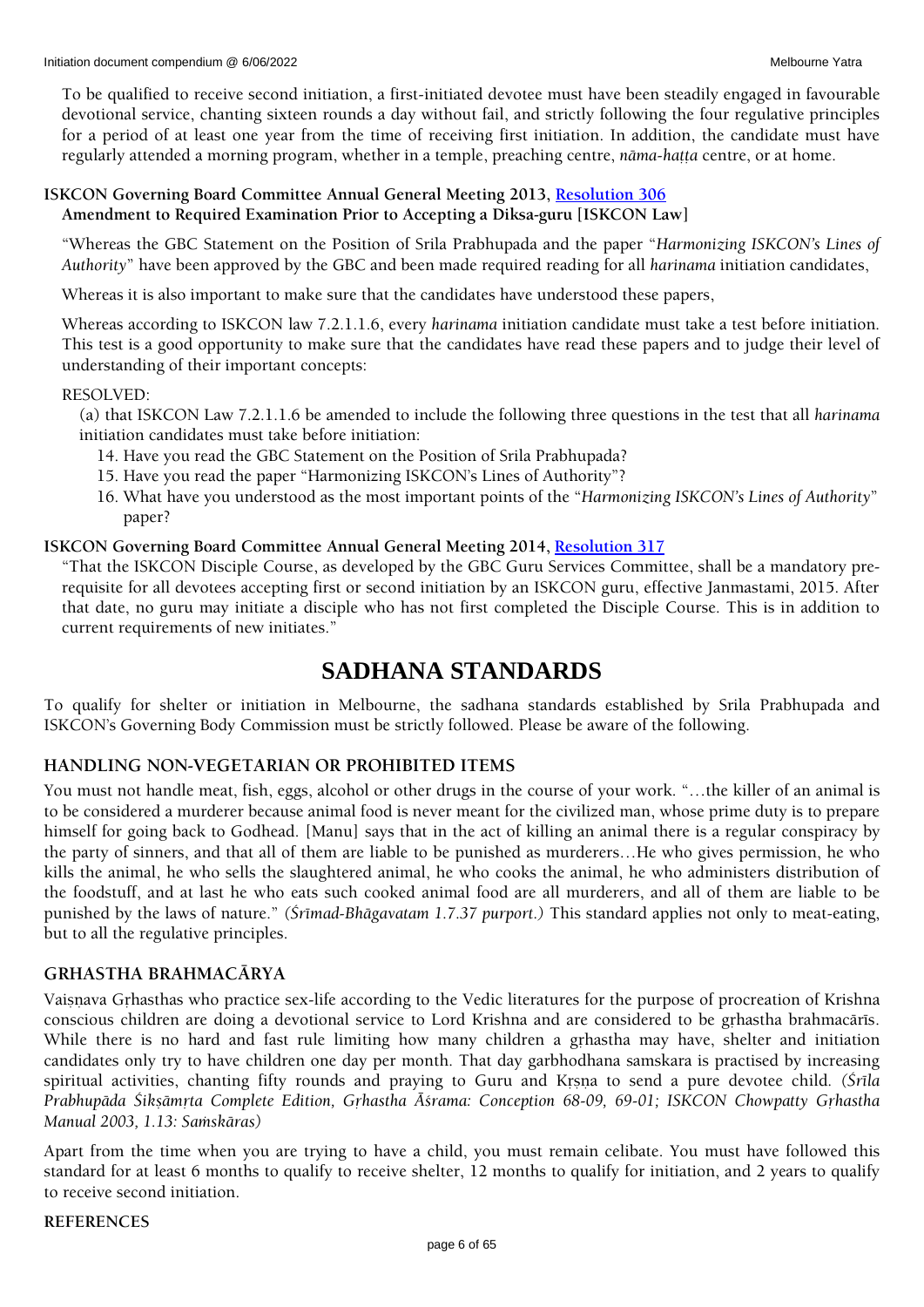69-01 My Dear Syama Dasi,

Please accept my blessings. I beg to acknowledge receipt of your letter of January 14, 1969, and I was very glad to hear from you.

You have asked me some questions about the functions of sex life in Krishna Consciousness, and the basic principle is that it should be avoided as far as possible. However, if it is unavoidable, then it should be utilized only for begetting Krishna Conscious children. In that case, the husband and wife should chant at least fifty rounds before going to sex. The recommended period is six days after the menstruation period…

I hope this finds you in good health.

Your ever well-wisher, A.C. Bhaktivedanta Swami

*[VedaBase, Letter to Syama — Los Angeles 18 January 1969; also cited in Compilations (from Çréla Prabhupäda's words) Çikñämåta – Complete Edition, Grhastha Asrama: Conception; also cited in Çikñämåta – Complete Edition, Sadhana-Bhakti And Regulative Principles: The Four Regulative Principles.]*

68-09 "… In your letter of the 17th instant, you have very frankly inquired from me about householder life, especially in the matter of sex relationship. A sannyasi is not supposed to be asked about anything sexual. But still, because you are so much dependent on my instruction, so I must give you information as far as possible.

Married life is not for sex indulgence. The principle of marriage is on the background of getting good children. So, the householder is allowed to have sex life once a month, just after the menstrual period. The menstrual period prolongs at least for five days, so after these five days, one can have sex life provided he desires to get a child. And as soon as the wife is pregnant, no more sex life until the child is born and grown up at least for six months. After that one may have sex life on the same principle. If one does not want more than one or two children, he should voluntarily stop sex life. But one should not strictly use any contraceptive method and at the same time indulge in sex life. That is very much sinful.

If the husband and wife can voluntarily restrain by powerful advancement of Krsna consciousness, that is the best method. It is not necessary that because one has got wife, therefore you must have sex life. The whole scheme is to avoid sex life as far as possible. And if one can avoid it completely then it is a great victory for him. Married life is a sort of license for sex life on condition of raising children. So, you should try to understand these principles of married life and use your discretion.

You should not imitate great personalities like Bhaktivinoda Thakura, but you must follow his footprints. But it is not always possible to have the same success as great personalities like Bhaktivinoda Thakura achieved. So, in all circumstances you should try to follow the footprints of the authorities but never to imitate them*..." (SPL to Satsvarupa, 20th September 1968, cited in Compilations (from Çréla Prabhupäda's words) Çikñämåta – Complete Edition, Grhastha Asrama: Conception.)*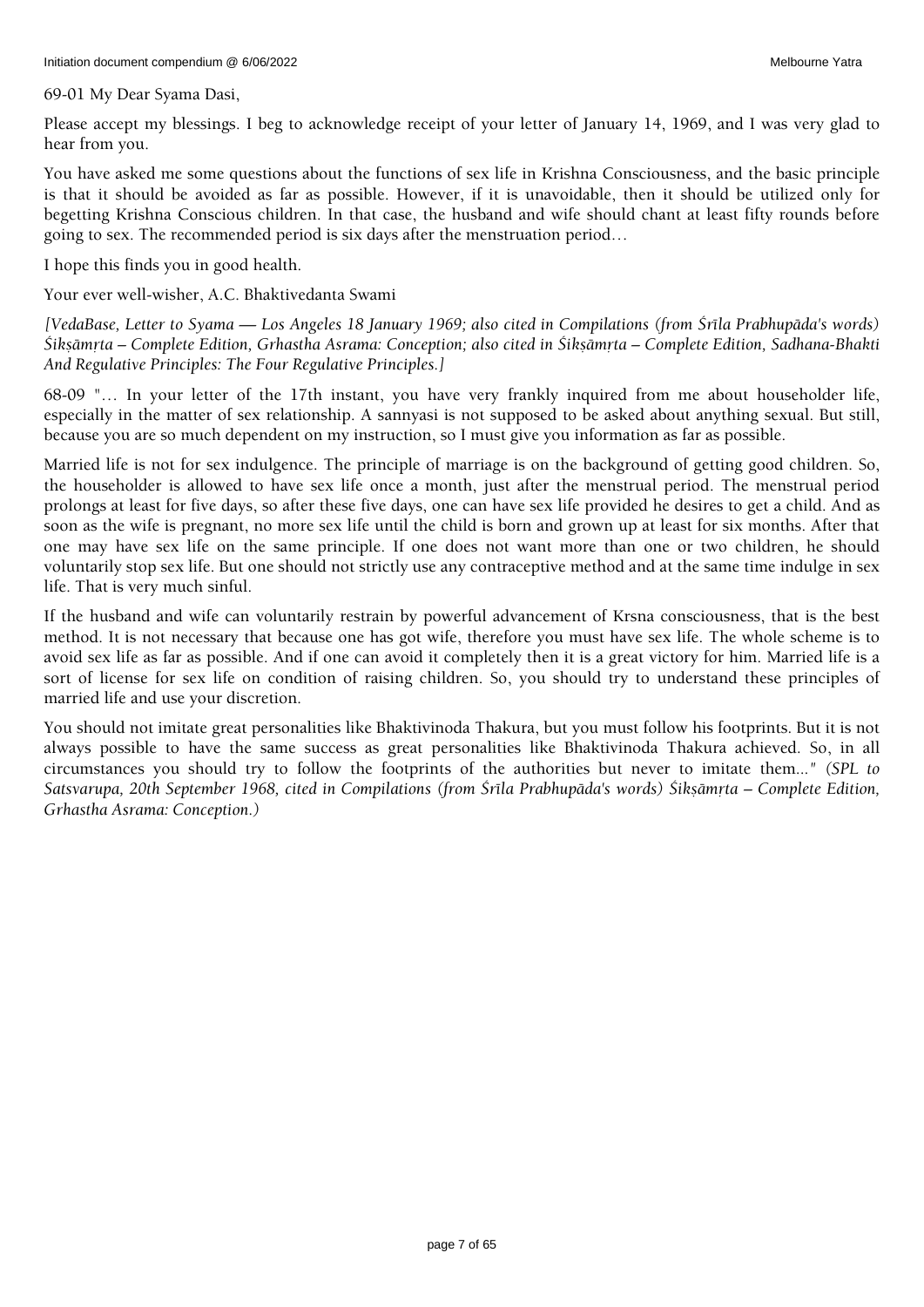# **THE PROCESS OF INITIATION**

<span id="page-7-0"></span>Steady observance of vows to chant sixteen rounds daily and to observe the four regulative principles are the basis of a candidate's qualification to accept initiation from a *dikśā guru* (initiating spiritual master) in Śrīla Prabhupāda's line. This process is described as follows.

### **Taking shelter of Srila Prabhupada**

The first step toward taking shelter of an initiating *guru* is to take shelter of ISKCON's Founder-Äcärya, A.C. Bhaktivedanta Swami Prabhupäda, as one's *çékñä guru*. Because Çréla Prabhupäda is ISKCON's Founder-Äcärya he is the *paraà* (superior) *çékñä guru* in our *sampradäya* (school), and always remains ISKCON's primary instructing spiritual master. A minimum period of six months under Śrīla Prabhupāda's shelter is required by ISKCON law. A candidate who desires to progress further on the path toward initiation should then attend and pass the Founder-Acharya Course and the ISKCON Disciple's Course, then sit and pass their shelter interview and examination. In this way they prepare themselves to seek shelter of a *dékñä* (initiating) *guru*.

### **Taking shelter of an initiating** *guru***:**

A candidate *s*hould accept a number of *çékñä gurus*, both formal and informal. However, apart from a few exceptional circumstances, one will accept only one *dékñä guru*. The next step toward accepting initiation is to observe the example and realised teaching offered by the devotees serving as ISKCON's *dékñä gurus*. Both by serving them and asking questions of them, you should determine which devotee's instruction and example most fully represent Śrīla Prabhupāda to you and can deliver his mercy into your life. You may then request the *guru* to accept you into his shelter as a candidate for future initiation.

Should the initiating *guru* accept you into their shelter, a further minimum probationary period of six months will apply following receipt by the Temple President of written confirmation from the *guru*. The candidate is responsible for requesting this letter to be sent.

### **Accepting** *harinäma* **initiation:**

*Harinäma* initiation strengthens one's chanting and *sädhana*. The disciple's service is purified by being offered directly to Śrī Krsna through the disciplic succession. During his six-month period of accepting shelter from his *dékñä guru* a candidate should develop his student-teacher relationship, by serving and seeking instruction from his *guru*. The aim is to allow both *guru* and disciple to develop conviction that the disciple is able to assist him in his service to Śrīla Prabhupāda and apply his instructions to his practice of *sādhana*. The disciple should also verify that the *guru* fully represents Śrīla Prabhupāda to him. The test is whether you can honour this service relationship throughout this life (and beyond).

When one has demonstrated steady advancement in *sädhana* under the *dékñä guru's* shelter (while continuing to strictly uphold one's vows relating to *japa* and the four regulative principles), one may request *harinäma* initiation. You will be required to attend further interviews and sit an exam to verify your qualification.

### **Accepting brahminical initiation:**

Brāhminical initiation strengthens one's chanting and preaching and qualifies one to worship the Deities directly. When - following *harinäma* initiation - a candidate demonstrates steadiness in *sädhana* and devotional service over a further (minimum) twelve-month period, he or she may qualify for *brāhminical* initiation.

Brahminical initiation is not an automatic outcome of the time you've spent in devotional service. Before beginning your candidature for second initiation, check with your Temple authorities whether or not there is a need for your service at the brahminical level. Furthermore, the Temple authorities must see a concrete demonstration of your past and present commitment to brahminical service, as well as to regular ongoing brahminical service.

A third round of interviews and an exam will verify your qualification to apply.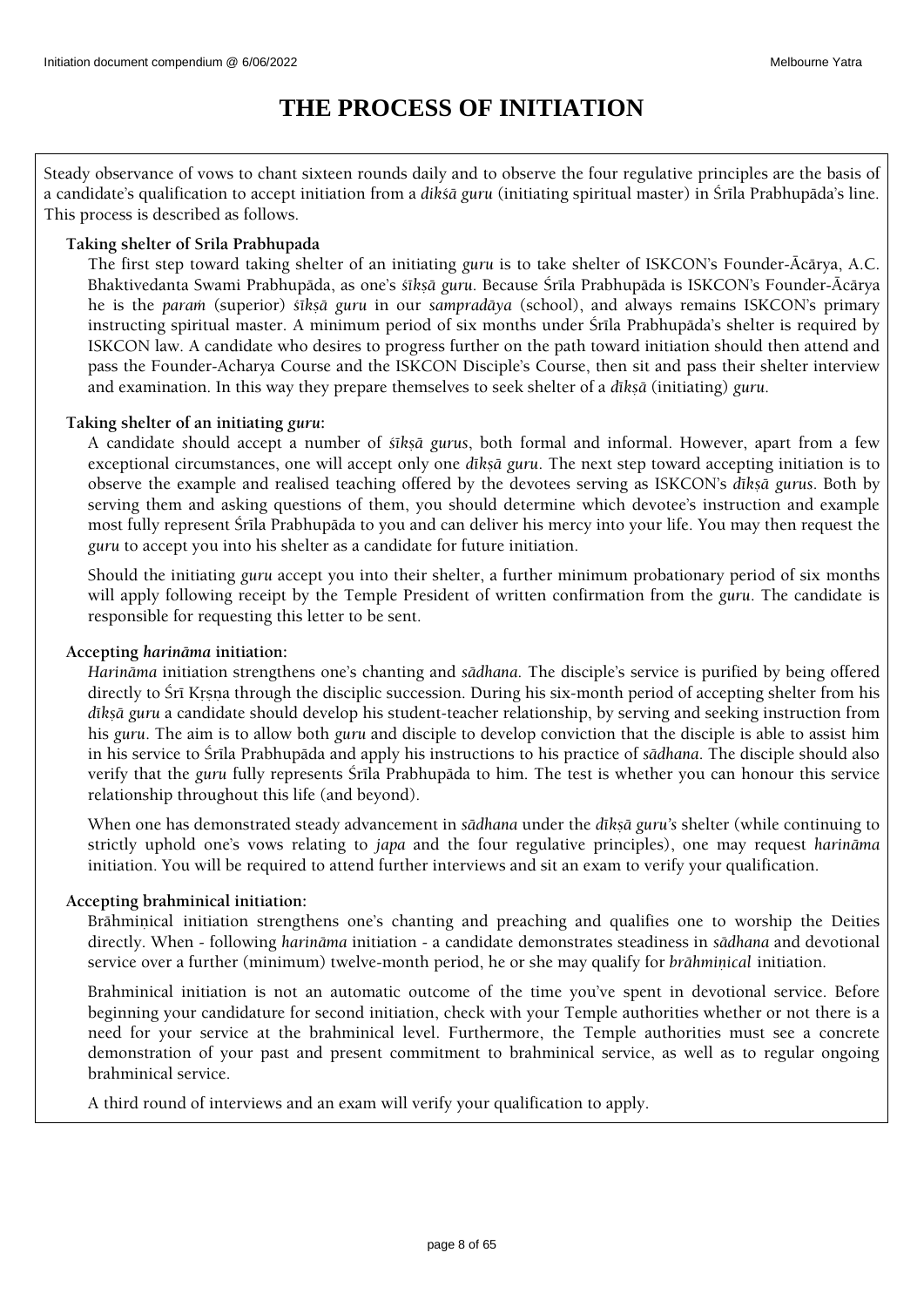# **SHELTER AND INITIATION OVERVIEW**

# <span id="page-8-1"></span><span id="page-8-0"></span>**REGISTERING TO ATTEND COURSES OR TO QUALIFY FOR INITIATION**

### **COURSE REGISTRATION**

Registration links for the Founder-Acharya and ISKCON Disciple Courses are published regularly each year. We also try to publish them on our website at<https://www.harekrishnamelbourne.com.au/members>

### **REGISTERING FOR EXAMS**

The same (above) applies to registration for the Prabhupada Lilamrta exam.

To apply to qualify for shelter, complete the form [here.](https://forms.office.com/Pages/ResponsePage.aspx?id=7mxca9gWnUC3Q-wH66_cCUjU7Kq5qYxNh02_gjGrdohUQ0swVDU0MVk2RzBMRDUyM1MyNU9MS1hNVi4u)

To register to apply for first initiation, complete the form [here.](https://forms.office.com/Pages/ResponsePage.aspx?id=7mxca9gWnUC3Q-wH66_cCUjU7Kq5qYxNh02_gjGrdohUMFgwTzJHOExLU1c4S01URlVXUjVJQUhUUy4u)

<span id="page-8-2"></span>To register to apply for second initiation, complete the form [here.](https://forms.office.com/Pages/ResponsePage.aspx?id=7mxca9gWnUC3Q-wH66_cCUjU7Kq5qYxNh02_gjGrdohUQkYyM0NSNUlJUVQzQVpGQTEzUjNPT0cyVS4u)

# **TIMING YOUR APPLICATION**

Registrations to qualify for and to receive shelter or initiation will be accepted up to 6 weeks before you hope to take shelter or to be initiated (8 weeks for applications to Jayapataka Swami in India).

<span id="page-8-3"></span>Registration to sit exams includes supplying your examiner with the contact details (phone no. or email address) of two senior devotees outside your immediate family who can vouch for your practice of *sadhana*.

# **EXAM APPOINTMENTS**

*Completing your compulsory courses, reading and essay (where required) is to be done prior to your sadhana interviews. Your sadhana interviews must be passed in order for you to sit your exams.*

**Exam appointments close 4 weeks before your desired shelter or initiation date** (6 weeks for applications to Jayapataka Swami in India).

**Set aside a total of up to four and a half hours for your interviews, essays and exams:**

- *1.* shelter, first and second initiation *sadhana* interviews: 30 minutes
- *2.* shelter exam, 60 minutes
- *3.* first initiation exam: 3 hours
- *4.* second initiation exam: four hours (compulsory maximum)

To request assistance from translators or scribes, write to the admin: Rasanandini Dasi (*rasanandini@iskcon.net.au*)*.*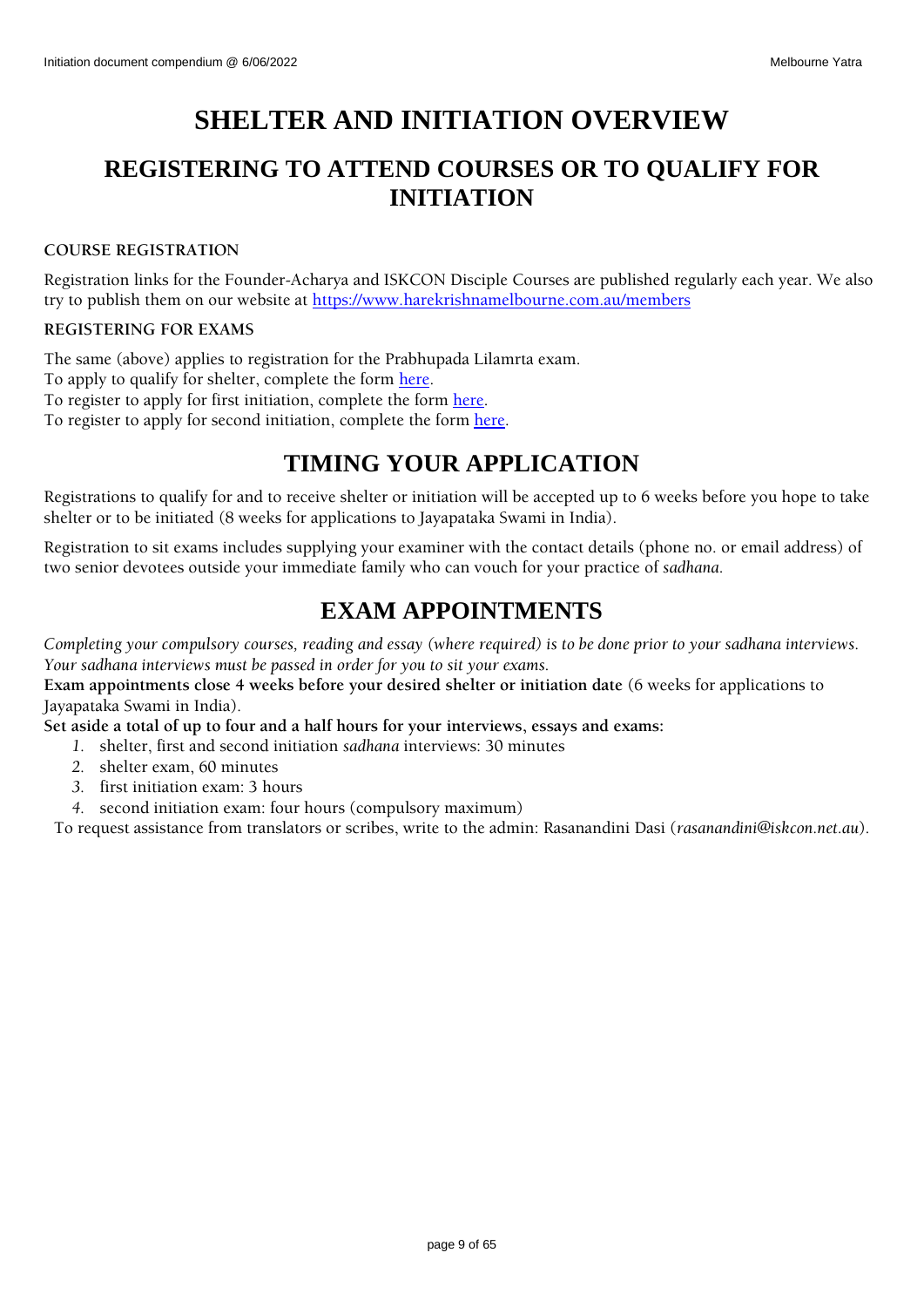# **THE ADMINISTRATION OF EXAMS**

### <span id="page-9-0"></span>**MOBILE PHONES, COMPUTERS, & REFERENCE MATERIALS OF ANY KIND ARE STRICTLY PROHIBITED FROM EXAMINATION ROOMS.**

### **ALL REFERENCE MATERIALS MUST BE SURRENDERED FOR SAFE-KEEPING UNTIL THE COMPLETION OF YOUR EXAM.**

### 1. **Shelter Examination\***

– for those who have taken shelter of Srila Prabhupada, and who are preparing to choose and to take shelter of an initiating spiritual master in ISKCON. You should pass this exam **before** you begin to choose who among your *çékñä gurus* may become your *dékñä guru*.

### 2. **Harinama Initiation Examination\***

– for those preparing for first initiation.

### 3. **Brahmana Initiation Examination\***

for those preparing for second initiation.

**\*Devotees who hold Bhakti Sastri degrees are exempt from examinations upon presentation of their Pass Certificates, but they must pass their Lilamrta essays, personal and practical interviews, and questions on the 2013 GBC papers.**

### **SHELTER CANDIDATES PLEASE NOTE:**

From 2.3.2018 within Melbourne Yatra, it is compulsory for candidates to completely read *Śrīla Prabhupāda-līlāmrta* (by Satsvarupa Dasa Goswami). Candidates who can demonstrate that they are illiterate (who are unable to read any of Çréla Prabhupäda's books) must have listened to the full narration of *Your Ever Well Wisher*. This is not a substitute for those who can read, however.

From 1.7.2018 within Melbourne Yatra, it is compulsory for candidates to attend and complete the [Founder-Acarya](http://bit.ly/FACourse2018)  [Course.](http://bit.ly/FACourse2018)

From 19.12.2018 within Melbourne Yatra, it is compulsory for candidates to completely read *Bhagavad-gétä As It Is*  (with purports). Candidates who can demonstrate that they are illiterate (who are unable to read any of Śrīla Prabhupäda's books) must have listened to the full narration (available on Bhaktivedanta Vedabase). This is not a substitute for those who can read, however.

Within Melbourne Yatra, it is mandatory for all shelter candidates to pass the ISKCON Disciple Course. The Course is designed to assist candidates prior to selecting a guru, not afterwards.

### **HARINAMA AND BRAHMANA INITIATION CANDIDATES PLEASE NOTE:**

"That the ISKCON Disciple Course, as developed by the GBC Guru Services Committee, shall be a mandatory prerequisite for all devotees accepting first or second initiation by an ISKCON guru, effective Janmastami, 2015. After that date, no guru may initiate a disciple who has not first completed the Disciple Course. This is in addition to current requirements of new initiates." (**ISKCON Governing Board Committee Annual General Meeting 2014, [Resolution 317.](http://gbc.iskcon.org/gbc_res/GBCRES14.html)**

From 19.12.2018 within Melbourne Yatra, it is compulsory for 1<sup>st</sup> Initiation candidates to completely read *Śrīmad-Bhägavatam* Canto 1 (with purports) and *Nectar of Devotion (*to chapter 19, minimum). 1 st Initiation candidates must also be able to recite the *Guru-puja* prayers in interview.

Second Initiation candidates must also have completed the compulsory courses and reading for Shelter and First Initiation candidates (as above) from 19.12.2018.

From 4.7 2020, initiation candidates may sit the exam only once in 12 months.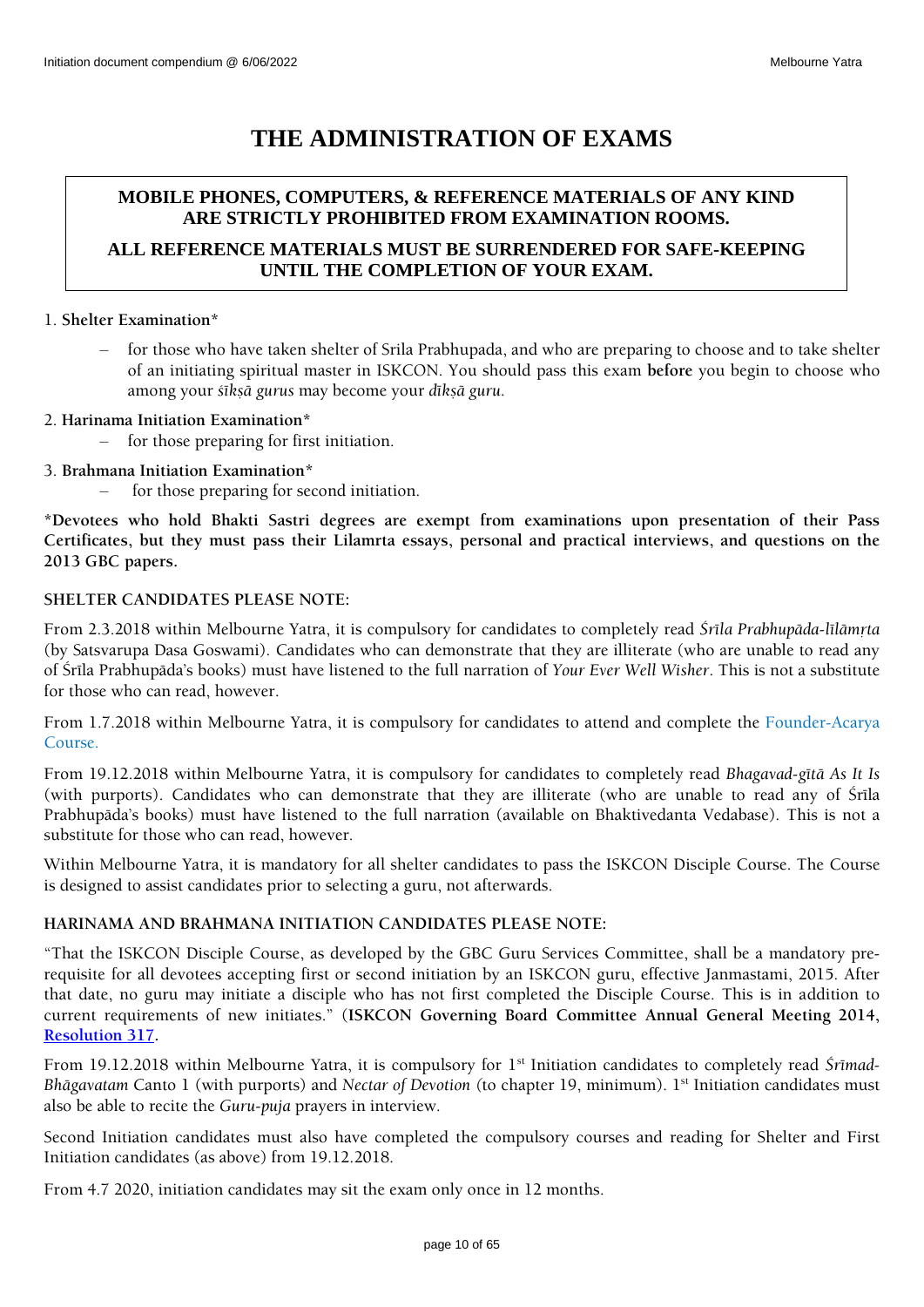# **EXAM CONDITIONS**

<span id="page-10-0"></span>Candidates prepare for their exams knowing their exam questions. **All exams are invigilated (supervised at the Temple) and closed book. C**andidates cannot discuss answers with other candidates, or use notes, reference books, smartphones, or other electronic aids when they sit exams.

The examinations are not exhaustive tests but rather are considered suitable for testing a candidate's working knowledge of Krishna consciousness.

# <span id="page-10-1"></span>**MARKING CRITERIA**

Markers look for practical, realised understanding of the questions asked. You should make as many points as are indicated by the marks available. No extra marks will be given for extra arguments.

Please prepare for your exam by referring directly to scripture, just as Srila Prabhupada demonstrates to us in his writings. We want to see whether you base your answers on *sastra* (especially Bhagavad-gita), that you appreciate the mood and mission of Srila Prabhupada - ISKCON's Founder-Acharya - and are able to pass that on.

*Prabhupāda:* So according to Vedic civilization, whatever is stated in the Vedas, we take it - fact. *Śrutipramāṇam. Śruti* means Vedas. *Pramāṇam* means evidence. There are two persons talking, arguing, but the person who can give Vedic evidence, he is victorious…That is the system…And therefore, generally you will find, whenever we speak something, we give evidence from the *śāstra* in Sanskrit, in all our books. That is the way of proving that whatever I am speaking, it is fact. *(Room Conversation with Maharishi Impersonalists -- 7.4.1972, Melbourne.)*

*Prabhupāda:* ...it is admitted that inductive logic is imperfect; deductive logic is perfect...logic means *śrota*panthā, paramparā, śruti, Śruti pramāna. Pramāna means evidence, and śruti means Veda. Pratyaksa, anumāna, *śruti. Pratyakṣa* means direct evidence, and *anumāna*, hypothesis...And *śruti*, Vedic. So out of these three kinds of evidence, *śruti-pramāṇa* is accepted as supreme. *Pratyakṣa*: you are seeing the sky, but you cannot say the length and breadth…Hypothesis, *anumāna*, guessing, that is also not perfect. And *śruti*, we take *śruti* from the perfect person, Kṛṣṇa. He says, *aham evāsam agre*: "Before the creation I was there." We take simply. *(Morning Walk -- July 11, 1975, Chicago.)*

# <span id="page-10-2"></span>**RE-SITTING AN EXAM**

Should your responses to your examination questions not earn the pass mark noted on your exam paper, you will be given a breakdown of your marks so that you can prepare to re-sit your exam.

1. Shelter candidates who fail their exam must re-sit the questions they failed.

2. First and second initiation candidates who fail their exam must re-sit the sections they failed

Shelter candidates must complete your supplementary exam within 8 weeks of receiving the examiner's breakdown of your marks. After 8 weeks, you must re-sit your entire exam.

<span id="page-10-3"></span>Initiation candidates (first and second) may sit the exam only once in 12 months.

# **RECEIVING A RECOMMENDATION**

Please note that recommendation for shelter or initiation may be given with the discretion of your Temple President when you complete the requirements of ISKCON law and Melbourne Yatra. Receiving a recommendation is not a direct result of completing required reading and coursework. You must also display a mood of co-operative, regular, ongoing service to the Temple and to Srila Prabhupada's Melbourne mission, as well as maturity in your *sadhana*.

The Temple President may invite you to qualify for second initiation when the Deity Worship Department is in need of the service that you offer.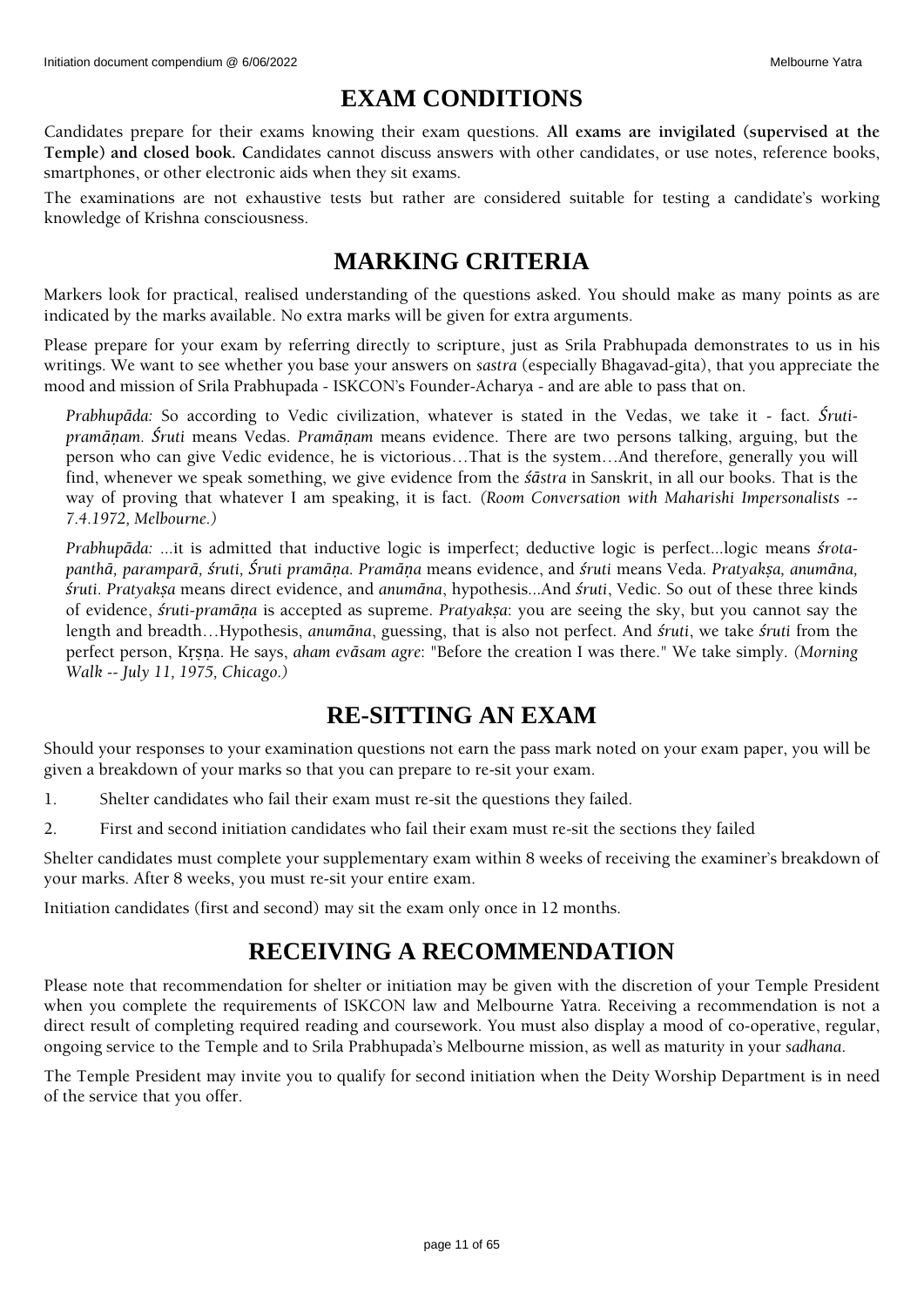# <span id="page-11-0"></span>**GUIDELINES TO RE-INSTATING YOUR CANDIDATURE AFTER A FALLDOWN**

Sometimes spiritual life can seem like you are treading a razor's edge. How do I reinstate my candidature after my sadhana has fallen below ISKCON's standards?

If you have stopped chanting or following the 4 regulative principles your candidature can be re-instated:

• Please make suitable arrangements to inform your spiritual master, your guiding devotees, your Temple President and your examiner of your desire to re-instate your candidature, the period of your fall down and when you restored your sadhana to ISKCON standards.

• Candidates for 1st initiation must chant 16 rounds daily and follow the 4 regulative principles for at least 12 months to become re-eligible for initiation. You must log at least 12 months' standard sadhana practice (verified by a senior devotee in good standing) before you may be recommended for initiation.

• Candidates for 2nd initiation must chant 16 rounds daily and follow the 4 regulative principles for at least 24 months to become re-eligible for initiation. You must log at least 2 years' standard sadhana practice (verified by a senior devotee in good standing) before you may be recommended for initiation.

### Bhagavad-gita 9.30-34

Even if one commits the most abominable action, if he is engaged in devotional service, he is to be considered saintly because he is properly situated in his determination. He quickly becomes righteous and attains lasting peace…Therefore, having come to this temporary, miserable world, engage in loving service unto Me. Engage your mind always in thinking of Me, become My devotee, offer obeisances to Me and worship Me. Being completely absorbed in Me, surely you will come to Me.

PURPORT (to Text 31): This should not be misunderstood. In the Seventh Chapter the Lord says that one who is engaged in mischievous activities cannot become a devotee of the Lord. One who is not a devotee of the Lord has no good qualifications whatsoever. The question remains, then, 'How can a person engaged in abominable activities either by accident or by intention—be a pure devotee?' This question may justly be raised. The miscreants, as stated in the Seventh Chapter, who never come to the devotional service of the Lord, have no good qualifications, as is stated in the Srimad-Bhagavatam. Generally, a devotee who is engaged in the nine kinds of devotional activities is engaged in the process of cleansing all material contamination from the heart. He puts the Supreme Personality of Godhead within his heart, and all sinful contaminations are naturally washed away...Therefore, the chanting of Hare Krishna, Hare Krishna, Krishna Krishna, Hare Hare/ Hare Rama, Hare Rama, Rama Rama, Hare Hare should be continued without stoppage.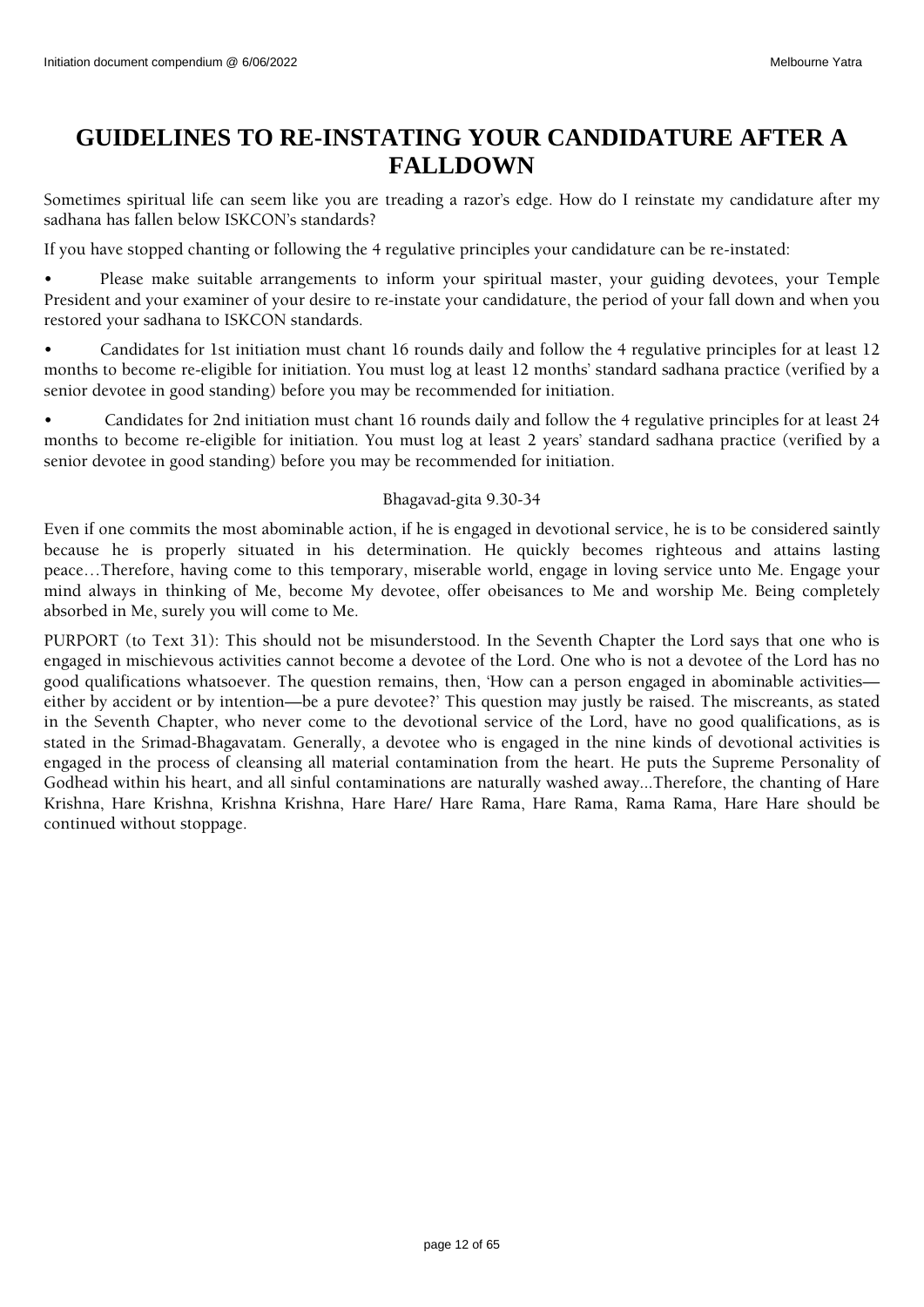# **SHELTER CANDIDATE PRE-REQUISITES COVER SHEET** *For office use only*

<span id="page-12-0"></span>

| <b>Inclusions:</b>                                    |  |  |
|-------------------------------------------------------|--|--|
| $\Box$ 1. Founder-Acarya Course Certificate (sighted) |  |  |
| □2. ISKCON Disciple Course Certificate (sighted)      |  |  |
| □3. Disciple Census Form (bio data and address)       |  |  |
| □4. Interview Questionnaire                           |  |  |
| □5. Written/Oral Examination                          |  |  |
| $\square$ 6. Photo (digital or hard copy)             |  |  |
| $\square$ 7. Release of Information Form (if needed)  |  |  |
|                                                       |  |  |
| <b>Examiner's/ Reviewer's Approval:</b>               |  |  |
| Complete                                              |  |  |
| Incomplete                                            |  |  |
|                                                       |  |  |
|                                                       |  |  |
|                                                       |  |  |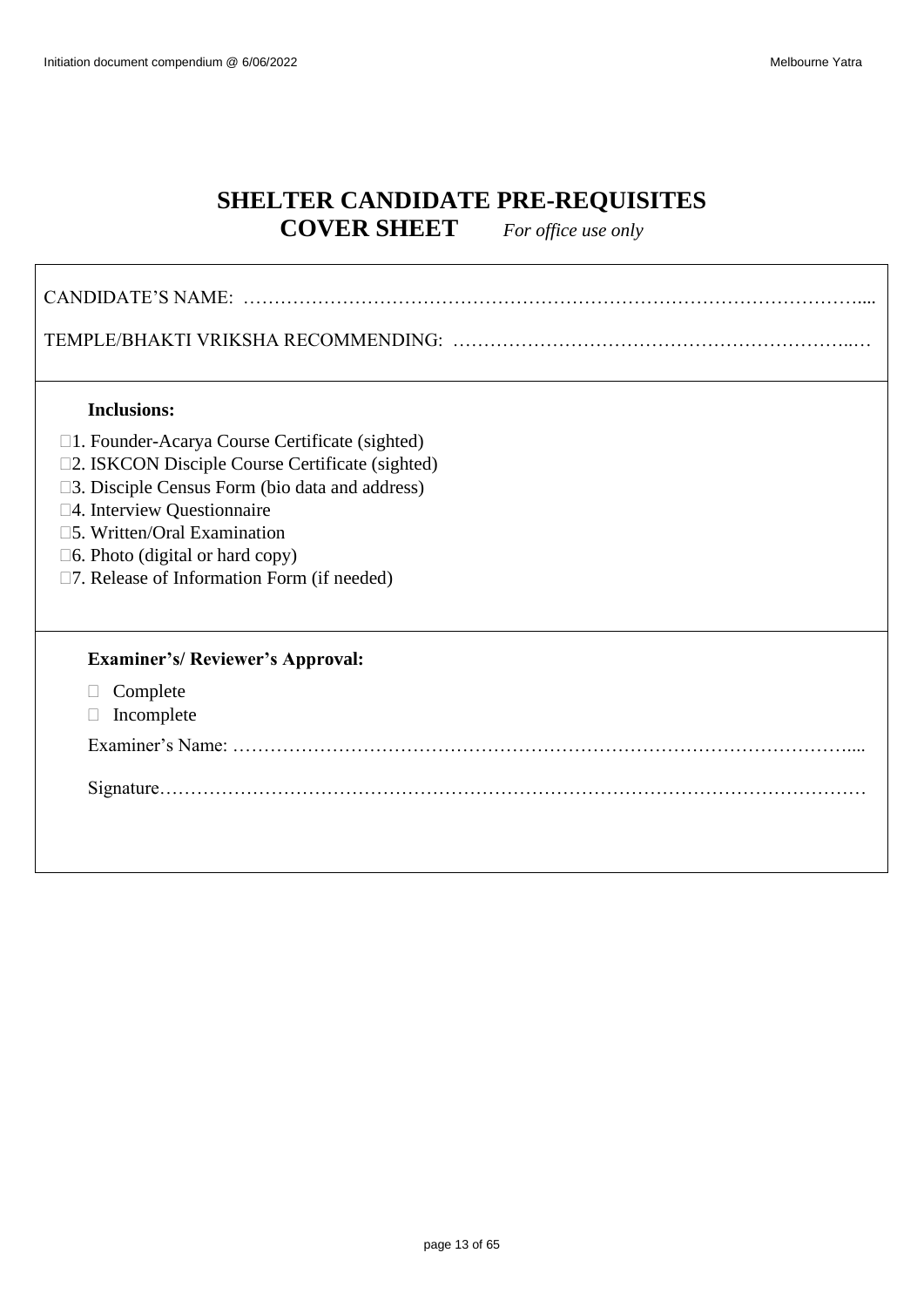# **SHELTER CANDIDATE'S DATA SHEET**

*Candidate to complete in full*

<span id="page-13-0"></span>

| <b>MARRIAGE STATUS: I AM</b> □ Single □ Seeking □ Engaged □ Married □ Separated/divorced □ Widow/widower                                    |  |
|---------------------------------------------------------------------------------------------------------------------------------------------|--|
|                                                                                                                                             |  |
| Their date of birth is://                                                                                                                   |  |
| My spouse/partner's Krishna Conscious status is $\Box$ Favourable $\Box$ Unfavourable $\Box$ Aspiring $\Box$ Initiated $\Box$ 2nd Initiated |  |
| ( <i>If applicable</i> ) I have (number of) children. They are:                                                                             |  |
|                                                                                                                                             |  |
|                                                                                                                                             |  |
|                                                                                                                                             |  |
| (Please use the back of this sheet if you need more space.)                                                                                 |  |
| <b>DEVOTIONAL HISTORY:</b> I have been in contact with Krishna consciousness for<br>years.                                                  |  |
|                                                                                                                                             |  |
|                                                                                                                                             |  |
|                                                                                                                                             |  |
|                                                                                                                                             |  |
|                                                                                                                                             |  |
|                                                                                                                                             |  |
|                                                                                                                                             |  |
|                                                                                                                                             |  |
|                                                                                                                                             |  |
| (Please use the back of this sheet if you need more space.)                                                                                 |  |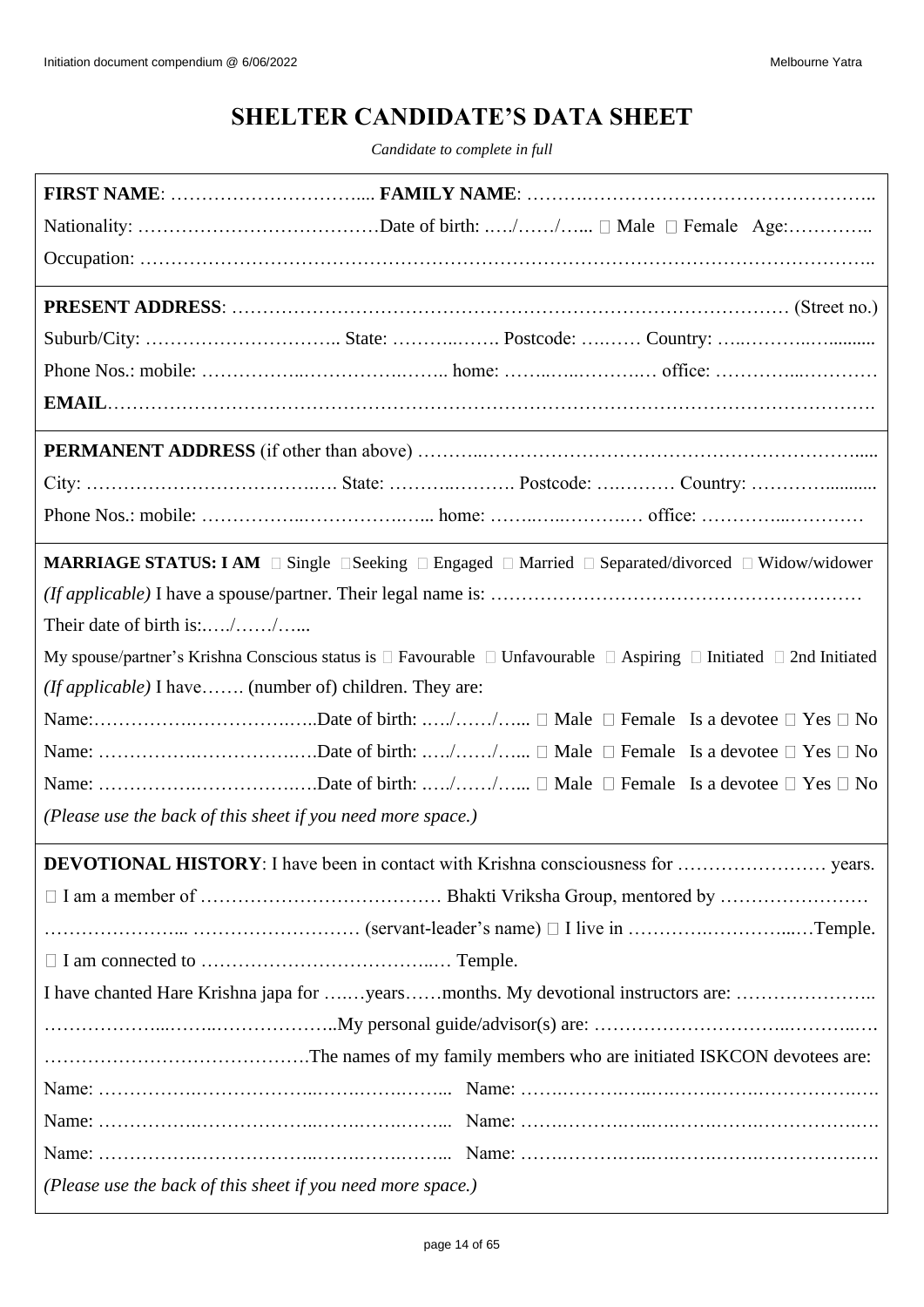| I received a Certificate of Completion (compulsory) $\Box$ Yes. Date: // $\Box$ No                                     |  |  |
|------------------------------------------------------------------------------------------------------------------------|--|--|
| I attended ISKCON's Disciple Course □ Yes. Date: // Location:  □ No.                                                   |  |  |
| I passed the Course and received a passing Certificate (compulsory) $\Box$ Yes. Date: // $\Box$ No                     |  |  |
| $\Box$ I have completed the Bhakti-sastri Course. Date: // $\Box$ No. $\Box$ I passed the Course. Date: // $\Box$ No   |  |  |
| $\Box$ I received my Certificate. Date: // $\Box$ No                                                                   |  |  |
| $\Box$ I have completed the Bhakti Vaibhava Course. Date: // $\Box$ No. $\Box$ I passed the Course. Date: // $\Box$ No |  |  |
| $\Box$ I received my Certificate. Date: // $\Box$ No                                                                   |  |  |
| $\Box$ I have completed the Bhakti Vedanta Course. Date: // $\Box$ No. $\Box$ I passed the Course. Date: // $\Box$ No  |  |  |
| $\Box$ I received my Certificate. Date: // $\Box$ No                                                                   |  |  |
|                                                                                                                        |  |  |
| <b>SADHANA</b> : I have chanted 16 rounds daily since// (minimum 6 months)                                             |  |  |
| I have strictly followed 4 regulative principles since// (minimum 6 months)                                            |  |  |
|                                                                                                                        |  |  |
| <b>REFEREES:</b> Two senior devotees outside my immediate family who can verify my sadhana (above) to an               |  |  |
| examiner are:                                                                                                          |  |  |
|                                                                                                                        |  |  |
|                                                                                                                        |  |  |
|                                                                                                                        |  |  |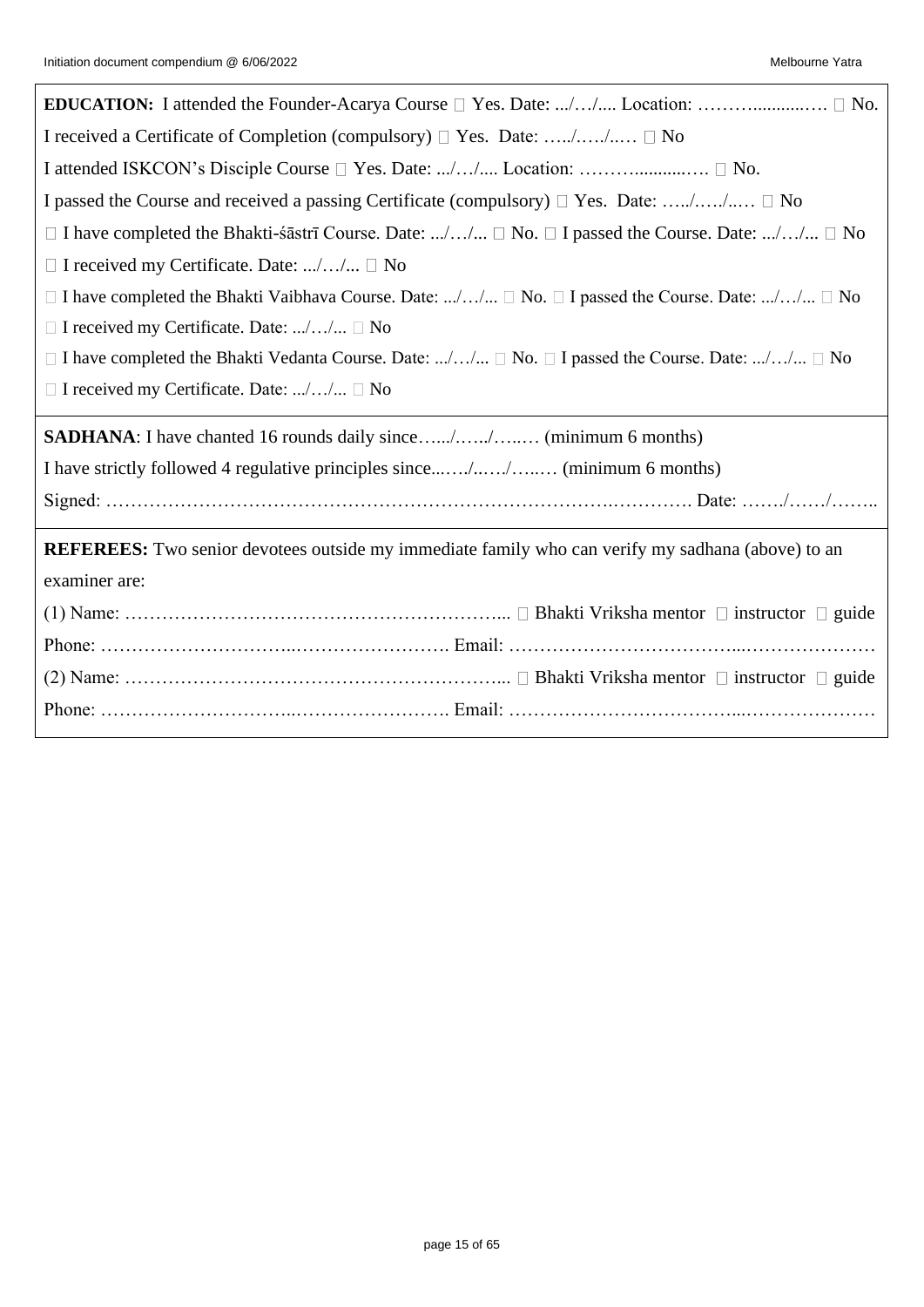## **IMPORTANT NOTE**

Melbourne shelter aspirants are required to pass the ISKCON Disciple Course (IDC) before they attempt the exam. The IDC syllabus examines the majority of these questions. Please register [here.](http://www.harekrishnamelbourne.com.au/contact.html)

# <span id="page-15-0"></span>**INTERVIEW QUESTIONS FOR SHELTER CANDIDATES IN MELBOURNE YATRA**

*OFFICE USE ONLY. To be completed during interview.* 

*You must pass your interview in order to sit your essay and exam.*

### **1. Chanting japa:**

a. Have you daily chanted 16-rounds of Hare Krishna maha-mantra japa during the past six months?

 $\Box$  Yes/  $\Box$  No

………………………………………………………………………………………………………………..

b. Do you know the 10 offenses in chanting the Holy Name? What are they?

| $1. \square$ |           | $2. \square$ |  |
|--------------|-----------|--------------|--|
| $3. \square$ |           | 4. $\square$ |  |
| 5. $\Box$    |           | 6. $\square$ |  |
|              | 7. $\Box$ | 8. $\square$ |  |
| $9.$ $\Box$  |           | 10.          |  |
|              |           |              |  |

### **2. Following the regulative principles:**

a. What are the 4 regulative principles? What qualities do each of the 4 regulative principles encourage in a devotee?

b. Have you strictly followed the 4 regulative principles for the past six months?  $\Box$  Yes/  $\Box$  No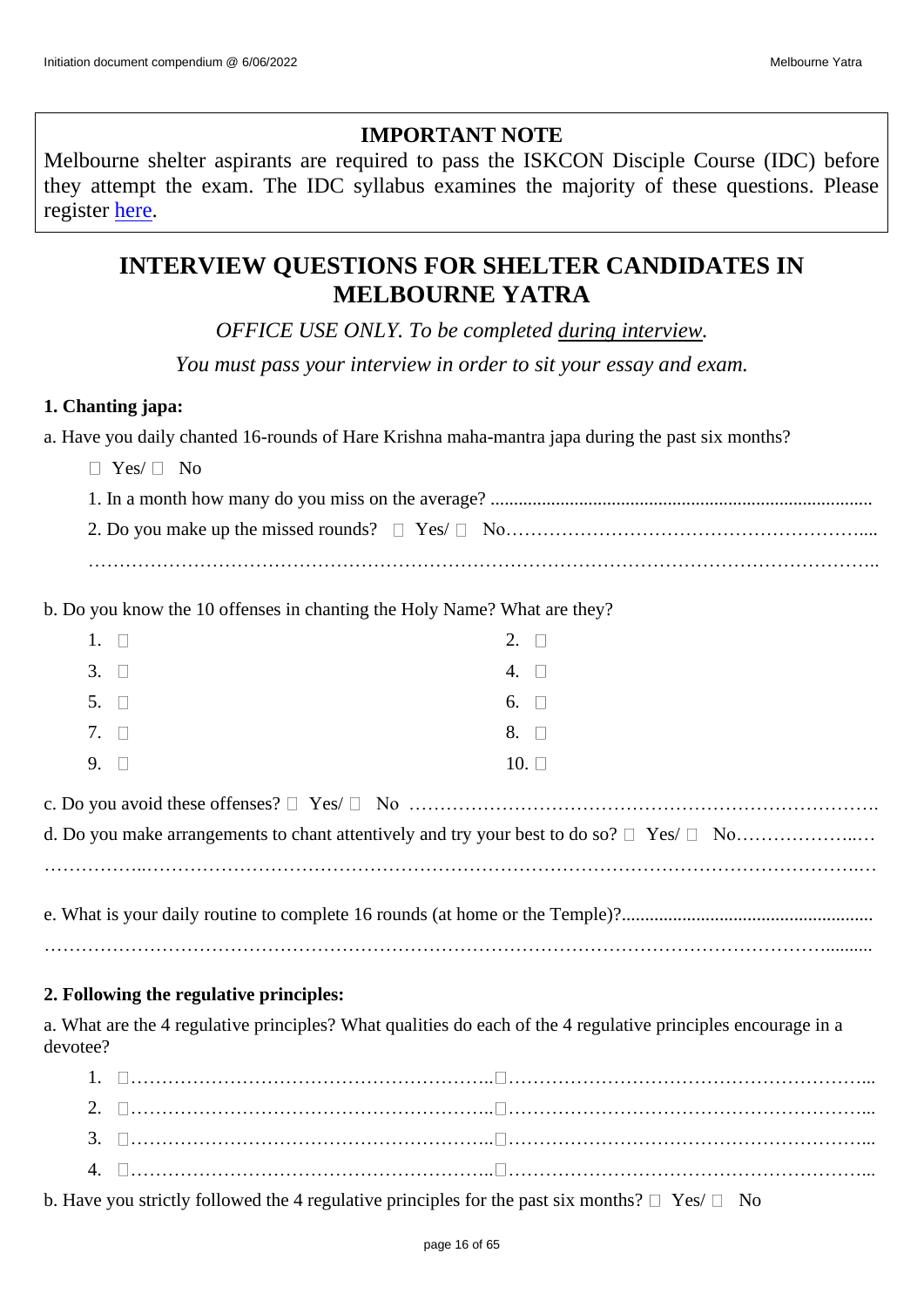c. Give examples of commonly available intoxicants that must be avoided:

1…………………….. 2……………………. 3…………………….. d. Give examples of foods besides meat that must be avoided: 1……………………. 2…………..……… 3……………………. 4………………………..

**3. Do you have an occupation contrary to vaishnava principles?** This includes handling or selling nonvegetarian items or intoxicants (eg. in the course of working in a supermarket); connection with prostitution, gambling etc.  $\Box$  -Yes/  $\Box$  -No. If yes, please describe how your occupation compromises vaishnava principles.

……………………………………...........................................................................................................................

...................................................................................................................................................................................

**4. For those practicing Krishna consciousness from home.** ISKCON law 7.2.3.1.1.5 (Re. Devotees Residing Outside of Temple Communities) Devotees who do not live in a temple community and who cannot come daily to the temple programs may be initiated provided they have regular morning programs at home or attend regular morning programs at the nama-hatta centre.

Please detail your daily program of worship

…………………………………………………………………………………………………………………… …………………………………….........................................................................................................................

................................ ................................................................................................................................................

**5. Compulsory reading from Gaura Purnima 2018 (March 2): you** *cannot qualify* **for shelter without completing this book.** Have you completed reading Srila Prabhupada-lilamrta (by Satsvarupa Dasa Goswami)? □ Yes When? ...../..../..... □ No

**6. Compulsory reading from the Advent of** *Bhagavad-gétä* **2018 (December 19): you** *cannot qualify* **for shelter without completing this book.** Have you completed reading Bhagavad-gita As It Is (with purports)?  $\Box$  Yes When? ...../..../.....  $\Box$  No

### **7. Questions for celibates:**

a. Do you know the rules of the renounced *ashram*?

b. Are you trying to follow the rules of this ashram strictly?  $\Box$  Yes/  $\Box$  No

### **8. For devotees who live outside the temple:**

a. How often do you visit the temple? .....................................................................................................................

b. How often do you attend Bhakti Vriksha meetings?………………………………………………………….

c. Which local ISKCON temple or Bhakti Vriksha group do you attend on a regular basis? …………………

- d. Are you connected to any other religious organization/s? Which ones? What kind of service do you offer them? …………………………………………………………………………………………………………....
- e. Are you married?  $\Box$  -Yes/  $\Box$  -No

| f. Do you generally avoid eating anything but prasadam? $\Box$ -Yes/ $\Box$ -No. If No what exception? |
|--------------------------------------------------------------------------------------------------------|
|                                                                                                        |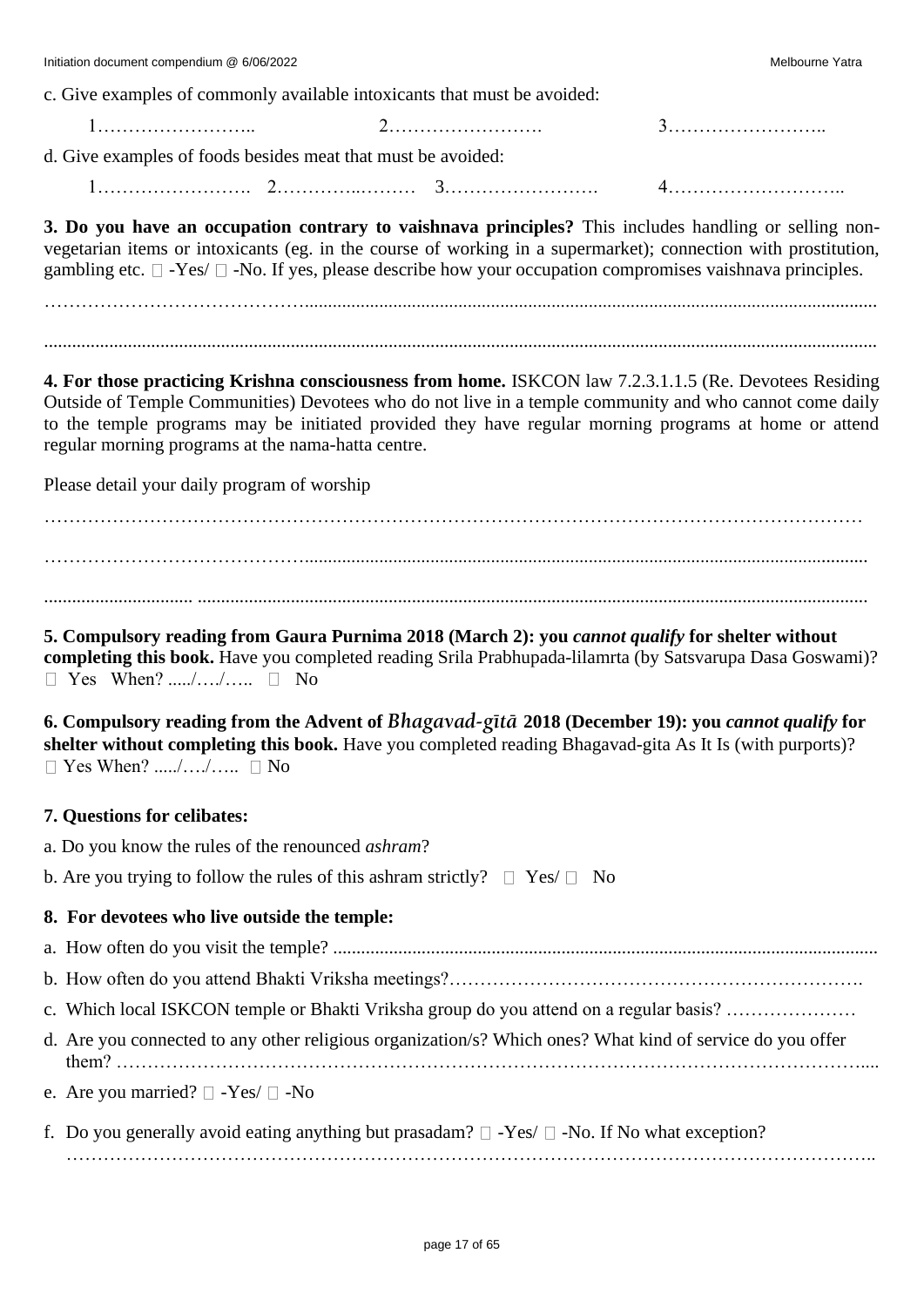| 9. Have you offered regular and ongoing devotional services at the Temple during the past 6 months? $\Box$<br>$Yes / \Box No$                                                                         |  |  |
|-------------------------------------------------------------------------------------------------------------------------------------------------------------------------------------------------------|--|--|
| What are your services?                                                                                                                                                                               |  |  |
|                                                                                                                                                                                                       |  |  |
|                                                                                                                                                                                                       |  |  |
| 10. Additional questions only for those who possibly may marry:                                                                                                                                       |  |  |
| a. If you ever get married, would you first try to marry only an initiated vaisnava devotee (ISKCON) and if not<br>available then only marry a pious vegetarian person? $\square$ -Yes/ $\square$ -No |  |  |
| b. Would you consult with ISKCON authorities and the <i>guru</i> before and while making such decision? $\square$ -Yes/<br>$\square$ -No                                                              |  |  |
| c. Do you know the rules of Krishna conscious life including regulations for Krishna conscious sex life?                                                                                              |  |  |
| $\Box$ -Yes/ $\Box$ -No                                                                                                                                                                               |  |  |
| d. Do you feel capable of following # c above? $\square$ -Yes/ $\square$ -No                                                                                                                          |  |  |
| e. Do you think the married life will affect your present service? $\Box$ -Yes/ $\Box$ -No; If yes, how? Give details:                                                                                |  |  |
| f. Are you engaged to marry? $\square$ - Yes/ $\square$ - No                                                                                                                                          |  |  |
| g. Where you married before? $\square$ - Yes/ $\square$ - No                                                                                                                                          |  |  |
| h. What is your position regarding any future marriage alliance?                                                                                                                                      |  |  |
|                                                                                                                                                                                                       |  |  |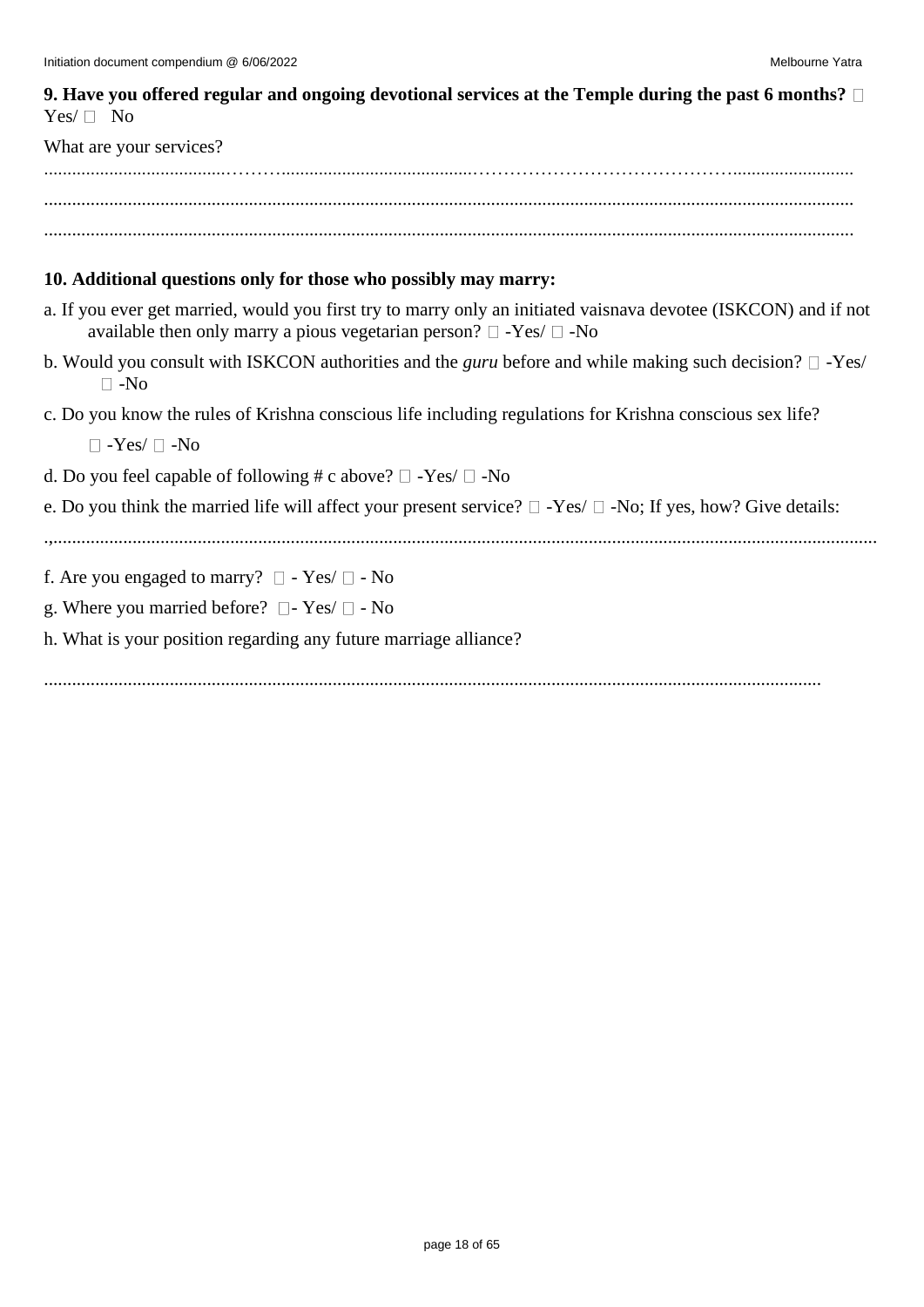### *THIS SHEET TO BE COMPLETED BY CANDIDATE*

### **11. Questions for those practising regulated family life:**

a. I have been totally celibate (no sexual activity) for…….……(years)……….….(months). *If you have been celibate for 6 months, you have completed this requirement.*

**b. MINIMUM STANDARD FOR CANDIDATES:** Vaisnava *Grhasthas* who practice sex-life according to the Vedic literatures for the purpose of procreation of Krishna conscious children are doing a devotional service to Lord Krishna and are considered to be *grhastha brahmacārīs*.

While there is no hard and fast rule limiting how many children a grhastha may have, shelter and initiation *candidates* only try to have children one day per month. That day *garbhodhana samskara* is practised by increasing spiritual activities, chanting fifty rounds and praying to Guru and Krsna to send a pure devotee child. (*Śrīla Prabhupāda Śikṣāmṛta Complete Edition, Gṛhastha Āśrama: Conception [68-09,](http://vanisource.org/wiki/Letter_to_Satsvarupa_--_San_Francisco_20_September,_1968?terms=sex+life+sex+life+wife+sex+life+sex+life+sex+life+sex+life+wife+wife+sex+life+sex+life&first=.%20The%20principle%20of%20marriage%20is%20on%20the%20background%20of&last=it%20completely%20then%20it%20is%20a%20great%20victory%20for%20him.) [69-01;](http://vanisource.org/wiki/Letter_to_Syama_--_Los_Angeles_18_January,_1969?terms=the%20husband%20and%20wife%20should%20chant%20at%20least%20fifty%20rounds%20before%20going%20to%20sex&first=Please%20accept%20my%20blessings.%20I%20beg%20to%20acknowledge%20receipt%20of&last=the%20revision%20is%20advanced%20in%20the%201st%20Canto%20of%20Srimad-Bhagavatam.) ISKCON Chowpatty Grhastha Manual* 2003, 1.13: Samskāras) Do you practice this standard of grhastha life?

-Yes How long have you and your spouse followed this standard? ………………………... *(go to Q.12)* -Trying. How long have you and your spouse followed this standard? ………………………………...  $\Box$ -No

*Please note that you must have followed this standard for at least 6 months to qualify to receive shelter. Following this minimum standard for candidates is compulsory for all levels of grhastha sädhikas, beginning from shelter applicants.*

- c. If you are not following the minimum standard for initiates at present, are you able to do so from now on?  $\Box$ -Yes  $(go \ to \ Q.12)$  -No
- d. If you are not able to follow the minimum standard for initiates, which of the following levels are you able to follow?
	- $\Box$  I am generally follow but only occasionally not able to follow.
	- $\Box$  I have relations once per month (although not necessarily for procreation).
	- $\Box$  I have relations more than once per month (although not necessarily for procreation).
	- $\Box$  I have relations according to the Manu Samhita codes (non-Ekadasi, etc.)
	- $\Box$  I have relations without any strict regulation within marriage.
	- Any other standard:………………………………………………………………………………….
- e. If you are not able to practice the minimum standard for initiates, please explain what obstacles prevent you from doing so.
	- $\Box$  I am personally not able to commit to that level of celibacy.
	- $\Box$  My spouse (marriage partner) is not a practicing devotee which makes it difficult.
	- $\Box$  We cannot have children (or more children) but cannot remain fully celibate.
	- $\Box$  We do not want more children but cannot remain fully celibate.
	- $\Box$  In order to preserve the marriage more relations are required.
	- Other obstacle in following:………………………………………………………………………..

### **12. Regarding family planning matters:**

- a. Do you use modern family planning techniques (contraceptives)? Do you intend to use them or to have an abortion in the future?  $\square$ -Yes  $\square$ -No
- b. Have you or your spouse undergone a sterilization operation?  $\square$ -Yes  $\square$ -No
- c. Are you sure and committed that you will never undergo sterilization in the future or perform an abortion? (If you have any doubt on this then answer NO.)  $\Box$ -Yes  $\Box$ -No
- 19. a. Are you training your dependent children to be Krishna conscious devotees?  $\Box$ -Yes  $\Box$ -No
	- b. Do you feed them only prasadam?  $\Box$ -Yes  $\Box$ -No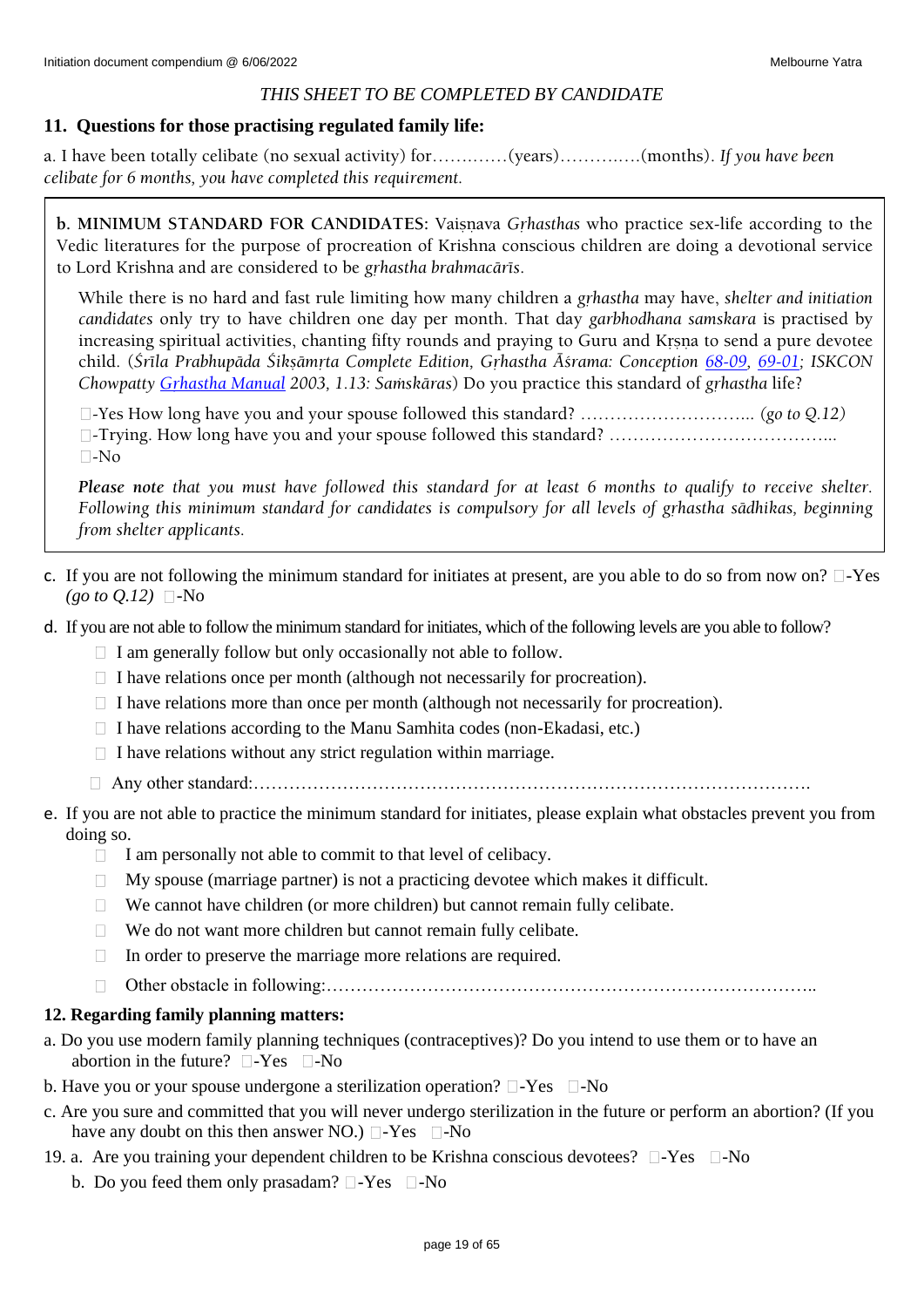### **Remember**

4 WEEKS BEFORE YOU HOPE TO TAKE SHELTER, ADVISE THE EXAMINER WHEN YOU CAN ATTEND YOUR EXAM.

It takes at least ten days from the time you sit your exam for your examiner to mark it and to confirm whether you have passed.

DO NOT WAIT UNTIL THE LAST WEEK BEFORE YOUR GURU VISITS TO ADVISE THAT YOU WISH TO RECEIVE SHELTER. Like you, examiners have heavy service loads. Without forewarning, they may be unable to take you through your checklist in time.

# <span id="page-19-0"></span>**RECOGNITION OF ISKCON LAW & HARE KRISHNA MELBOURNE POLICY**

**PLEASE NOTE that according to ISKCON Law it is your responsibility to contact your guru of choice when you are ready to ask for shelter, and to forward written confirmation from your guru to the Temple President (with a copy to the examiner) that you have received shelter.**

ISKCON Law 7.2.1.1.3: Second Six-month Period

After successfully completing the first six-month preparatory period, and after passing the required examination, the candidate may choose his future *dīkshā-guru.* Receiving permission from that *guru,* and

notifying the local Temple President, the candidate should take shelter and begin to worship that *guru* as his own spiritual master and chant his *pranāma-mantra.* 

Actual (sic. first) initiation may take place only after a minimum six-month period from the date shelter was taken and the local Temple President notified.

Please note that the six-month waiting period between receiving shelter and becoming eligible to qualify for first initiation cannot begin until the Temple President (and the examiner) receives written notice from the guru.

### **HARE KRISHNA MELBOURNE POLICY ON ISKCON LAW 7.2.1.1. (QUALIFICATIONS FOR FIRST INITIATION).**

Hare Krishna Melbourne strictly adheres to the first and second six-month waiting periods as qualifications for shelter and initiation (ISKCON laws 7.2.1.1.1-3).

**Hare Krishna Melbourne does not, under any circumstance, give time-concessions on ISKCON laws 7.2.1.1.1-3.** 

We do not, under any circumstance, give concessions on the requirements of the GBC and Melbourne**yatra (set coursework, reading, sadhana and service standards).** We require all candidates to complete the requirements of GBC and Melbourne-yatra prior to applying for shelter, first (or second) initiation.

All candidates are asked to acknowledge ISKCON law and this policy at the time of sitting their shelter exam.

*I have read and understood the ISKCON law above*

| (Name)         |             |
|----------------|-------------|
| (Signed)       | Date        |
| <b>Witness</b> | <b>Date</b> |
|                |             |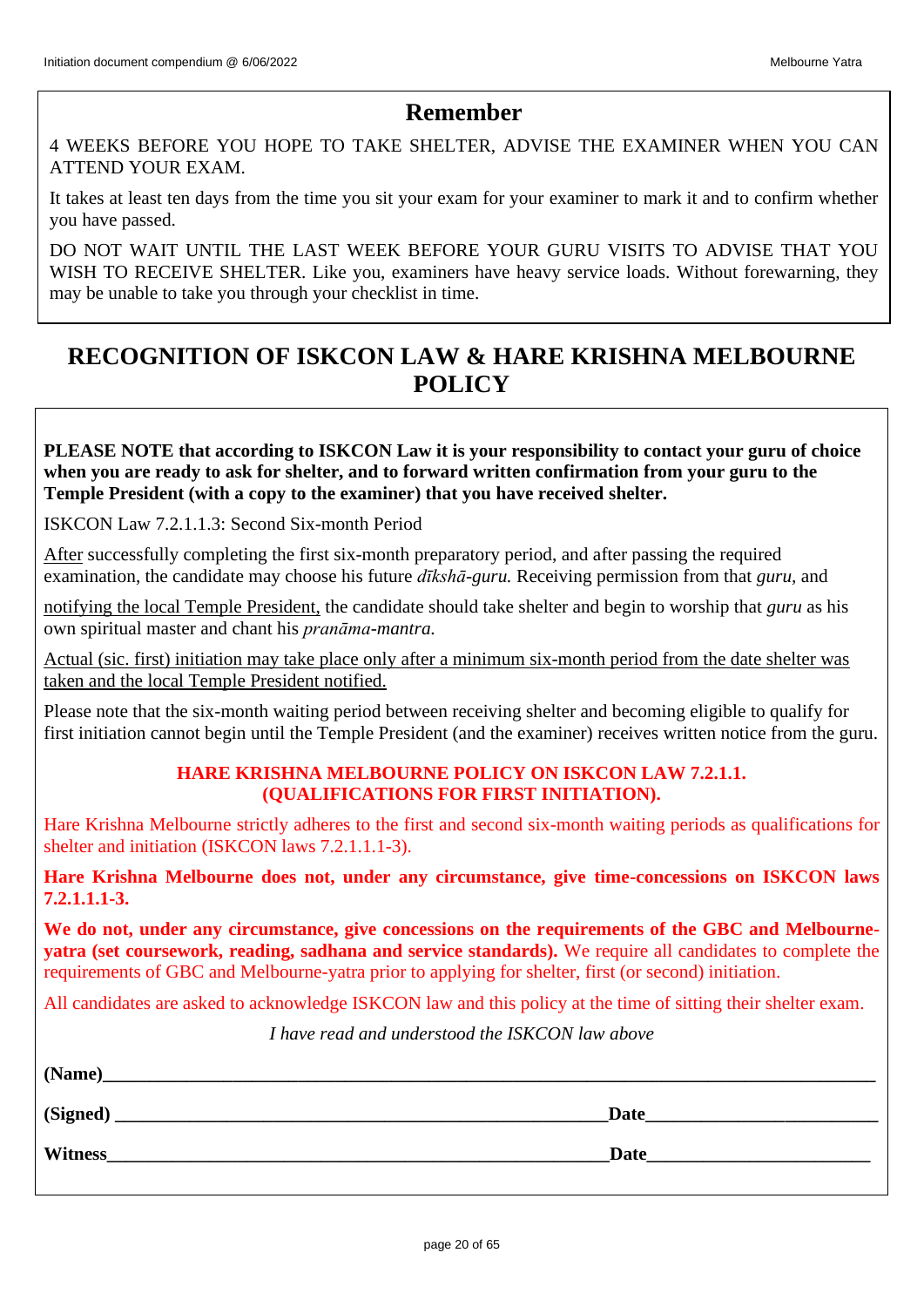# <span id="page-20-0"></span>**SHELTER EXAM**

### You may answer in point form. The pass mark is 75% **(45.5/61 marks)**

### **MOBILE PHONES, COMPUTERS & REFERENCE MATERIALS OF ANY KIND ARE STRICTLY PROHIBITED FROM EXAMINATION ROOMS. ALL REFERENCE MATERIALS MUST BE SURRENDERED FOR SAFE-KEEPING UNTIL THE COMPLETION OF YOUR EXAM.**

MARKS

| 2. Why are you convinced to follow the order of the bona fide spiritual master in this life and even life |  |
|-----------------------------------------------------------------------------------------------------------|--|
|                                                                                                           |  |
|                                                                                                           |  |
|                                                                                                           |  |
|                                                                                                           |  |
|                                                                                                           |  |
|                                                                                                           |  |
|                                                                                                           |  |
|                                                                                                           |  |
|                                                                                                           |  |
|                                                                                                           |  |
|                                                                                                           |  |

# **PLEASE NOTE THAT THE FOLLOWING QUESTIONS ARE COMPULSORY.** You cannot pass your exam without completing and passing them.

**THIS SECTION IS OPEN-BOOK. Appendix 2 and 3 are supplied with your exam materials.**

| 14. Have you read the GBC Statement on the Position of Srila Prabhupada (Appendix 2)?(Yes/No)         |  |
|-------------------------------------------------------------------------------------------------------|--|
| 15. Have you read the paper "Harmonizing ISKCON's Lines of Authority" (Appendix 3)?(Yes/No)           |  |
| 16. What have you understood as the most important points of the <i>Harmonizing ISKCON's Lines of</i> |  |
|                                                                                                       |  |

### **COMPULSORY READING FOR MELBOURNE YATRA CANDIDATES FROM 2.3.2018:** *Srila Prabhupada-lilamrta* **by Satsvarupa Dasa Goswami.**

**You cannot qualify for initiation without completing this book and passing a related essay question.**

Have you previously passed this question?

□ Yes: I have completed and passed this essay.

 $\Box$  No: I have yet to complete and pass this essay.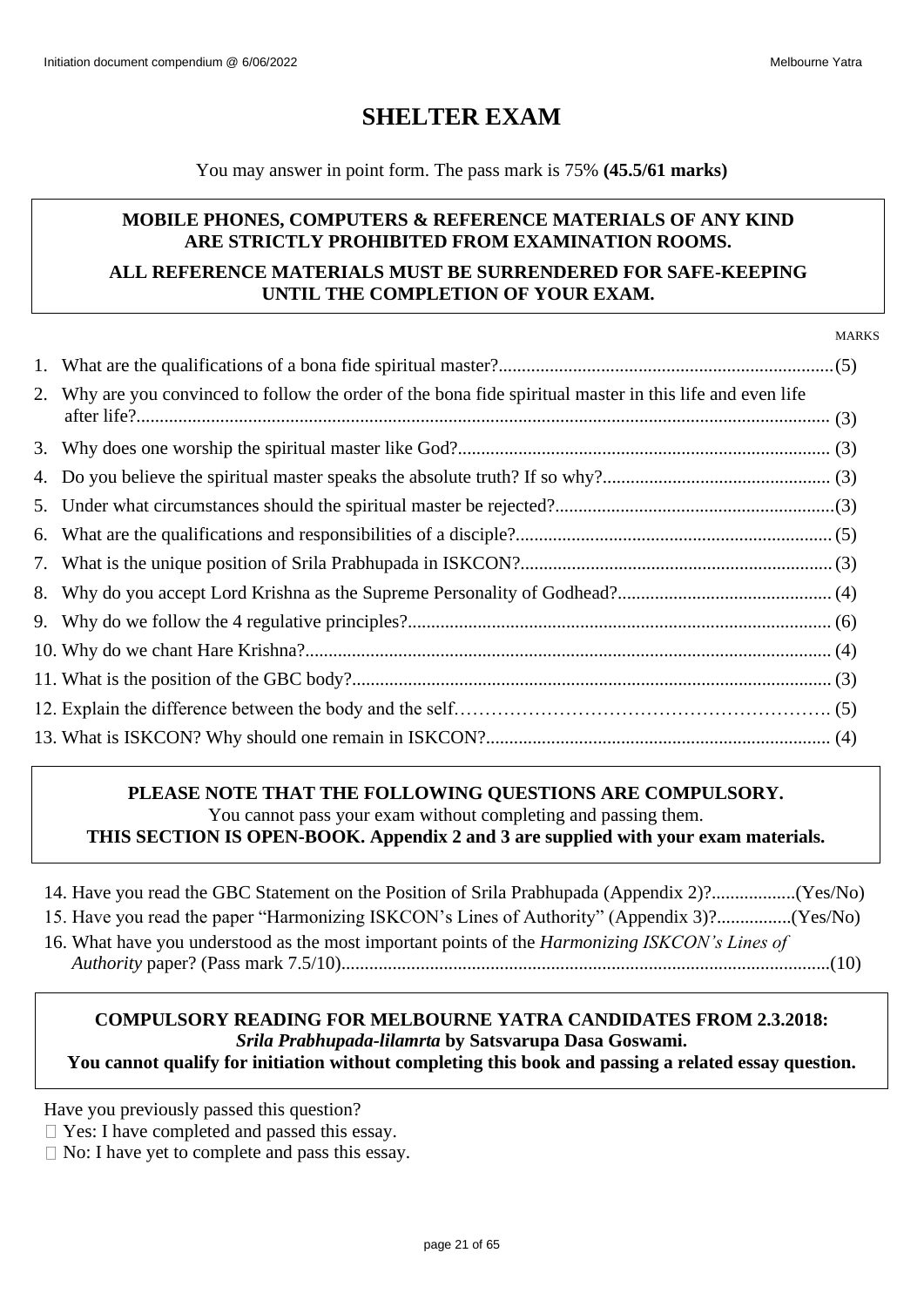# <span id="page-21-0"></span>**READING LIST**

### **COMPULSORY**

- *Çréla Prabhupäda-lélämåta* by Satsvarüpa Däsa Goswami *(https://www.vedabase.com/en/spl)*
- *ISKCON Disciple Course notes*
- *Bhagavad-gita As It Is,* His Divine Grace A.C. Bhaktivedanta Swami Prabhupada *(https://www.vedabase.com/en/bg)*

**SUGGESTED**

- Temple Song Book *[\(http://www.krishnapath.org/free-ebooks-audiobooks-of-srila-prabhupada\)](http://www.krishnapath.org/free-ebooks-audiobooks-of-srila-prabhupada)*
- *The Spiritual Master and the Disciple*, compiled and edited by Subhananda dasa (*[http://www.krishnapath.org/library/vaishnava-books-handbooks-reference-material-guides\)](http://www.krishnapath.org/library/vaishnava-books-handbooks-reference-material-guides)*
- *Srila Prabhupada Siksamrta*, Bhaktivedanta Book Trust (or Bhaktivedanta Vedabase program available free from *[http://www.krishnapath.org/free-ebooks-audiobooks-of-srila-prabhupada\)](http://www.krishnapath.org/free-ebooks-audiobooks-of-srila-prabhupada)* Chapters on:
	- · Chanting Hare Krishna · Deity Worship
		-
	- · Spiritual Master and Disciple · Governing Body Commission

*Prabhupāda*: So according to Vedic civilization, whatever is stated in the Vedas, we take it - fact. Śrutipramāṇam. Śruti means Vedas. Pramāṇam means evidence. According to Indian system [if] there are two persons talking, arguing, the person who can give Vedic evidence, he is victorious. That is the system…And therefore, generally you will find, whenever we speak something, we give evidence from the śāstra in Sanskrit, in all our books. That is the way of proving that whatever I am speaking, it is fact. *(Room Conversation with Maharishi Impersonalists -- April 7, 1972, Melbourne.)*

*Prabhupāda*: ...it is admitted that inductive logic is imperfect; deductive logic is perfect...logic means śrotapanthā, paramparā, śruti, Vedic language, śruti. Śruti pramāṇa. Pramāṇa means evidence, and śruti means Veda. Pratyakṣa, anumāna, śruti. Pratyakṣa means direct evidence, and anumāna, hypothesis...And śruti, Vedic. So out of these three kinds of evidences śruti-pramāna is accepted as supreme. Pratyaksa: you are seeing the sky, but you cannot say the length and breadth…Hypothesis, anumāna, guessing, that is also not perfect. And śruti, we take śruti from the perfect person, Kṛṣṇa. He says, aham evāsam agre: "Before the creation I was there." We take simply. *(Morning Walk -- July 11, 1975, Chicago.)*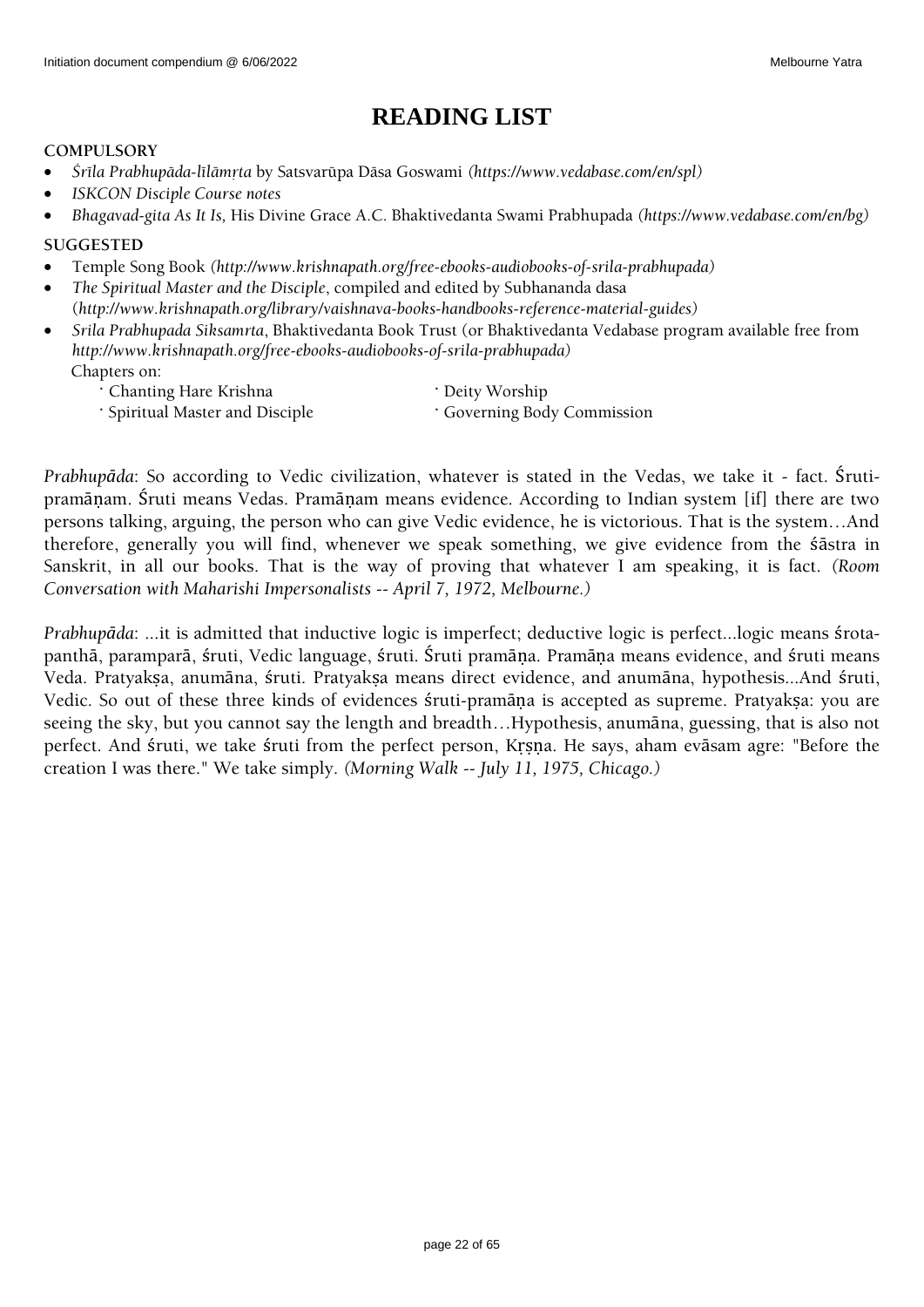# <span id="page-22-0"></span>**HARI-NAMA INITIATION CANDIDATE PRE-REQUISITES COVER SHEET** *For office use only*

| <b>Inclusions:</b>                                                                                                                                                                                                                                                                                                                                                                                                                                                                                                                                                                              |  |  |  |
|-------------------------------------------------------------------------------------------------------------------------------------------------------------------------------------------------------------------------------------------------------------------------------------------------------------------------------------------------------------------------------------------------------------------------------------------------------------------------------------------------------------------------------------------------------------------------------------------------|--|--|--|
| $\Box$ 1. ISKCON Disciple Course Certificate (sighted)<br>□2. Recommendation Sheet from Temple Authorities<br>$\square$ 3. Disciple Census Form (bio data and address)<br>□4. Practical Interview Questionnaire<br>□5. Personal Interview Questionnaire<br>□6. Written/Oral Examination<br>□7. Initiation Oath<br>$\square$ 8. Optional essay on why the candidate wishes to receive initiation from their diksa <i>guru</i> of choice<br>$\square$ 9. Photo (digital copy)<br>$\square$ 10. Interview appearance (with spiritual master)<br>$\Box$ 11. Release of Information Form (if needed) |  |  |  |
| <b>Examiner's/ Reviewer's Approval:</b>                                                                                                                                                                                                                                                                                                                                                                                                                                                                                                                                                         |  |  |  |
| Complete<br>u.<br>Incomplete                                                                                                                                                                                                                                                                                                                                                                                                                                                                                                                                                                    |  |  |  |
|                                                                                                                                                                                                                                                                                                                                                                                                                                                                                                                                                                                                 |  |  |  |
|                                                                                                                                                                                                                                                                                                                                                                                                                                                                                                                                                                                                 |  |  |  |
| <b>Initiating Guru's Decision after Interview:</b>                                                                                                                                                                                                                                                                                                                                                                                                                                                                                                                                              |  |  |  |
| $\Box$ Accepted for receiving initiation: additional points given below.<br>Not accepted for current initiation: should improve in following area(s):                                                                                                                                                                                                                                                                                                                                                                                                                                           |  |  |  |
|                                                                                                                                                                                                                                                                                                                                                                                                                                                                                                                                                                                                 |  |  |  |
| 2.                                                                                                                                                                                                                                                                                                                                                                                                                                                                                                                                                                                              |  |  |  |
|                                                                                                                                                                                                                                                                                                                                                                                                                                                                                                                                                                                                 |  |  |  |
| 4.                                                                                                                                                                                                                                                                                                                                                                                                                                                                                                                                                                                              |  |  |  |
| Thank you,                                                                                                                                                                                                                                                                                                                                                                                                                                                                                                                                                                                      |  |  |  |
|                                                                                                                                                                                                                                                                                                                                                                                                                                                                                                                                                                                                 |  |  |  |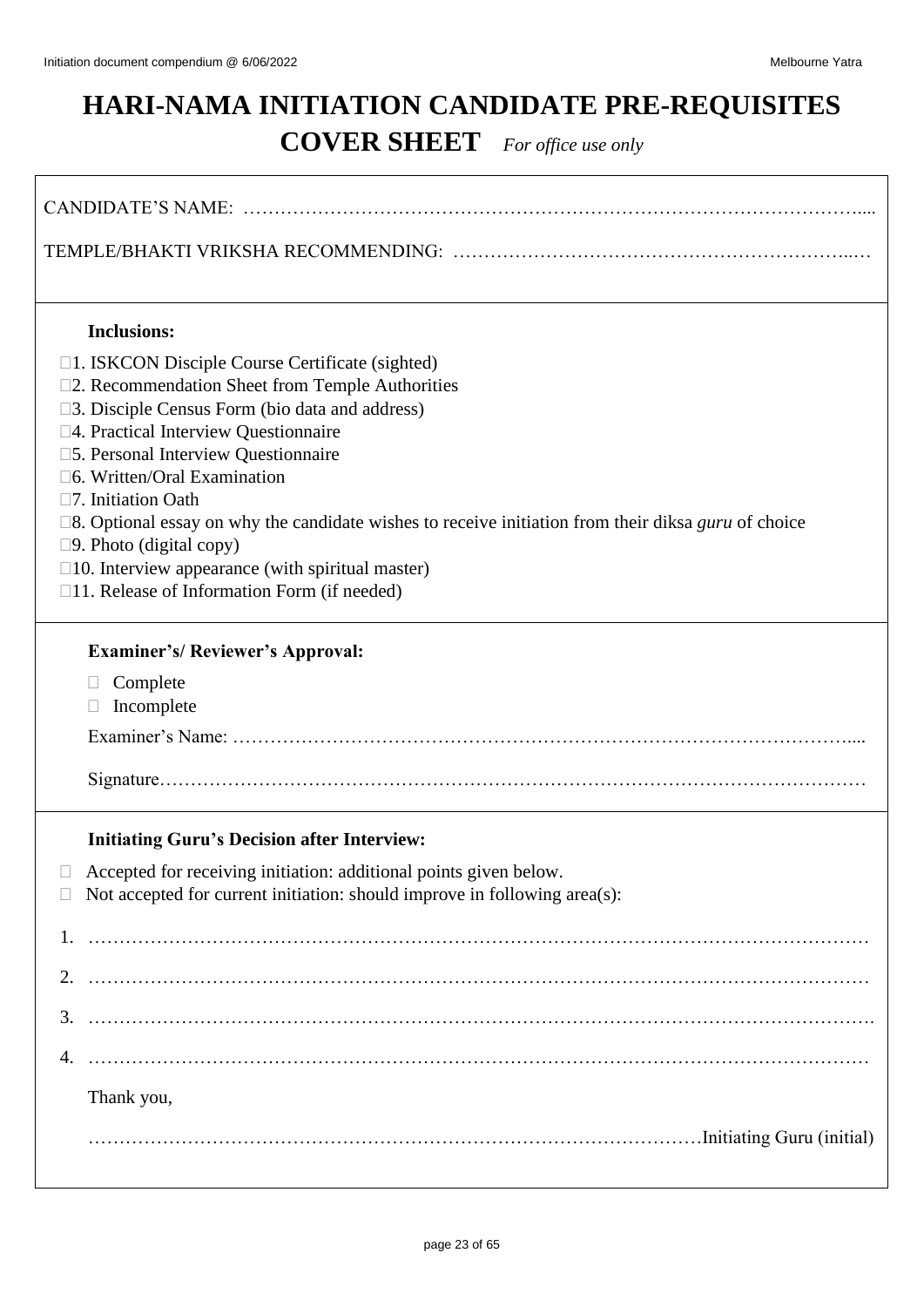# **INTERNATIONAL SOCIETY FOR KRISHNA CONSCIOUSNESS**

**Founder-Acharya: His Divine Grace A.C. Bhaktivedanta Swami Prabhupada**

# <span id="page-23-0"></span>**OFFICIAL RECOMMENDATION FOR HARI-NAMA INITIATION**

*For office use only*

Center:…………………………………………

To (name of guru):……………………………………………………………………………

Please accept my humble obeisances. All glories to Srila Prabhupada.

It is my pleasure to recommend………………………………………………………………………………for first initiation by you. I find that he/she has fulfilled the necessary qualifications for initiation to the best of my understanding. Specifically, for the last twelve months he/she has been engaged in favorable devotional service, has chanted sixteen rounds of japa daily, and has adhered to the four regulative principles. He/she is sufficiently knowledgeable in the philosophy of Krishna consciousness and the structure and purpose of ISKCON for initiation, as evidenced by passing an examination as prescribed under ISKCON Law. The candidate has accepted your shelter for at least six months. Either I have observed these qualifications personally or I have heard of them from sources I know to be reliable.

Your servant,

…………………………………………………….(Name) …………………………………………………….(Position Held) …………………………………………………….(Date)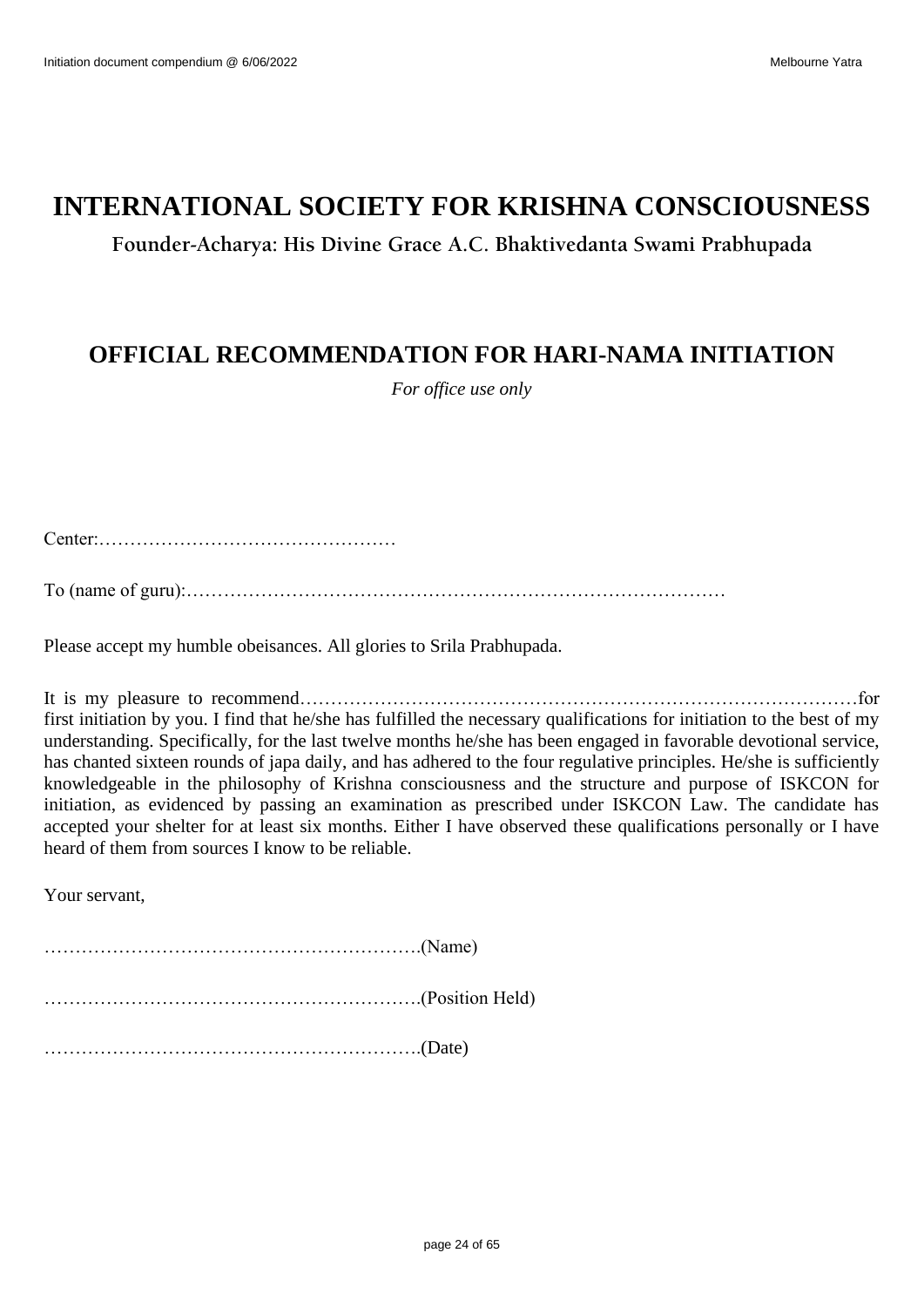# **FIRST INITIATION CANDIDATE'S DATA SHEET**

*Candidate to complete in full*

<span id="page-24-0"></span>

| MARRIAGE STATUS: I AM □ Single □ Seeking □ Engaged □ Married □ Separated/divorced □ Widow/widower                                           |
|---------------------------------------------------------------------------------------------------------------------------------------------|
|                                                                                                                                             |
| Their date of birth is://                                                                                                                   |
| My spouse/partner's Krishna Conscious status is $\Box$ Favourable $\Box$ Unfavourable $\Box$ Aspiring $\Box$ Initiated $\Box$ 2nd Initiated |
| (If applicable) I have (number of) children. They are:                                                                                      |
|                                                                                                                                             |
|                                                                                                                                             |
|                                                                                                                                             |
| (Please use the back of this sheet if you need more space.)                                                                                 |
|                                                                                                                                             |
|                                                                                                                                             |
|                                                                                                                                             |
| $\Box$ I am connected to $\dots\dots\dots\dots\dots\dots\dots\dots\dots\dots\dots\dots\dots\dots\dots\dots$                                 |
|                                                                                                                                             |
|                                                                                                                                             |
|                                                                                                                                             |
|                                                                                                                                             |
|                                                                                                                                             |
|                                                                                                                                             |
| (Please use the back of this sheet if you need more space.)                                                                                 |
|                                                                                                                                             |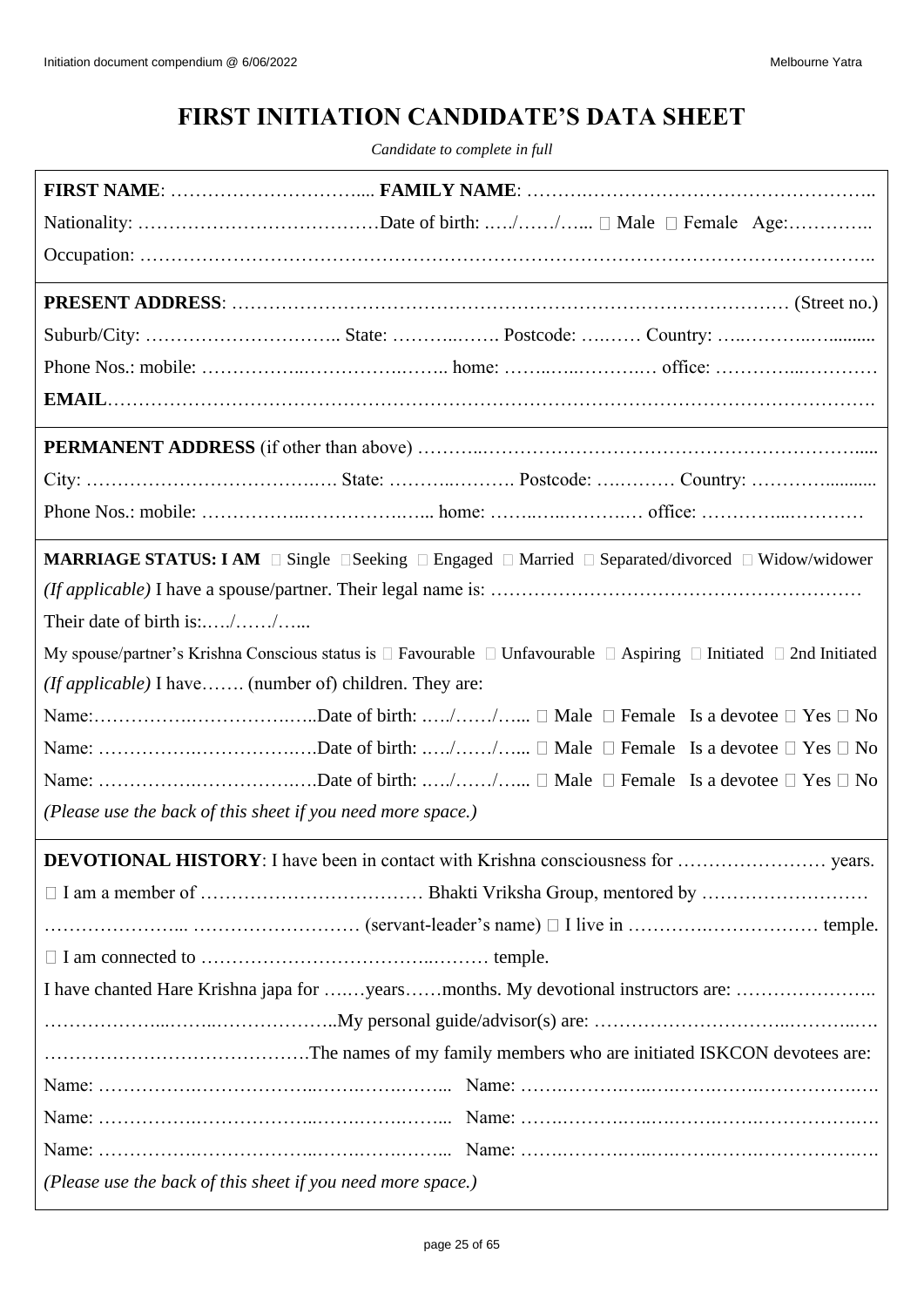| I received a Certificate of Completion (compulsory) $\Box$ Yes. Date: // $\Box$ No                                     |  |  |  |
|------------------------------------------------------------------------------------------------------------------------|--|--|--|
| I attended ISKCON's Disciple Course $\square$ Yes. Date: // Location: $\square$ No.                                    |  |  |  |
| I passed the Course and received a passing Certificate (compulsory) $\Box$ Yes. Date: // $\Box$ No                     |  |  |  |
| $\Box$ I have completed the Bhakti-satisfic Course. Date: // $\Box$ No. $\Box$ I passed the Course. Date: // $\Box$ No |  |  |  |
| $\Box$ I received my Certificate. Date: // $\Box$ No                                                                   |  |  |  |
| $\Box$ I have completed the Bhakti Vaibhava Course. Date: // $\Box$ No. $\Box$ I passed the Course. Date: // $\Box$ No |  |  |  |
| □ I received my Certificate. Date: // □ No                                                                             |  |  |  |
| $\Box$ I have completed the Bhakti Vedanta Course. Date: // $\Box$ No. $\Box$ I passed the Course. Date: // $\Box$ No  |  |  |  |
| □ I received my Certificate. Date: // □ No                                                                             |  |  |  |
| <b>SADHANA</b> : I have chanted 16 rounds daily since// (minimum 1 year)                                               |  |  |  |
| I have strictly followed 4 regulative principles since // (minimum 1 year)                                             |  |  |  |
|                                                                                                                        |  |  |  |
| <b>REFEREES:</b> Two senior devotees who can verify my sadhana (above) to an examiner are:                             |  |  |  |
|                                                                                                                        |  |  |  |
|                                                                                                                        |  |  |  |
|                                                                                                                        |  |  |  |
|                                                                                                                        |  |  |  |
|                                                                                                                        |  |  |  |
|                                                                                                                        |  |  |  |
|                                                                                                                        |  |  |  |
| <b>PERMISSION TO APPEAR FOR INTERVIEWS &amp; EXAM:</b> I have asked my Temple President's                              |  |  |  |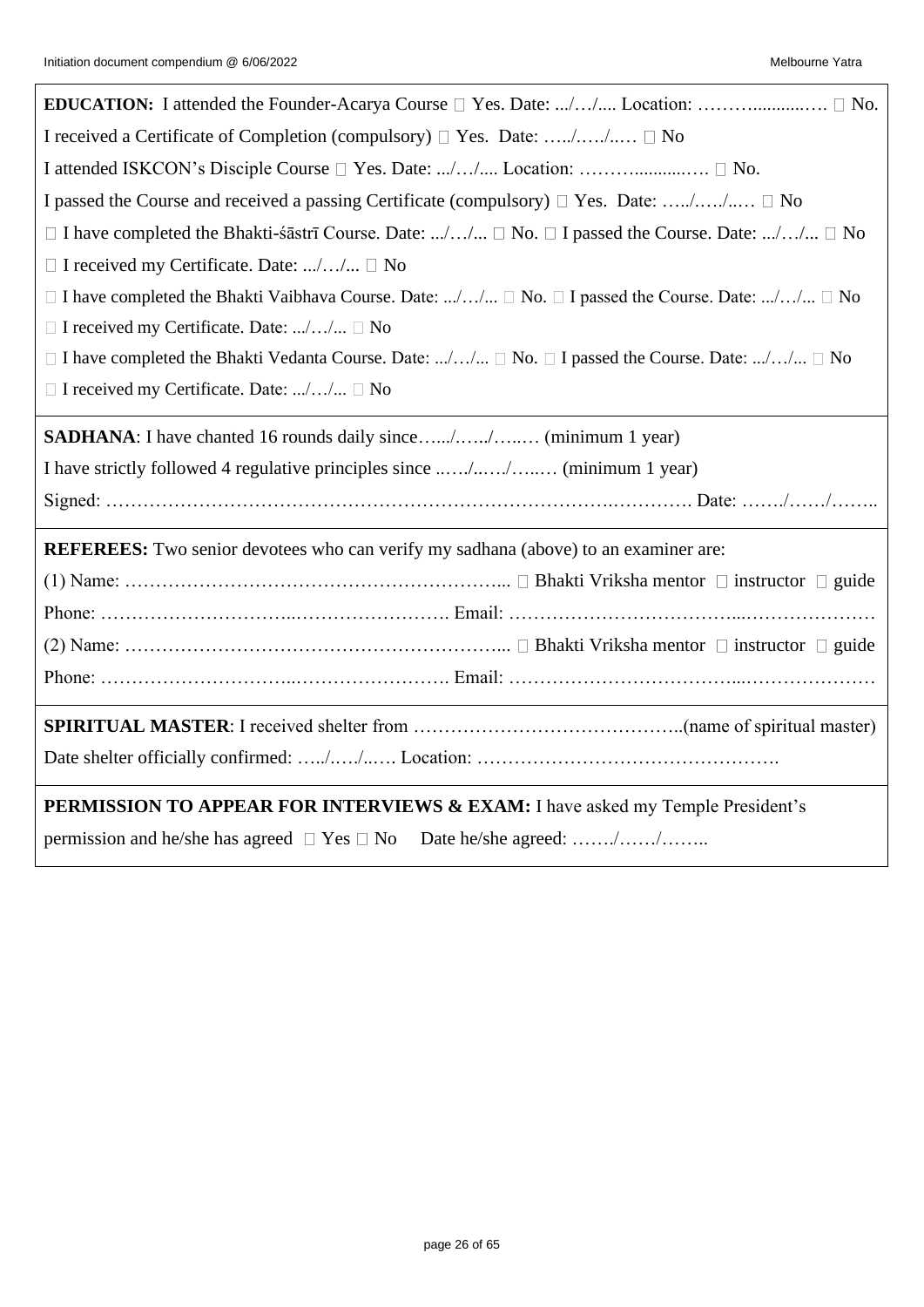# <span id="page-26-0"></span>**PRACTICAL INTERVIEW QUESTIONS FOR 1ST INITIATION CANDIDATES**

To be completed during interview

| Note: You will receive access to this checklist before you take your interview. You must come to the standard indicated here<br>prior to your interview. You may receive as much help as you require. |  |
|-------------------------------------------------------------------------------------------------------------------------------------------------------------------------------------------------------|--|
|                                                                                                                                                                                                       |  |
|                                                                                                                                                                                                       |  |
|                                                                                                                                                                                                       |  |
|                                                                                                                                                                                                       |  |
| <b>MINIMUM SADHANA STANDARDS</b>                                                                                                                                                                      |  |
| All mantras & prayers should be recited by heart and books read the prescribed number of times<br>Date completed//                                                                                    |  |
| I have taken shelter of my guru for 6 months or more [since:                                                                                                                                          |  |
| I have followed the 4 regulative principles for 1 year or more [since:<br>$\mathbf{1}$                                                                                                                |  |
| I have chanted 16 rounds of Hare Krishna japa daily for 1 year or more [since:<br>1                                                                                                                   |  |
| I rise early every day and attend or perform Mangalarati (can be in my own home)                                                                                                                      |  |
| I know the procedure for offering bhoga to Lord Krishna and can recite these <i>mantras</i> to you                                                                                                    |  |
| I know my guru's & Srila Prabhupada's name & pranam mantras and can recite them to you                                                                                                                |  |
| I can recognize and recite the proper names of ISKCON's guru-parampara as I see them on the altar                                                                                                     |  |
| I can tell you the places & mantras to apply Vishnu tilaka, and I wear tilaka on the 12 places on my body daily                                                                                       |  |
| I regularly attend the temple or Bhakti Vriksha meetings and I perform Krishna-seva.                                                                                                                  |  |
| I have demonstrated steady commitment to devotional service for 12+ months                                                                                                                            |  |
| I bathe early in the morning and otherwise maintain cleanliness.                                                                                                                                      |  |
| I have read Srila Prabhupada's unabridged biography [COMPULSORY from 19.12.18: if illiterate I can demonstrate general knowledge of<br>these topics]                                                  |  |
| I have read Bhagavad Gita As It Is with purports [COMPULSORY from 19.12.18: if illiterate I can demonstrate general knowledge of<br>these topics]                                                     |  |
| I have read Srimad Bhagavatam 1st. Canto with purports [COMPULSORY from 19.12.18: if illiterate I can demonstrate general<br>knowledge of these topics]                                               |  |
| I have read Nectar of Devotion (at least to chapter 19) [COMPULSORY from 19.12.18: if illiterate I can demonstrate general knowledge<br>of these topics]                                              |  |
| I have passed an approved philosophical exam for $1st$ , initiation with 75% + grade (may be taken orally)                                                                                            |  |
| I avoid offending vaisnavas and unconstructive criticism of devotees                                                                                                                                  |  |
| My cook is properly initiated, or at least vegetarian                                                                                                                                                 |  |
| I avoid eating anything but Krishna prasadam (except in emergencies)                                                                                                                                  |  |
| I don't have an occupation or activities that are contrary to vaisnava principles (eg. selling non-vegetarian items or intoxicants,<br>prostitution, gambling etc.)                                   |  |
| I only listen to ISKCON authorized spiritual lectures & preaching.                                                                                                                                    |  |
| I can recite the guru-puja prayers (COMPULSORY from 19.12.18), "samsara davanala" prayers and Tulasi's pranam mantra to you                                                                           |  |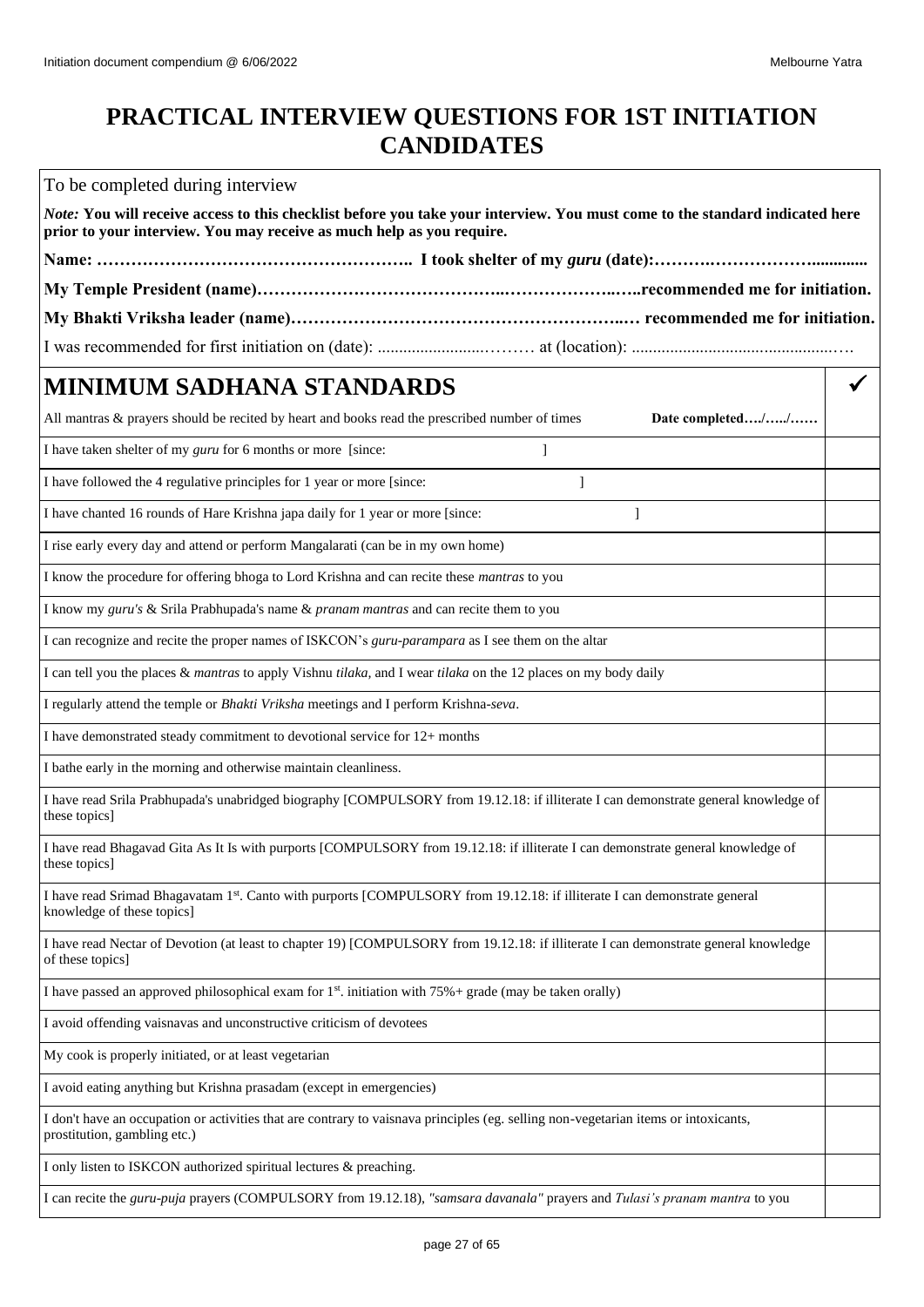| When I am unable to write to my guru or personally contact him, I am able to receive support from senior devotees. I am confident I will<br>receive their support in a crisis. |  |
|--------------------------------------------------------------------------------------------------------------------------------------------------------------------------------|--|
| I have received written recommendation from my local Temple President for first initiation                                                                                     |  |
| I have completed a <i>vaisnava</i> etiquette course (where it is available)                                                                                                    |  |
| I know the rules of the renounced <i>ashram</i> and am personally trying to follow them appropriately                                                                          |  |
| I know the rules of <i>grihastha</i> life. I am personally trying to practise them & I am raising my minor children in a Krishna conscious manner                              |  |
| I observe all Ekadasi days and vaisnava festivals mentioned in ISKCON's Vaisnava Calendar                                                                                      |  |

Comments by the Examiner: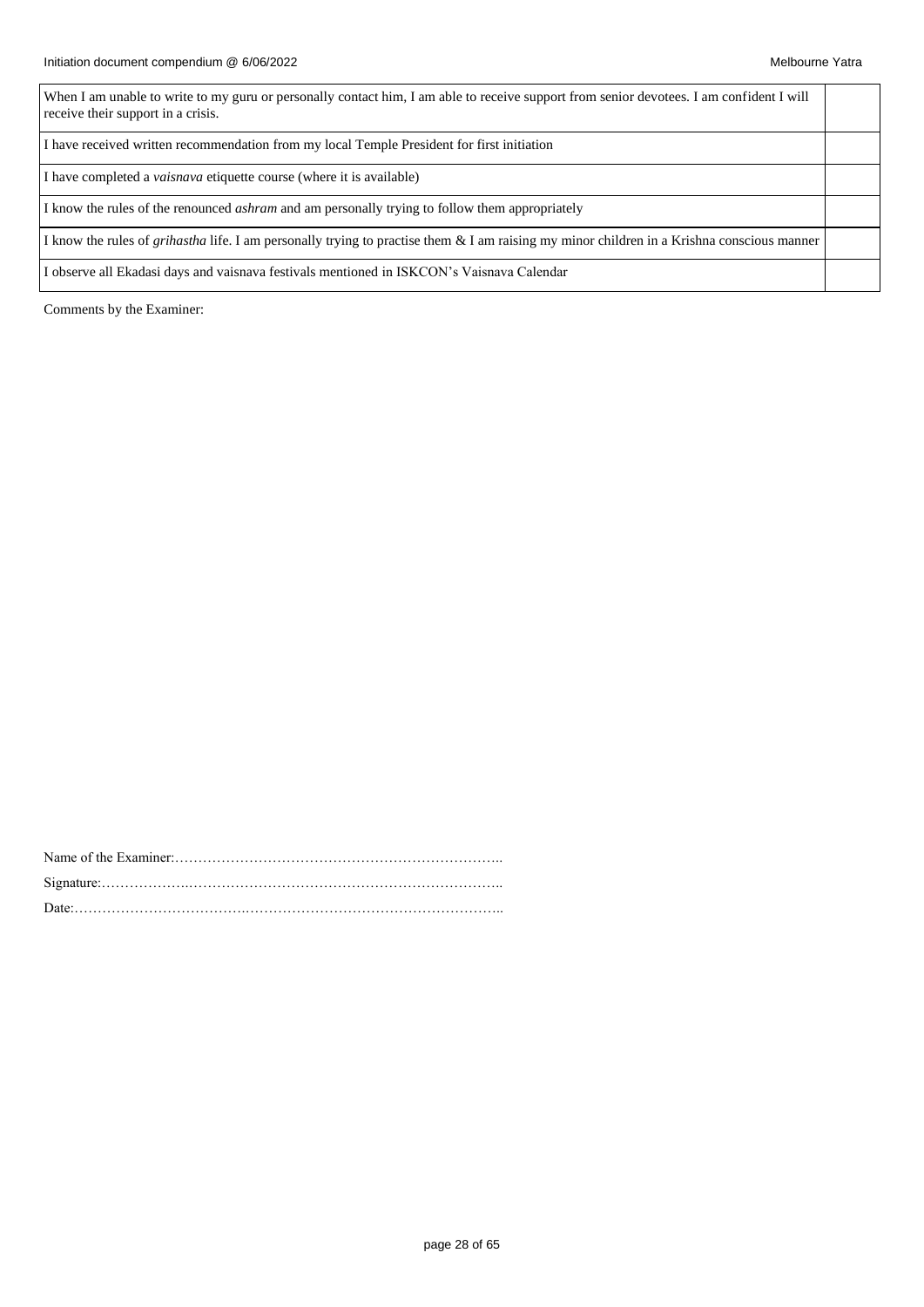# <span id="page-28-0"></span>**PERSONAL INTERVIEW QUESTIONS FOR 1ST INITIATION CANDIDATES**

### **(MINIMUM STANDARDS FOR FIRST INITIATES)**

*To be completed during interview. You must pass your interviews in order to sit your exam.*

**Name:** ……………………………………………..

- 1. Which applies to you? (Check all that apply)
- ❑ I live in the Temple Ashram and do service there.
- ❑ I live at home and regularly do devotional service at:
	- ❑ My local ISKCON Temple (name): .............................................................................................................
	- ❑ My local Bhakti Vriksha group (name): ......................................................................................................
	- ❑ Other: ............................................................................................................................................................

2. Have you daily chanted 16-rounds of Hare Krishna maha-mantra japa during the past two years or since taking shelter (whichever is shorter)?  $\Box$  Yes/  $\Box$  No

a) In a month how many do you miss on the average? ............

- b) Do you make up the missed rounds?  $\Box$  Yes/  $\Box$  No
- 3. a) Do you regularly attend temple Mangalarati every day?  $\Box$  Yes/  $\Box$  No
	- b) How many days do you miss in a month on average? ............. days.
- 5. Have you offered regular and ongoing devotional services at the Temple during the past 12 months?

 $\Box$  Yes/  $\Box$  No What are your services? .......................................……….........................................……………………………………......................... .............................................................................................................................................................................. ..............................................................................................................................................................................

5. a) Have you ever left the temple, stopped attending Bhakti Vriksha or stopped performing your responsibilities and services without permission of the spiritual authorities?  $\Box$  Yes/  $\Box$  No

b) Have you ever wilfully disobeyed or neglected to follow an order of the spiritual master since you took shelter of him?  $\Box$  --Yes/  $\Box$  --No If Yes, give details [time, place, etc.]: …………………………

.............................................................................................................................................................................

6. Do you regularly bathe early in the morning and otherwise maintain cleanliness (fingernails, hair, clothes, etc.)  $\Box$  -Yes/  $\Box$  -No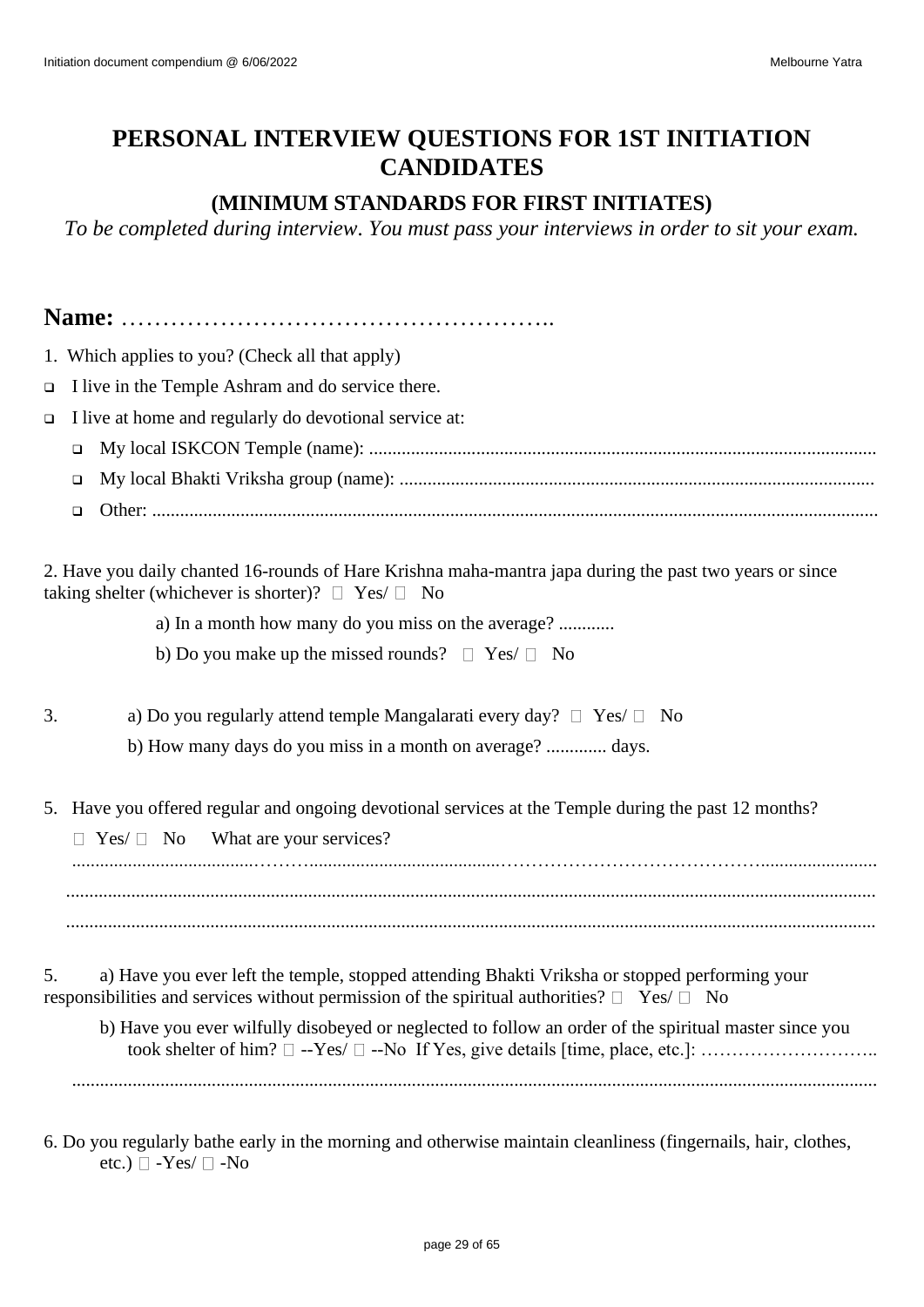| 7. Are you implicated or involved in any dishonesty such as theft, breaking state laws etc. during the past two |  |
|-----------------------------------------------------------------------------------------------------------------|--|
|                                                                                                                 |  |
|                                                                                                                 |  |
|                                                                                                                 |  |

8. Have you lied/ told untruth, to senior devotees during the past 2 years?  $\Box$  -Yes/  $\Box$  -No

9. How many times have you read the following books?

- a. Bhagavad Gita As It Is ........................................
- b. Srimad Bhagavatam Canto 1...............................
- c. Srimad Bhagavatam Cantos 2 -5 (or which cantos)..................................................................
- d. Srimad Bhagavatam Cantos 6-12 (or which cantos)..................................................................
- e. Krishna book........................................................
- f. Caitanya Caritamrta (which volumes).................
- g. Teachings of Lord Caitanya ...............................

a-h are required reading. You must commit to systematically reading these books in your own time if you have not already done so. Do you promise to read these books?  $\square$  -Yes/  $\square$  -No

h. Nectar of Devotion..............................................

i. Sri Isopanisad.......................................................

j. Nectar of Instruction............................................

Which other BBT books have you

10. Are you prone to depression and material anxiety?  $\Box$  -Yes/  $\Box$  -No

11. Have you considered committing suicide or leaving ISKCON during the previous 24-months?  $\Box$  Yes/  $\Box$  No

12. Are you presently particularly agitated by any of the senses to the extent that you fear that you are in eminent danger of falling down? -Yes/ -No If yes, describe source(s) of agitation:……………………….

................................................................................................................................................................................... 13. Do you avoid offending vaisnavas and un-constructive criticism of devotees?  $\Box$  -Yes/  $\Box$  -No If no mention what: .......................................................................................................................................................……...

### **14. Ritvikism**

| a. Have you heard about Rtvikism?: $\Box$ No, haven't heard. $\Box$ Yes, I've heard through:              |
|-----------------------------------------------------------------------------------------------------------|
| $\Box$ Newspaper $\Box$ Internet $\Box$ Rtvik adherents talked to me. $\Box$ Devotees warned me.          |
|                                                                                                           |
|                                                                                                           |
|                                                                                                           |
| c. Have you become doubtful by pro-rtvik preaching or believed in rtvikism? $\square$ -Yes/ $\square$ -No |

### **15. For devotees who live outside the temple:**

| i. Do you practice a daily sadhana routine of rising before sunrise chanting, etc.? $\Box$ -Yes/ $\Box$ -No |
|-------------------------------------------------------------------------------------------------------------|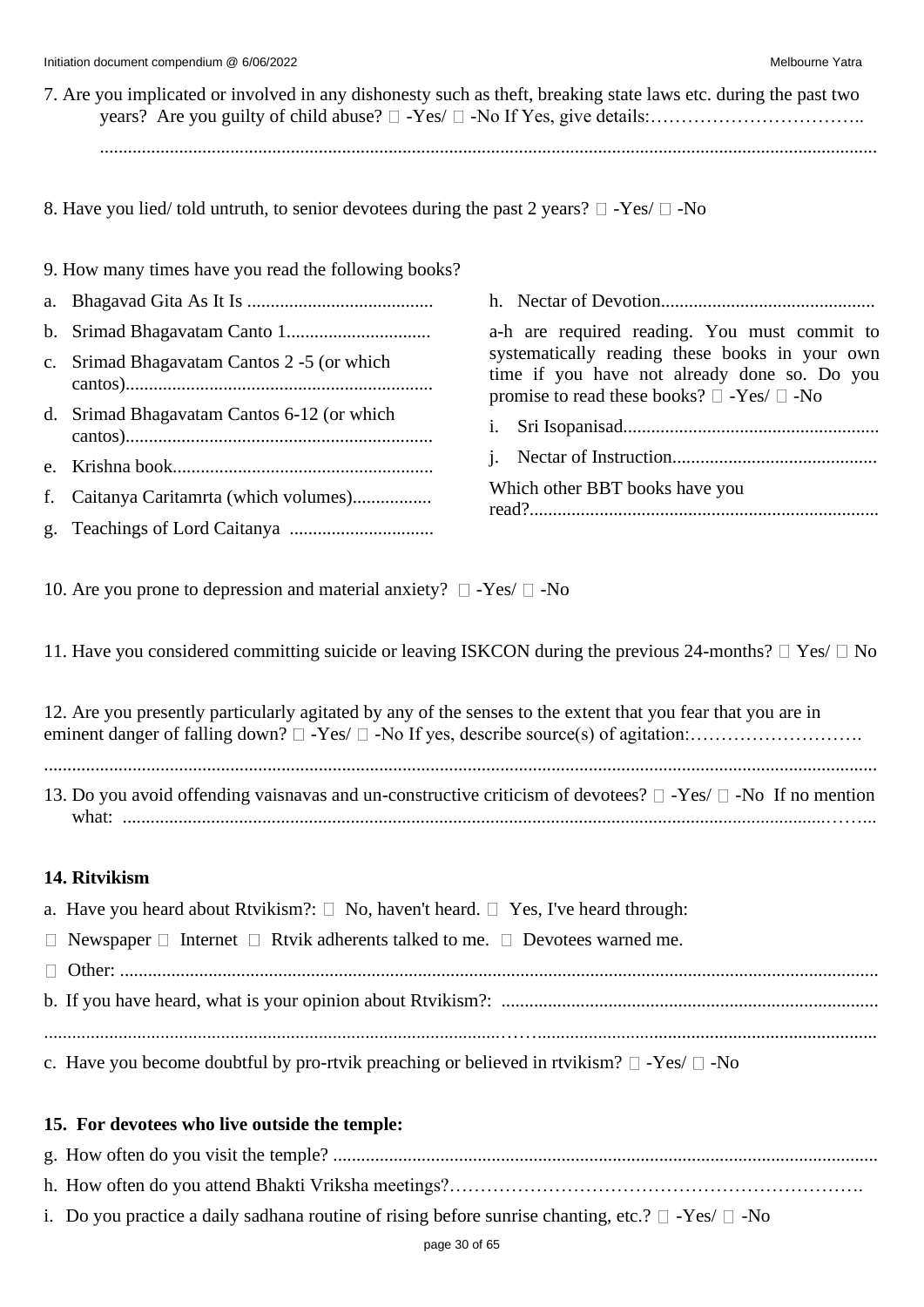| j. Which local ISKCON temple or Bhakti Vriksha group do you attend on a regular basis?                                                      |                                         |  |
|---------------------------------------------------------------------------------------------------------------------------------------------|-----------------------------------------|--|
| k. Are you connected to any other religious organization/s? Which ones? What kind of service do you offer                                   |                                         |  |
| 1. Are you married? $\Box$ -Yes/ $\Box$ -No                                                                                                 |                                         |  |
| m. If are are not married do you plan to or would like to get married in the near future? $\Box$ -Yes/ $\Box$ -No/ $\Box$ Not<br>applicable |                                         |  |
| n. If you are not married and do not intend to get married, do you plan to join a temple in the future? $\square$ -Yes/                     |                                         |  |
| o. Do you contribute any percentage or amount from your income to Lord Krishna's service?                                                   |                                         |  |
|                                                                                                                                             |                                         |  |
|                                                                                                                                             |                                         |  |
| p. Do you have capacity, plans or the idea for increasing your devotional service? $\Box$ -Yes/ $\Box$ -No If yes,                          |                                         |  |
| q. Do you generally avoid eating anything but prasadam? $\Box$ -Yes/ $\Box$ -No. If No what exception?                                      |                                         |  |
| r. Which of the following are spiritual problems/challenges for you?                                                                        |                                         |  |
| $\Box$ Watching mundane television                                                                                                          | $\Box$ Gossiping and rumour spreading   |  |
| $\Box$ Watching mundane movies                                                                                                              | $\Box$ Involvement in frivolous sports  |  |
| $\Box$ Reading mundane literature or news                                                                                                   | $\Box$ Over-endeavor for mundane things |  |
| $\Box$ Wasting time on social media or internet                                                                                             |                                         |  |

### **16. Additional questions only for those who possibly may marry:**

- a. If you ever get married, would you first try to marry only an initiated vaisnava devotee (ISKCON) and if not available then only marry a pious vegetarian person?  $\Box$  -Yes/  $\Box$  -No
- b. Would you consult with ISKCON authorities and the *guru* before and while making such decision?  $\square$  -Yes/  $\Box$ -No
- c. Do you know the rules of Krishna conscious life including regulations for Krishna conscious sex life?  $\Box$  - $Yes/ \sqcap -No$
- d. Do you feel capable of following # c above?  $\Box$  -Yes/  $\Box$  -No
- e. Do you think the married life will affect your present service?  $\Box$  -Yes/  $\Box$  -No; If yes, how? Give details:
- .......................................................................................................................................................................
- f. Are you engaged to marry?  $\Box$  Yes/  $\Box$  No
- g. Where you married before?  $\Box$  Yes/  $\Box$  No
- h. What is your position regarding any future marriage alliance?

.......................................................................................................................................................................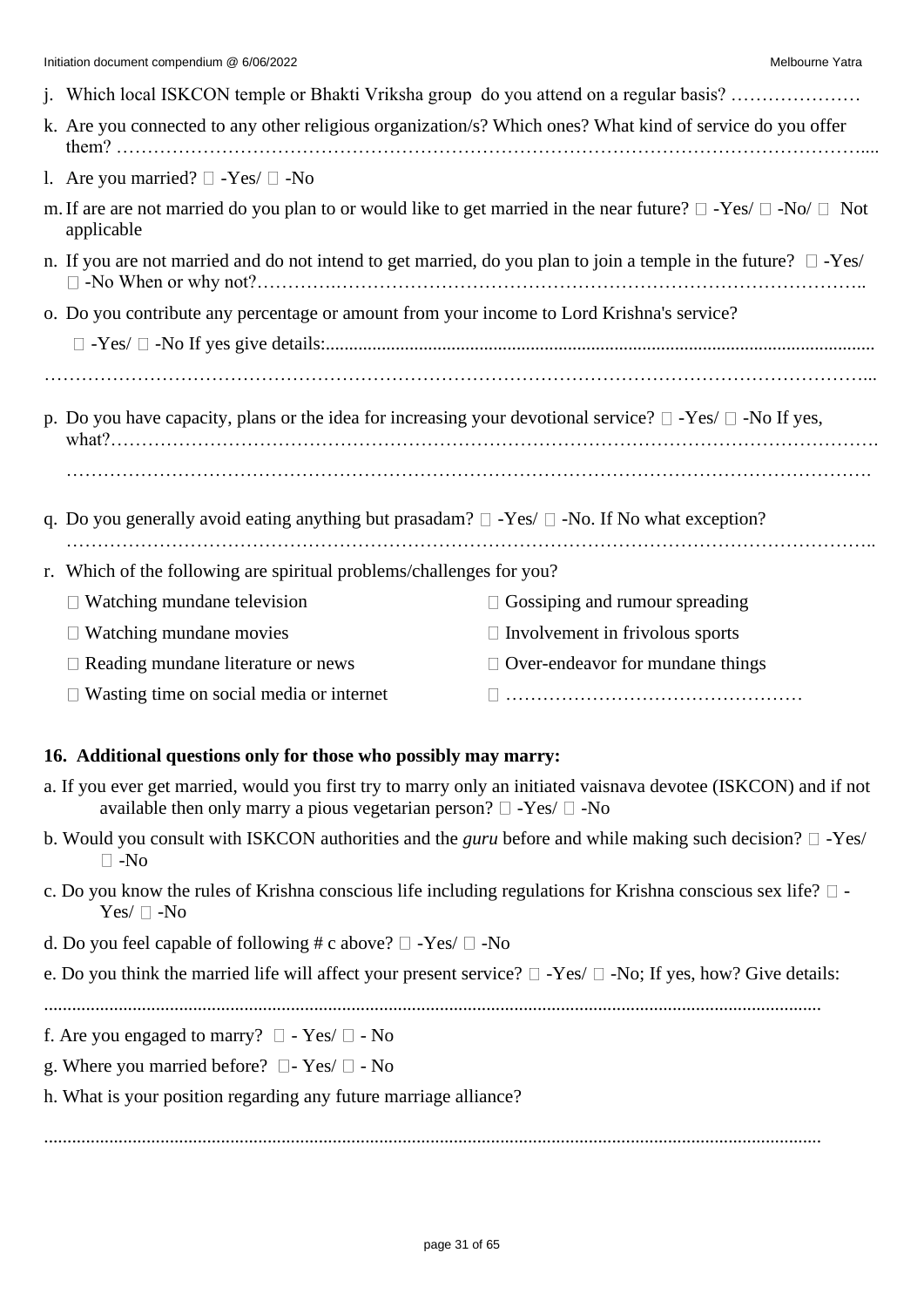### **QUESTIONS FOR GRIHASTHAS LIVING WITH WIFE**

*This Sheet to be completed by Candidate.*

### **17. Practicing regulated family life:**

a. I have been totally celibate (no sexual activity) for…….……(years)……….….(months) *If celibate for 1 year, you have completed this requirement.*

**b. MINIMUM STANDARD FOR CANDIDATES:** Vaisnava *Grhasthas* who practice sex-life according to the Vedic literatures for the purpose of procreation of Krishna conscious children are doing a devotional service to Lord Krishna and are considered to be grhastha brahmacārīs.

While there is no hard and fast rule limiting how many children a grhastha may have, *shelter and initiation candidates* only try to have children one day per month. That day *garbhodhana samskara* is practised by increasing spiritual activities, chanting fifty rounds and praying to Guru and Krsna to send a pure devotee child. (Śrīla Prabhupāda Śikṣāmṛta Complete Edition, Gṛhastha Āśrama: Conception [68-09,](http://vanisource.org/wiki/Letter_to_Satsvarupa_--_San_Francisco_20_September,_1968?terms=sex+life+sex+life+wife+sex+life+sex+life+sex+life+sex+life+wife+wife+sex+life+sex+life&first=.%20The%20principle%20of%20marriage%20is%20on%20the%20background%20of&last=it%20completely%20then%20it%20is%20a%20great%20victory%20for%20him.) [69-01;](http://vanisource.org/wiki/Letter_to_Syama_--_Los_Angeles_18_January,_1969?terms=the%20husband%20and%20wife%20should%20chant%20at%20least%20fifty%20rounds%20before%20going%20to%20sex&first=Please%20accept%20my%20blessings.%20I%20beg%20to%20acknowledge%20receipt%20of&last=the%20revision%20is%20advanced%20in%20the%201st%20Canto%20of%20Srimad-Bhagavatam.) ISKCON *Chowpatty Grhastha Manual* 2003, 1.13: Samskāras) Do you practice this standard of *grhastha* life?

-Yes How long have you and your spouse followed this standard? ………………………... *(go to Q.18)* -Trying. How long have you and your spouse followed this standard? ………………………………...  $\Box$ -No

*Please note that you must have followed this standard for at least 1 year to qualify to receive first initiation.*  Following this minimum standard for candidates is compulsory for all levels of grhastha sädhikas, beginning *from shelter applicants.*

- f. If you are not following the minimum standard for initiates at present, are you able to do so from now on?  $\Box$ -Yes  $(g\circ t\circ Q.18)$  -No
- g. If you are not able to follow the minimum standard for initiates, which of the following levels are you able to follow?
	- $\Box$  I am generally follow but only occasionally not able to follow.
	- $\Box$  I have relations once per month (although not necessarily for procreation).
	- $\Box$  I have relations more than once per month (although not necessarily for procreation).
	- $\Box$  I have relations according to the Manu Samhita codes (non-Ekadasi, etc.)
	- $\Box$  I have relations without any strict regulation within marriage.
	- Any other standard:………………………………………………………………………………….
- h. If you are not able to practice the minimum standard for initiates, please explain what obstacles prevent you from doing so.
	- $\Box$  I am personally not able to commit to that level of celibacy.
	- $\Box$  My spouse (marriage partner) is not a practicing devotee which makes it difficult.
	- $\Box$  We cannot have children (or more children), but cannot remain fully celibate.
	- $\Box$  We do not want more children but cannot remain fully celibate.
	- $\Box$  In order to preserve the marriage more relations are required.
	- Other obstacle in following:………………………………………………………………………..

### **18. Regarding family planning matters:**

- a. Do you use modern family planning techniques (contraceptives)? Do you intend to use them or to have an abortion in the future?  $\square$ -Yes  $\square$ -No
- b. Have you or your spouse undergone a sterilization operation?  $\square$ -Yes  $\square$ -No
- c. Are you sure and committed that you will never undergo sterilization in the future or perform an abortion? (If you have any doubt on this then answer NO.)  $\Box$ -Yes  $\Box$ -No
- 19. a. Are you training your dependent children to be Krishna conscious devotees?  $\Box$ -Yes  $\Box$ -No
	- b. Do you feed them only prasadam?  $\Box$ -Yes  $\Box$ -No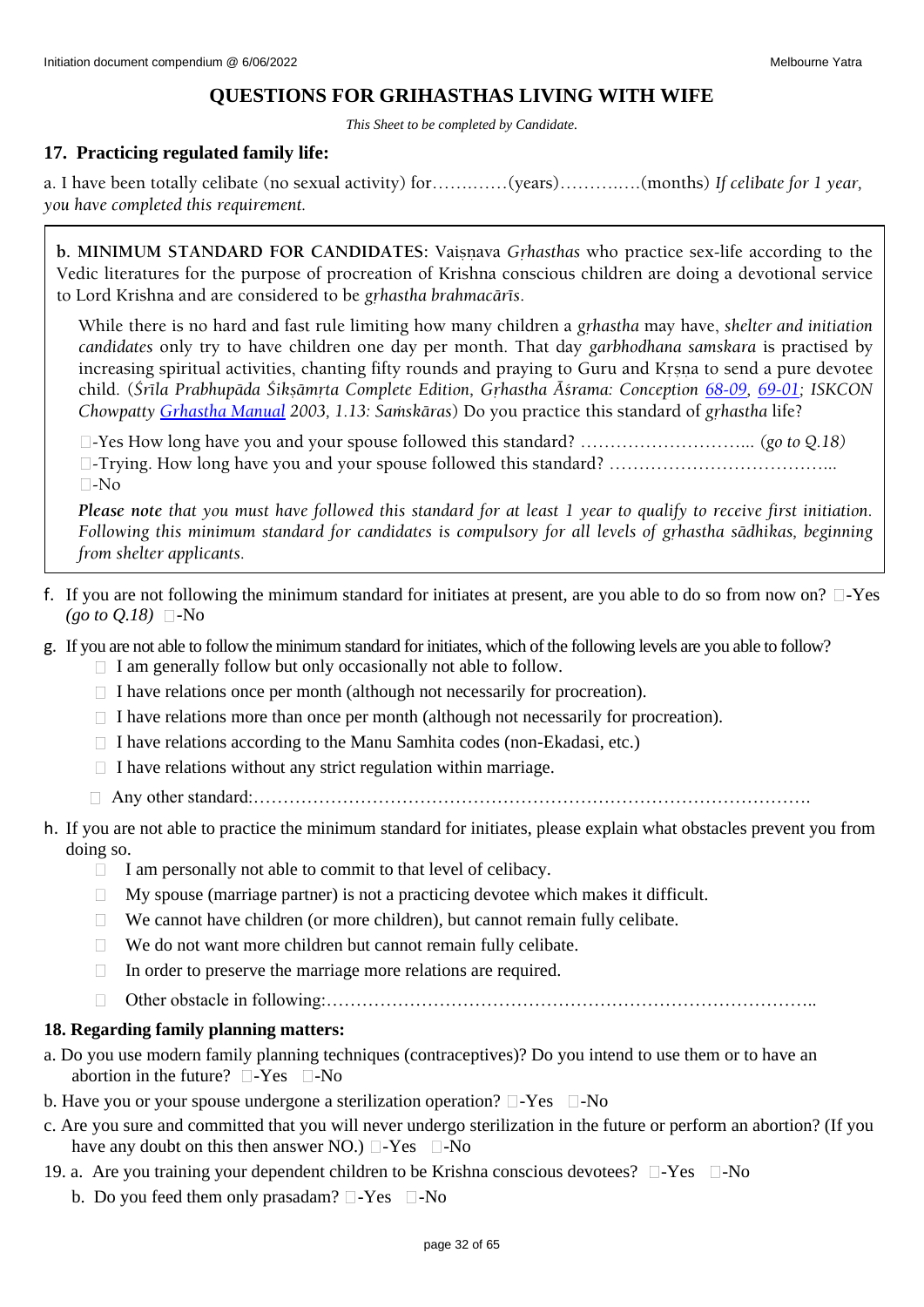### **FIRST INITIATION EXAM**

**Pass mark 75% (115/153 marks) NOTE: you may answer in point form**

### <span id="page-32-0"></span>**MOBILE PHONES, COMPUTERS & REFERENCE MATERIALS OF ANY KIND ARE STRICTLY PROHIBITED FROM EXAMINATION ROOMS.**

### **ALL REFERENCE MATERIALS MUST BE SURRENDERED FOR SAFE-KEEPING UNTIL THE COMPLETION OF YOUR EXAM.**

### **SECTION 1 (40 marks)**

MARKS

MARKS

| $\mathbf{1}$             |                                                                                           |
|--------------------------|-------------------------------------------------------------------------------------------|
| $\overline{2}$           |                                                                                           |
| 3                        |                                                                                           |
| 4                        |                                                                                           |
| 5                        |                                                                                           |
| 6                        |                                                                                           |
| $\overline{\mathcal{L}}$ |                                                                                           |
| 8                        |                                                                                           |
| 9                        |                                                                                           |
| 10                       |                                                                                           |
| 11                       |                                                                                           |
| 12                       |                                                                                           |
| 13                       | If you believe that Krishna is the Supreme Personality of Godhead how do you substantiate |
|                          |                                                                                           |
| 14                       |                                                                                           |
|                          |                                                                                           |

### **SECTION 2 (50 marks)**

| 1              |                                                                                                                                                                                                                       | (5)<br>(3)<br>(2)                                                  |
|----------------|-----------------------------------------------------------------------------------------------------------------------------------------------------------------------------------------------------------------------|--------------------------------------------------------------------|
| $\overline{2}$ |                                                                                                                                                                                                                       | (8)                                                                |
| 3              | Sadhana bhakti is comprised of various devotional observances. Please describe (1) the purpose<br>and $(2)$ the benefit of taking part in each of the following activities. $(1+1)$ mark for each item)<br>(1)<br>(i) | (2)<br>(2)<br>(2)<br>(2)<br>(2)<br>(2)<br>(2)<br>(2)<br>(2)<br>(2) |

4 Who are the personalities usually worshipped in ISKCON temples? Match the following descriptions with these personalities: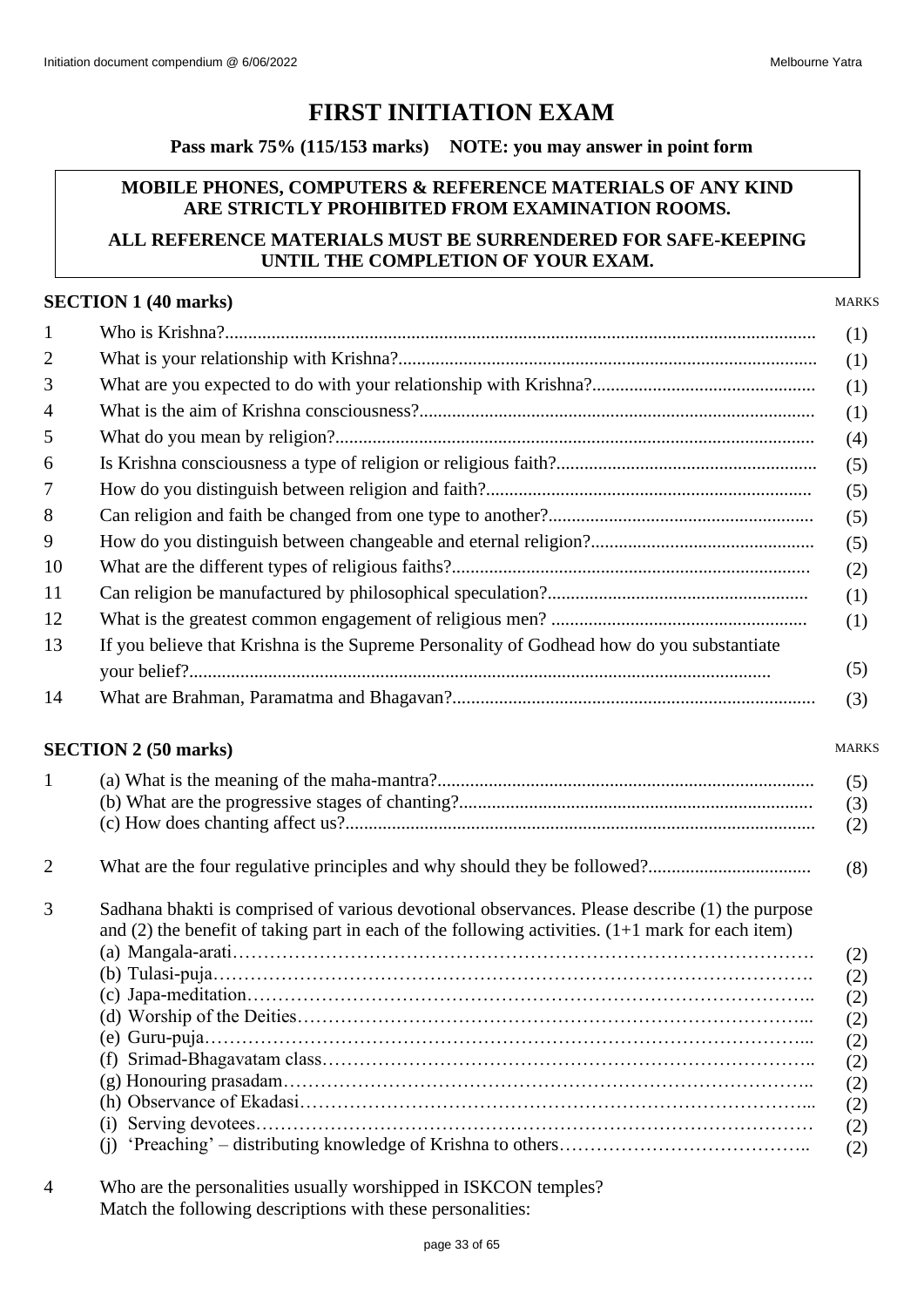| a. Lord Nityananda<br>e. Lady Subhadra<br>i. Tulasi Devi | b. the Six Gosvamis<br>f. Lord Jagannatha<br>j. Lord Caitanya | c. Lord Balarama<br>g. Srimati Radharani<br>k. Lord Nrsimhadeva | d. Laksmi-devi<br>h. the Disciplic Succession<br>1. Lord Krishna |  |  |
|----------------------------------------------------------|---------------------------------------------------------------|-----------------------------------------------------------------|------------------------------------------------------------------|--|--|
|                                                          |                                                               |                                                                 | (1)<br>(1)                                                       |  |  |
|                                                          | (1)                                                           |                                                                 |                                                                  |  |  |
|                                                          |                                                               |                                                                 | (1)                                                              |  |  |
| (1)                                                      |                                                               |                                                                 |                                                                  |  |  |
| (1)                                                      |                                                               |                                                                 |                                                                  |  |  |
| (1)                                                      |                                                               |                                                                 |                                                                  |  |  |
| (1)                                                      |                                                               |                                                                 |                                                                  |  |  |
| (1)                                                      |                                                               |                                                                 |                                                                  |  |  |
| (1)                                                      |                                                               |                                                                 |                                                                  |  |  |
| (1)                                                      |                                                               |                                                                 |                                                                  |  |  |
|                                                          | (1)                                                           |                                                                 |                                                                  |  |  |

### **SECTION 3 (40 marks)**

MARKS

MARKS

| $\mathbf{1}$    |                                                                              | (9)        |
|-----------------|------------------------------------------------------------------------------|------------|
| 2               |                                                                              | (5)        |
| 3               |                                                                              | (5)        |
| $\overline{4}$  |                                                                              | (2)<br>(2) |
| 5               |                                                                              | (2)        |
| 6               |                                                                              | (10)       |
| $7\phantom{.0}$ | What are the four defects of the conditioned soul and how do they affect us? | (5)        |

### **SECTION 4 (23 marks)**

| $\mathbf{1}$   | Describe the characteristics and qualities of the following positions in devotional service:      | (4)<br>(4)<br>(4) |
|----------------|---------------------------------------------------------------------------------------------------|-------------------|
| 2              | What is the prospective disciple's relationship with Srila Prabhupada:                            |                   |
| 3              |                                                                                                   | (1)               |
| $\overline{4}$ | Give the English translations of the 1st, 7th, and 8th verses of the <i>Guruvastakam</i> of Srila | (3x2)             |

### **SECTION 5 (15 marks: marked separately)**

In June 2013 ISKCON's Governing Board Commission resolved (306) that "ISKCON Law 7.2.1.1.6 be amended to include the following three questions in the test that *all Harinama initiation candidates must complete before initiation*."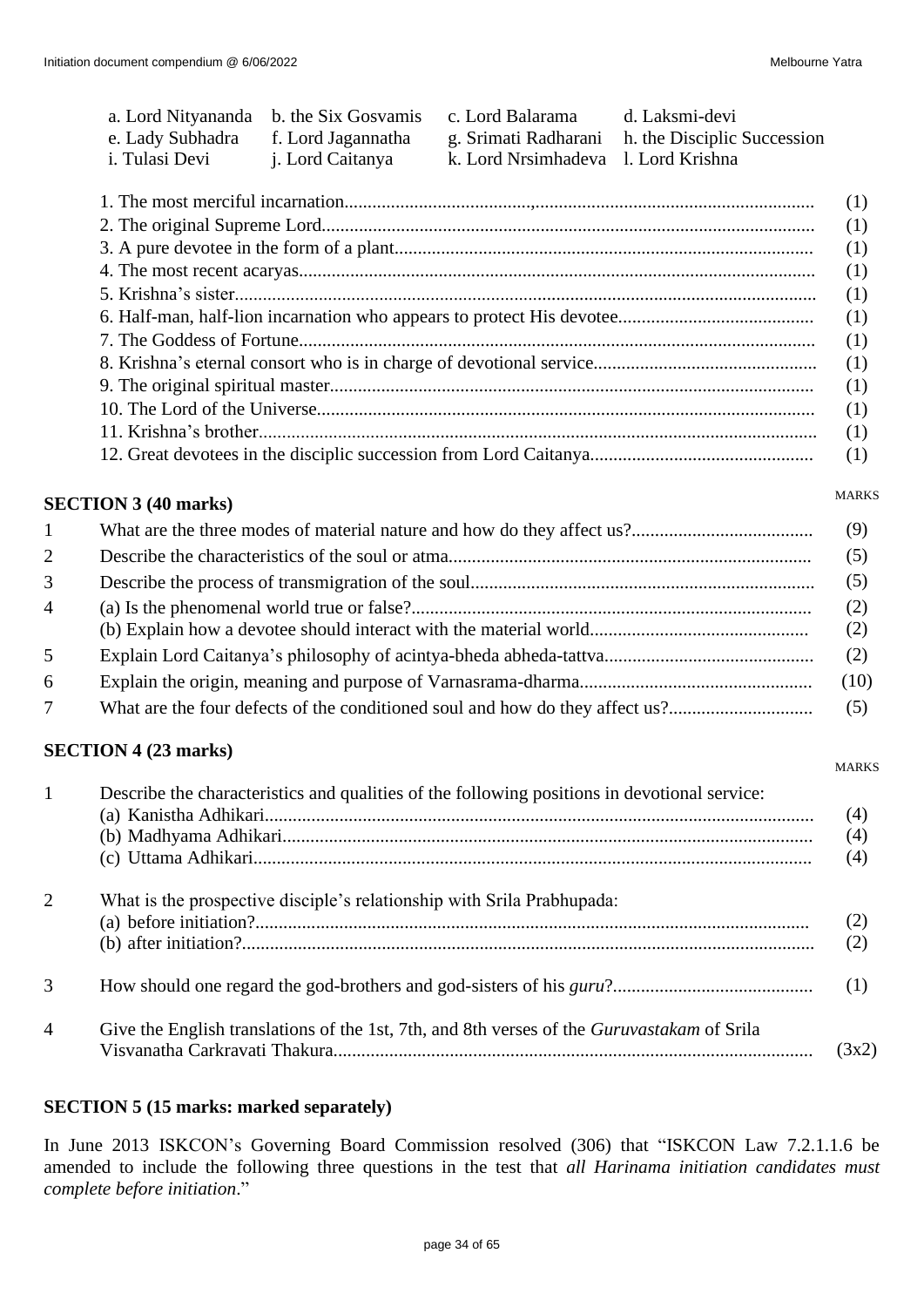### **PLEASE NOTE THAT THE FOLLOWING QUESTIONS ARE COMPULSORY.**

You cannot pass your exam without completing and passing them.

### **THIS SECTION IS OPEN-BOOK. Appendix 2 and 3 are supplied with your exam materials.**

- 1 Have you read the GBC Statement on the *Position of Srila Prabhupada*? (Appendix 2)
- 2 Have you read the paper *Harmonizing ISKCON's Lines of Authority*? (Appendix 3)
- 3 What have you understood as the most important points of the *Harmonizing ISKCON's Lines of Authority* paper? (Pass mark 8/10)........................................................................................................(10)

Since August 2013 Melbourne Yatra has required each shelter candidate to answer these questions. Have you answered these questions and received a passing mark?

- -Yes. If so, when?.................................(Day/Month/Year). *Go to page 33.*
- $\Box$  -No. If so, read the two papers (Appendixes 2 and 3) and answer the three questions above.

### **COMPULSORY READING FOR MELBOURNE YATRA CANDIDATES FROM 2.3.2018:** *Srila Prabhupada-lilamrta* **by Satsvarupa Dasa Goswami.**

**You cannot qualify for initiation without completing this book and passing a related essay question.**

Have you previously passed this question?

- $\Box$  Yes: I have completed and passed this essay.
- $\Box$  No: I have yet to complete and pass this essay.

# <span id="page-34-0"></span>**SUGGESTED READING FOR EXAM**

- Śrīla Prabhupāda-līlāmṛta Satsvarūpa dāsa Goswāmī *(https://www.vedabase.com/en/spl)*
- Bhagavad-gita As It Is, His Divine Grace A.C. Bhaktivedanta Swami Prabhupada: Introduction, Chapters 2, 3, 7, 10, 14-18 *(https://www.vedabase.com/en/bg)*
- Temple Song Book *http://www.krishnapath.org/free-ebooks-audiobooks-of-srila-prabhupada)*
- Srimad *Bhagavatam Cantos 1, 11* (*https://www.vedabase.com/en/sb)*
- Sri Isopanisad *(https://www.vedabase.com/en/iso)*
- The Nectar of Instruction (*https://www.vedabase.com/en/noi)*
- The Nectar of Devotion (*https://www.vedabase.com/en/nod)*
- Brahma Samhita (*https://www.vedabase.com/en/bs)*
- The Teachings of Lord Caitanya (*https://www.vedabase.com/en/tlc)*
- Sri Namamrita *(http://www.harekrishnajapa.com/wpcontent/ebooks/Sri\_Namamrta\_Compiled\_From\_The\_Srila\_Prabhupada\_Books.pdf)*
- ISKCON Lawbook (*[https://archive.org/details/IskconLawBook\)](https://archive.org/details/IskconLawBook)*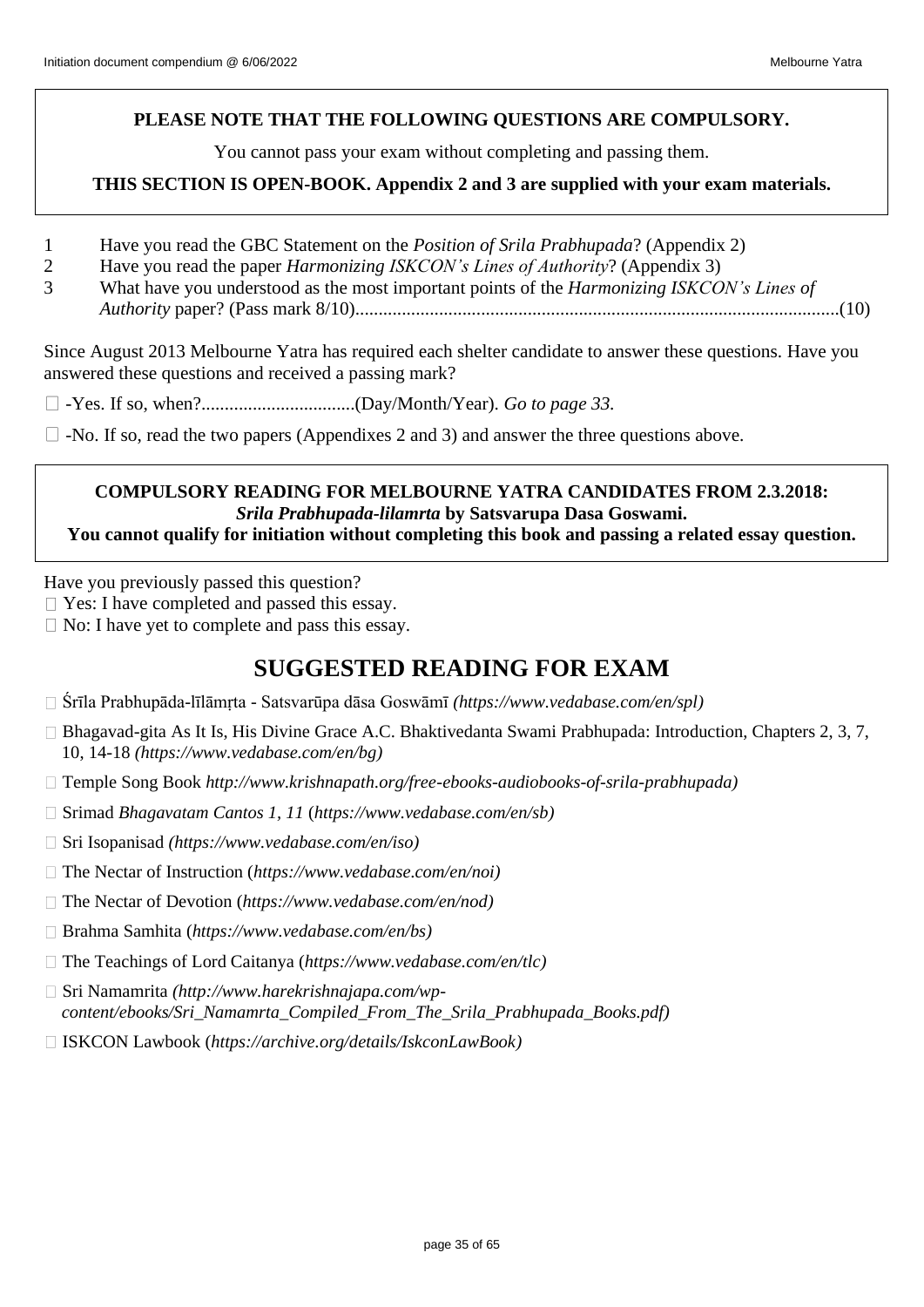# **1ST INITIATION ESSAY**

*(not compulsory)*

### **"Why I Want to Take Initiation."**

<span id="page-35-0"></span>Write an essay to the spiritual master explaining why you want to take initiation from him and why you want him to accept you as his disciple.

- You may explain personally what has fixed or strengthened your faith in him.
- Kindly also explain in which ways after initiation you intend to serve the spiritual master in his devotional service of fulfilling Srila Prabhupada's mission of spreading the Harinama Sankirtana movement all over the world.
- <span id="page-35-1"></span>• How do you intend to further develop and maintain a strong and proper relationship as a disciple with him?

### **Book Read** <del>∠</del> Srila Prabhupada-lilamrta (COMPULSORY from 19.12.18) Bhagavad Gita As It Is with purports (COMPULSORY from 19.12.18) Teachings of Lord Chaitanya Krishna book Nectar of Devotion to Chapter 19 (COMPULSORY from 19.12.18) Nectar of Devotion to Chapter 51 Srimad Bhagavatam Canto 1 with purports (COMPULSORY from 19.12.18) Srimad Bhagavatam Canto 2 Srimad Bhagavatam Canto 3 Srimad Bhagavatam Canto 4 Srimad Bhagavatam Canto 5 Srimad Bhagavatam Canto 6 Srimad Bhagavatam Canto 7 Srimad Bhagavatam Canto 8 Srimad Bhagavatam Canto 9 Srimad Bhagavatam Canto 10 Srimad Bhagavatam Canto 11 Srimad Bhagavatam Canto 12 Caitanya Caritamrta Adi-lila Caitanya Caritamrta Madhya-lila Caitanya Caritamrta Antya-lila

# **REQUIRED READING FOR FIRST INITIATES**

**REMEMBER** 4 WEEKS BEFORE YOU HOPE TO TAKE INITIATION, ADVISE YOUR EXAMINER WHEN YOU CAN ATTEND YOUR EXAM.

It takes at least ten days from the time you sit your exam for your examiner to mark it and to present your file to the Temple President for his recommendation; for him to recommend you; and for your guru to respond to that recommendation.

DO NOT WAIT UNTIL THE LAST WEEK BEFORE YOUR GURU VISITS TO ADVISE THAT YOU WISH TO BE INITIATED. Examiners have full service loads. Without forewarning from you, they may be unable to take you through your checklist in time.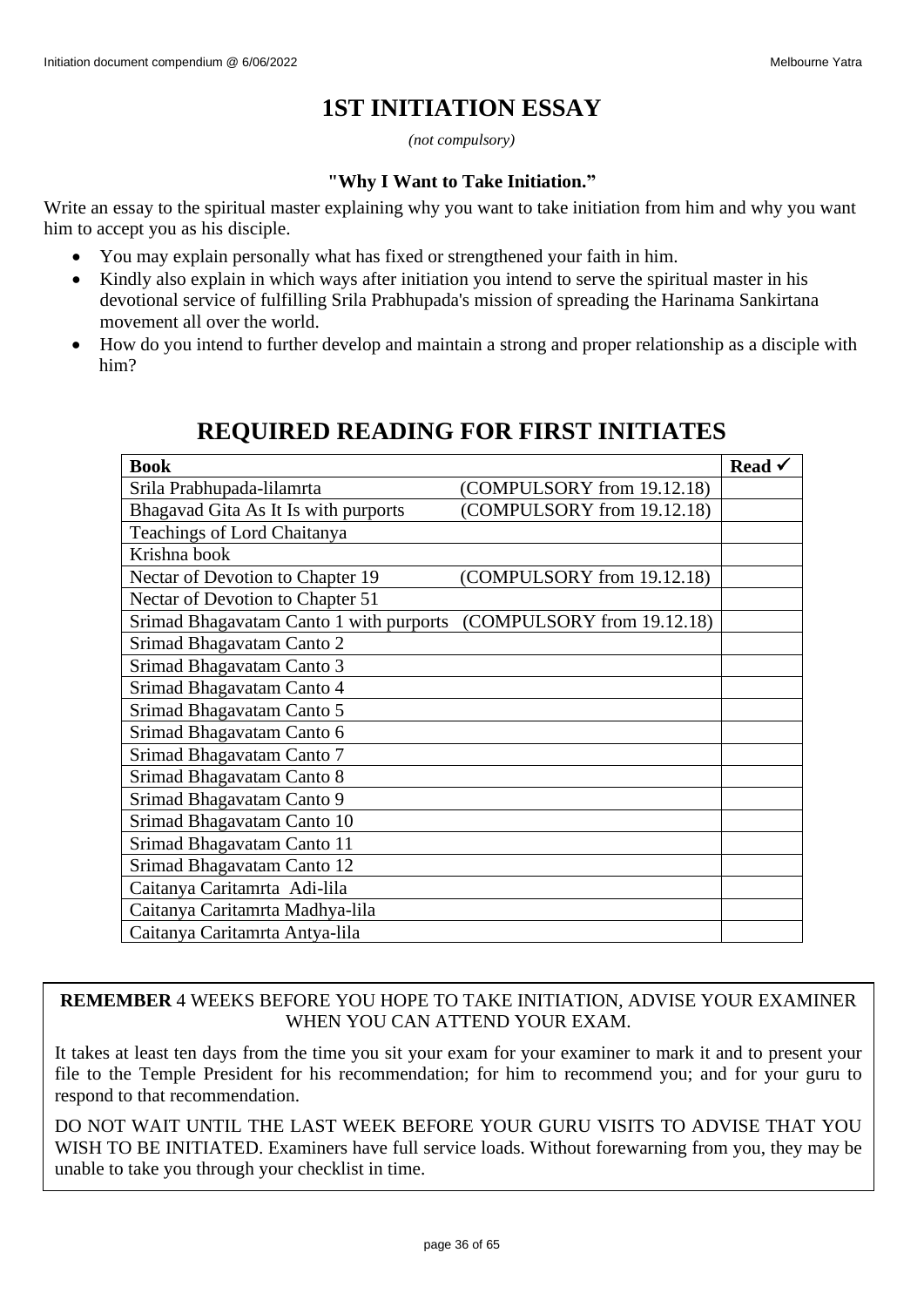# **INITIATION ACCEPTANCE OATH**

*To be Completed by Candidate*

<span id="page-36-0"></span>

| It is my sincere, voluntary and loving desire and request to be accepted by                         |
|-----------------------------------------------------------------------------------------------------|
|                                                                                                     |
| (disciple of His Divine Grace Srila A.C. Bhaktivedanta Swami Prabhupada) as his initiated disciple. |
| To clarify what this signifies to me and to all concerned, I make the following declarations and    |

### **I HEREBY SOLEMNLY MAKE THE FOLLOWING VOWS:**

- 1. I accept Srila …………………………………………………………… to be my initiating (*diksa*) and instructing (*siksa*) spiritual master (*guru*) forever, even life after life.
- 2. It is my desire and commitment to help Srila …………………………………………………………… in his devotional service to His Divine Grace Srila A. C. Bhaktivedanta Swami Prabhupada and the previous *acaryas* in the *guru-parampara.*
- 3. I vow to follow throughout my life the instructions, etiquette, and principles prescribed according to Srila Prabhupada's instructions, Bhagavata-dharma sastras (Bhagavad-gita, Srimad Bhagavatam, Caitanya Caritamrta, etc.) and ISKCON Law in my dealings with my spiritual master.
- 4. I vow to follow the four regulative principles of avoiding the following sinful activities:
- (a) eating meat, fish, eggs, onion, garlic and any non-vegetarian food products
- (b) taking all forms of intoxication including alcohol, drugs, tobacco, caffeine, coffee, tea, etc.
- (c) engaging in gambling, highly speculative business investments and frivolous sports
- (d) engaging in illicit sex in any form.
- 5. I vow to chant 16 rounds ( $16 \times 108$  mantras) of Hare Krishna Maha-mantra japa every day.
- 6. I vow that I shall follow the general and specific individual instructions given to me by my spiritual master Srila…………………………………………………………… I accept these instructions as representing Srila Prabhupada's and Lord Krishna's will.
- 7. As an initiated disciple I understand that I am accepted as a member of and under the eternal shelter of the Brahma-Madhva-Gaudiya-(ISKCON) disciplic succession coming through His Divine Grace Srila A.C. Bhaktivedanta Swami Prabhupada and I vow to accept my further spiritual instructions and initiation from Srila …………………………………………………………… and in such circumstances where he is not present in this world to give them I shall accept the same only from bona fide ISKCON spiritual master representing Srila Prabhupada.
- 8. I shall always remain loyal to ISKCON (International Society for Krishna Consciousness) as an extension of Srila Prabhupada and I shall avoid doing anything detrimental to the mission of my spiritual master and to ISKCON.

| Name of Initiate:    |                |  |
|----------------------|----------------|--|
|                      | Date: $\angle$ |  |
|                      |                |  |
| Place of Initiation: |                |  |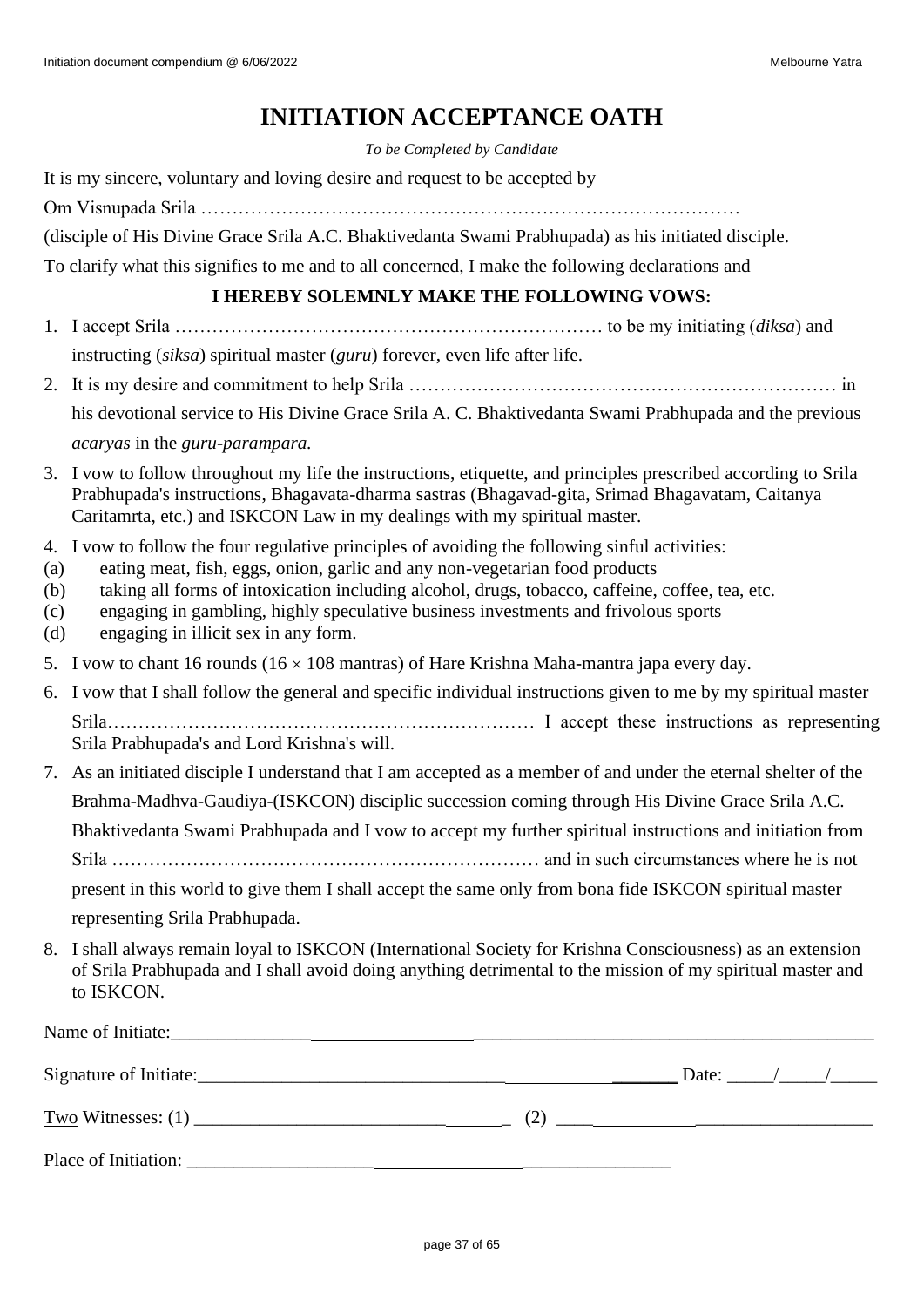# <span id="page-37-0"></span>**FOR RECITATION: SRI GURU-VANDANA, THE WORSHIP OF SRI GURU**

### **(from Prema-bhakti-candrikä)**

(1) śrī-guru-carana-padma, kevala-bhakati-sadma, bando mui sävadhäna mate jähära prasäde bhäi, e bhava toriyä jäi, krsna-prāpti hoy jāhā ha'te

The lotus feet of our spiritual master are the only way by which we can attain pure devotional service. I bow to his lotus feet with great awe and reverence. By his grace one can cross the ocean of material suffering and obtain the mercy of Krsna.

(2)

guru-mukha-padma-väkya, cittete koriyä aikya,

är nä koriho mane äçä

śrī-guru-carane rati, ei se uttama-gati,

je prasäde püre sarva äçä

My only wish is to have my consciousness purified by the words emanating from his lotus mouth. Attachment to his lotus feet is the perfection that fulfills all desires.

(3)

cakhu-dän dilo jei, janme janme prabhu sei, divya jñān hrde prokāśito prema-bhakti jähä hoite, avidyä vinäça jäte, vede gäy jähära carito

He opens my darkened eyes and fills my heart with transcendental knowledge. He is my Lord birth after birth. From him ecstatic prema emanates; by him ignorance is destroyed. The Vedic scriptures sing of his character.

(4)

śrī-guru karuņā-sindhu, adhama janāra bandhu, lokanāth lokera jīvana hä hä prabhu koro doyä, deho more pada-chäyä, ebe jaśa ghuṣuk tribhuvana

Our spiritual master is the ocean of mercy, the friend of the poor, and the lord and master of the devotees. O master! Be merciful unto me. Give me the shade of your lotus feet. Your fame is spread all over the three worlds.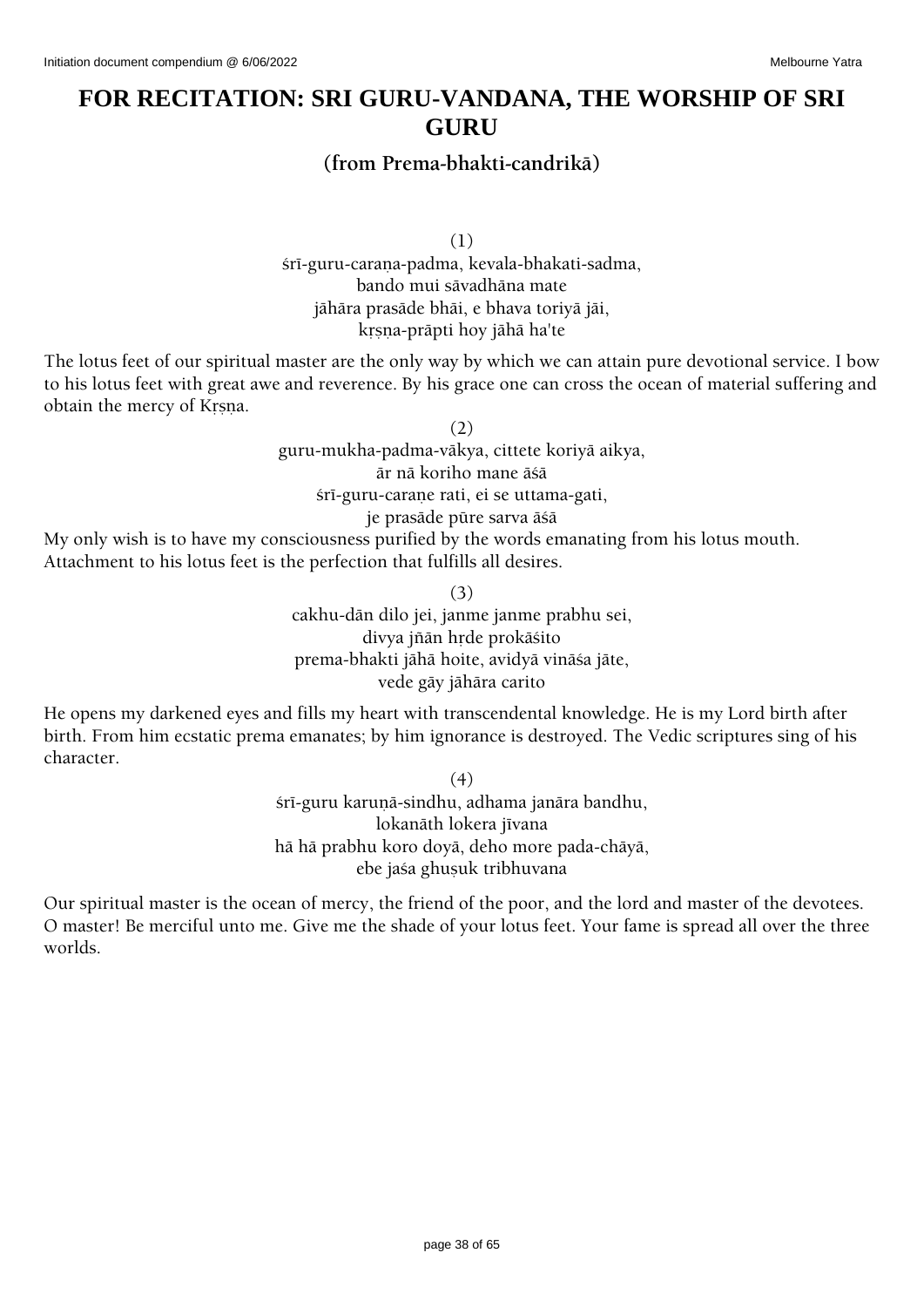# <span id="page-38-0"></span>**SECOND INITIATION CANDIDATE PRE-REQUISITES COVER SHEET** *For office use only*

| <b>Inclusions:</b><br>1. ISKCON Disciple Course Certificate (sighted)<br>$\Box$<br>2. Recommendation Sheet from Temple Authorities<br>$\Box$<br>3. Up to Date Disciple Census Form (bio data and address)<br>$\Box$<br>4. Practical Interview Questionnaire<br>Ц<br>5. Personal Interview Questionnaire<br>$\Box$<br>6. Written Exam (60% pass)/Oral Exam (90% pass)<br>$\Box$<br>7. Photo (digital or hard copy)<br>$\Box$<br>8. Interview appearance (with spiritual master)<br>$\Box$<br>9. Release of Information Form (if needed)<br>$\Box$ |  |  |  |
|--------------------------------------------------------------------------------------------------------------------------------------------------------------------------------------------------------------------------------------------------------------------------------------------------------------------------------------------------------------------------------------------------------------------------------------------------------------------------------------------------------------------------------------------------|--|--|--|
| <b>Examiner's/Reviewer's Approval:</b>                                                                                                                                                                                                                                                                                                                                                                                                                                                                                                           |  |  |  |
| Complete<br>$\Box$<br>Incomplete<br>$\Box$                                                                                                                                                                                                                                                                                                                                                                                                                                                                                                       |  |  |  |
|                                                                                                                                                                                                                                                                                                                                                                                                                                                                                                                                                  |  |  |  |
| <b>Initiating Guru's Decision after Interview:</b>                                                                                                                                                                                                                                                                                                                                                                                                                                                                                               |  |  |  |
| Accepted for receiving initiation.<br>$\Box$<br>Not accepted for current initiation. Should improve in following area(s):<br>□                                                                                                                                                                                                                                                                                                                                                                                                                   |  |  |  |
|                                                                                                                                                                                                                                                                                                                                                                                                                                                                                                                                                  |  |  |  |
| 2.                                                                                                                                                                                                                                                                                                                                                                                                                                                                                                                                               |  |  |  |
| 3.                                                                                                                                                                                                                                                                                                                                                                                                                                                                                                                                               |  |  |  |
|                                                                                                                                                                                                                                                                                                                                                                                                                                                                                                                                                  |  |  |  |
| Thank you,                                                                                                                                                                                                                                                                                                                                                                                                                                                                                                                                       |  |  |  |
|                                                                                                                                                                                                                                                                                                                                                                                                                                                                                                                                                  |  |  |  |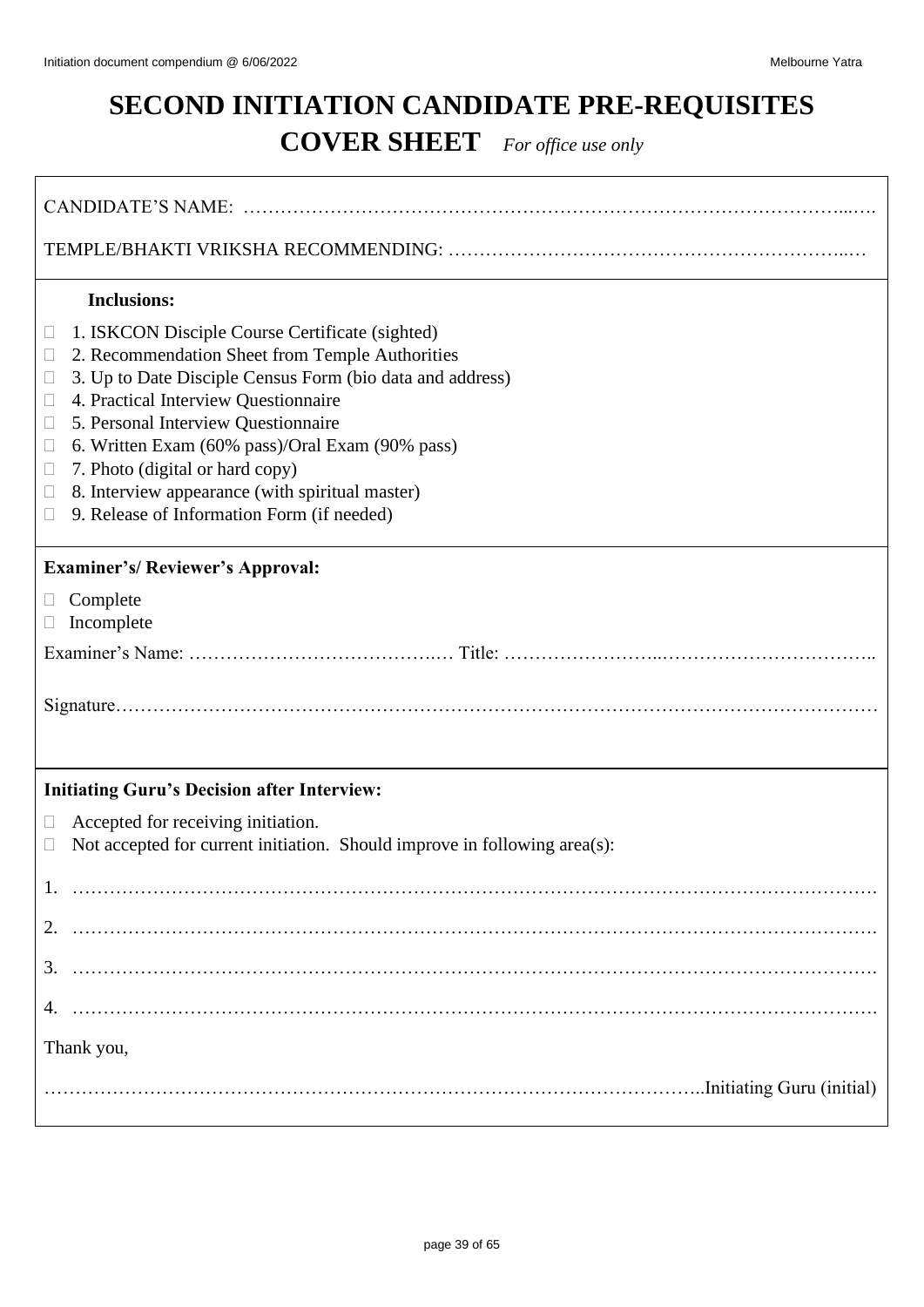# **INTERNATIONAL SOCIETY FOR KRISHNA CONSCIOUSNESS Founder-Acharya: His Divine Grace A.C. Bhaktivedanta Swami Prabhupada**

# <span id="page-39-0"></span>**OFFICIAL RECOMMENDATION FOR SECOND INITIATION**

*For office use only*

Center:…………………………………………

To (name of guru):……………………………………………………………………………

Please accept my humble obeisances. All glories to Srila Prabhupada.

It is my pleasure to recommend………………………………………………………………………………for second initiation by you. I find that he/she has fulfilled the necessary qualifications for this initiation to the best of my understanding. Specifically, for the last twelve months he/she has been engaged in favorable devotional service, has chanted sixteen rounds of *japa* daily, and has adhered to the four regulative principles. It has been more than one year since he/she received first initiation. Either I have observed these qualifications personally or I have heard of them from sources I know to be reliable.

Your servant,

…………………………………………………….(Name) …………………………………………………….(Position Held) …………………………………………………….(Date)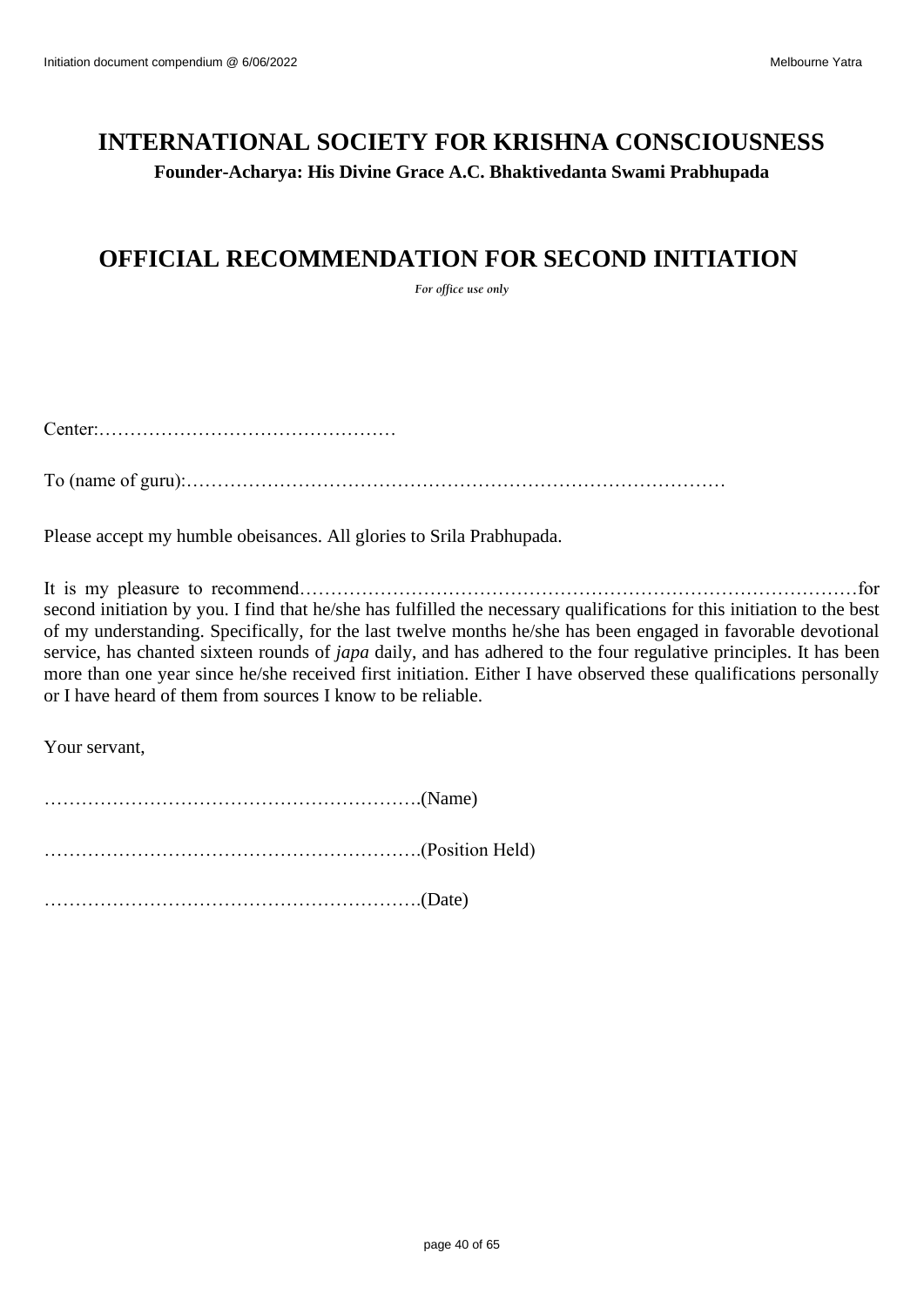# **SECOND INITIATION CANDIDATE'S DATA SHEET**

*Candidate to complete in full*

<span id="page-40-0"></span>

| MARRIAGE STATUS: I AM □ Single □ Seeking □ Engaged □ Married □ Separated/divorced □ Widow/widower                                           |  |  |  |
|---------------------------------------------------------------------------------------------------------------------------------------------|--|--|--|
|                                                                                                                                             |  |  |  |
| Their date of birth is://                                                                                                                   |  |  |  |
| My spouse/partner's Krishna Conscious status is $\Box$ Favourable $\Box$ Unfavourable $\Box$ Aspiring $\Box$ Initiated $\Box$ 2nd Initiated |  |  |  |
| (If applicable) I have (number of) children. They are:                                                                                      |  |  |  |
|                                                                                                                                             |  |  |  |
|                                                                                                                                             |  |  |  |
|                                                                                                                                             |  |  |  |
| (Please use the back of this sheet if you need more space.)                                                                                 |  |  |  |
|                                                                                                                                             |  |  |  |
|                                                                                                                                             |  |  |  |
|                                                                                                                                             |  |  |  |
|                                                                                                                                             |  |  |  |
|                                                                                                                                             |  |  |  |
|                                                                                                                                             |  |  |  |
|                                                                                                                                             |  |  |  |
|                                                                                                                                             |  |  |  |
|                                                                                                                                             |  |  |  |
|                                                                                                                                             |  |  |  |
| (Please use the back of this sheet if you need more space.)                                                                                 |  |  |  |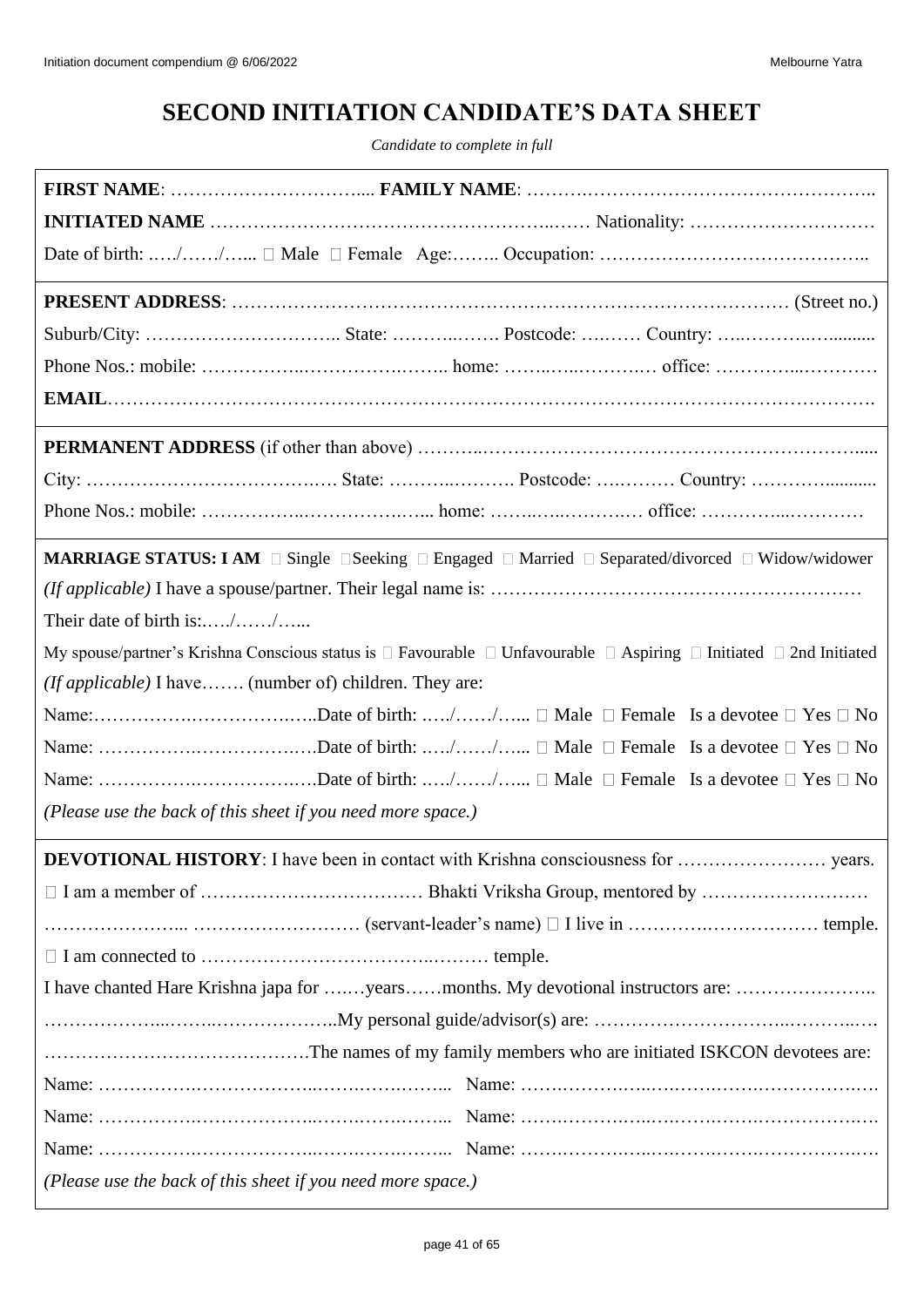| I received a Certificate of Completion (compulsory) $\Box$ Yes. Date: // $\Box$ No                                     |  |  |  |
|------------------------------------------------------------------------------------------------------------------------|--|--|--|
| I attended ISKCON's Disciple Course $\square$ Yes. Date: // Location: $\square$ No.                                    |  |  |  |
| I passed the Course and received a passing Certificate (compulsory) $\Box$ Yes. Date: // $\Box$ No                     |  |  |  |
| $\Box$ I have completed the Bhakti-sastrī Course. Date: // $\Box$ No. $\Box$ I passed the Course. Date: // $\Box$ No   |  |  |  |
| $\Box$ I received my Certificate. Date: // $\Box$ No                                                                   |  |  |  |
| $\Box$ I have completed the Bhakti Vaibhava Course. Date: // $\Box$ No. $\Box$ I passed the Course. Date: // $\Box$ No |  |  |  |
| $\Box$ I received my Certificate. Date: // $\Box$ No                                                                   |  |  |  |
| $\Box$ I have completed the Bhakti Vedanta Course. Date: // $\Box$ No. $\Box$ I passed the Course. Date: // $\Box$ No  |  |  |  |
| □ I received my Certificate. Date: // □ No                                                                             |  |  |  |
| <b>SADHANA</b> : I have chanted 16 rounds daily since// (minimum 2 years)                                              |  |  |  |
| I have strictly followed 4 regulative principles since // (minimum 2 years)                                            |  |  |  |
|                                                                                                                        |  |  |  |
| <b>REFEREES:</b> Two senior devotees who can verify my sadhana (above) to an examiner are:                             |  |  |  |
|                                                                                                                        |  |  |  |
|                                                                                                                        |  |  |  |
|                                                                                                                        |  |  |  |
|                                                                                                                        |  |  |  |
|                                                                                                                        |  |  |  |
|                                                                                                                        |  |  |  |
| <b>PERMISSION TO APPEAR FOR INTERVIEWS &amp; EXAM I have asked my Temple President's</b>                               |  |  |  |
| permission and he/she has agreed $\Box$ Yes $\Box$ No Date he/she agreed: //                                           |  |  |  |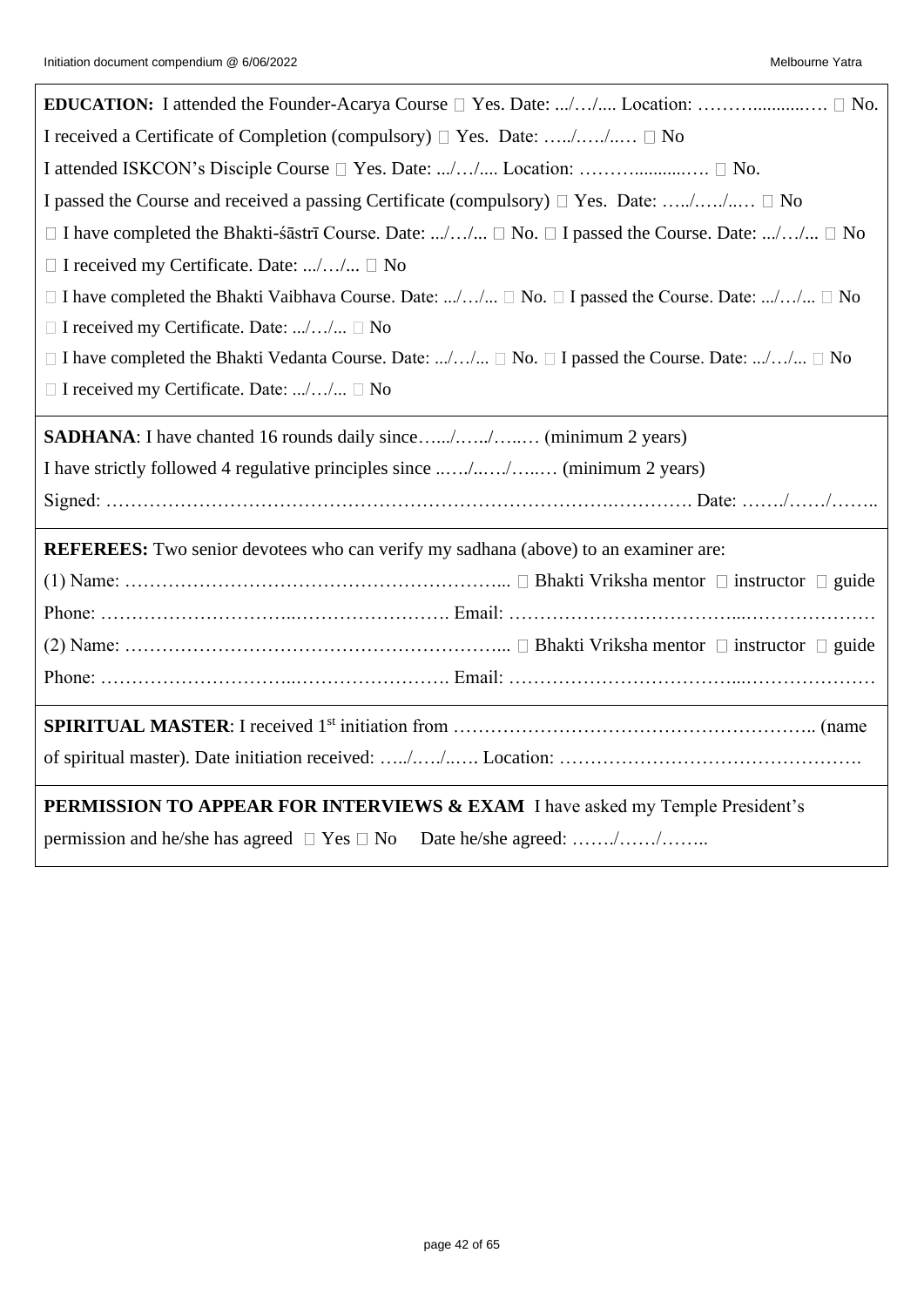# <span id="page-42-0"></span>**PRACTICAL INTERVIEW QUESTIONS FOR 2ND INITIATION CANDIDATES**

### *To be completed in interview*

| MINIMUM SADHANA STANDARDS<br>All mantras & prayers should be recited by heart and books read the prescribed number of times<br>Date<br>completed: //                        |  |
|-----------------------------------------------------------------------------------------------------------------------------------------------------------------------------|--|
| I attend the temple regularly each week (or have approved reasons for being unable to do so)                                                                                |  |
| I set a good example of enthusiasm in rendering service in the Temple, Bhakti Vriksha group, or other authorized<br><b>ISKCON</b> activities.                               |  |
| I have read the following books                                                                                                                                             |  |
| Srila Prabhupada-lilamrta (COMPULSORY from 19.12.18)                                                                                                                        |  |
| BG with purports (COMPULSORY from 19.12.18)                                                                                                                                 |  |
| SB 1st Canto (COMPULSORY from 19.12.18)                                                                                                                                     |  |
| SB other Cantos<br>times                                                                                                                                                    |  |
| <b>TLC</b>                                                                                                                                                                  |  |
| Upadeshamrita                                                                                                                                                               |  |
| NOD to chapter 19 (COMPULSORY from 19.12.18)                                                                                                                                |  |
| I can recite the guru-puja prayers (COMPULSORY from 19.12.18), "samsara davanala" prayers to you                                                                            |  |
| I avoid degrading and non-devotional activities including the following, but not limited to them alone:                                                                     |  |
| Watching mundane television without Krishna conscious reason;                                                                                                               |  |
| Going to mundane Movies without Krishna conscious reason;                                                                                                                   |  |
| Being negligent in KC activities and other related responsibilities like my ashrama duties;                                                                                 |  |
| Domestic violence or other unauthorized violence;                                                                                                                           |  |
| Excessive arguments without KC cause;                                                                                                                                       |  |
| Dishonesty or failure to tell the truth to devotees;                                                                                                                        |  |
| Rumor mongering or tendency towards kuti-nati;                                                                                                                              |  |
| Political or offensive activities against spiritual authorities;                                                                                                            |  |
| Other degrading and non-devotional activities for which I don't have previous permission from the guru and local<br>authorities.                                            |  |
| I show an interest in $\&$ tendency for preaching $\&$ accept training to give devotional classes.                                                                          |  |
| I am one or more of the following:                                                                                                                                          |  |
| A resident in good standing of a temple or temple community.                                                                                                                |  |
| An active member of the congregation who regularly attends and offers service at the temple.                                                                                |  |
| An active member in good standing of an authorized Bhakti Vriksha group.                                                                                                    |  |
| I have another program that is previously authorized by local spiritual authorities and the guru (where possible in<br>writing).                                            |  |
| I am known to chant 16 rounds daily and follow all the regulative principles sincerely.                                                                                     |  |
| I haven't had a major fall down in the past 2 years or broken any regulative principle in the past year.                                                                    |  |
| I passed the <i>Philosophical Examination</i> with 66% minimum mark.                                                                                                        |  |
| I have the recommendation of my local Temple President; or my local Bhakti Vriksha leader designated for this<br>purpose and the Regional Director of Bhakti Vriksha group. |  |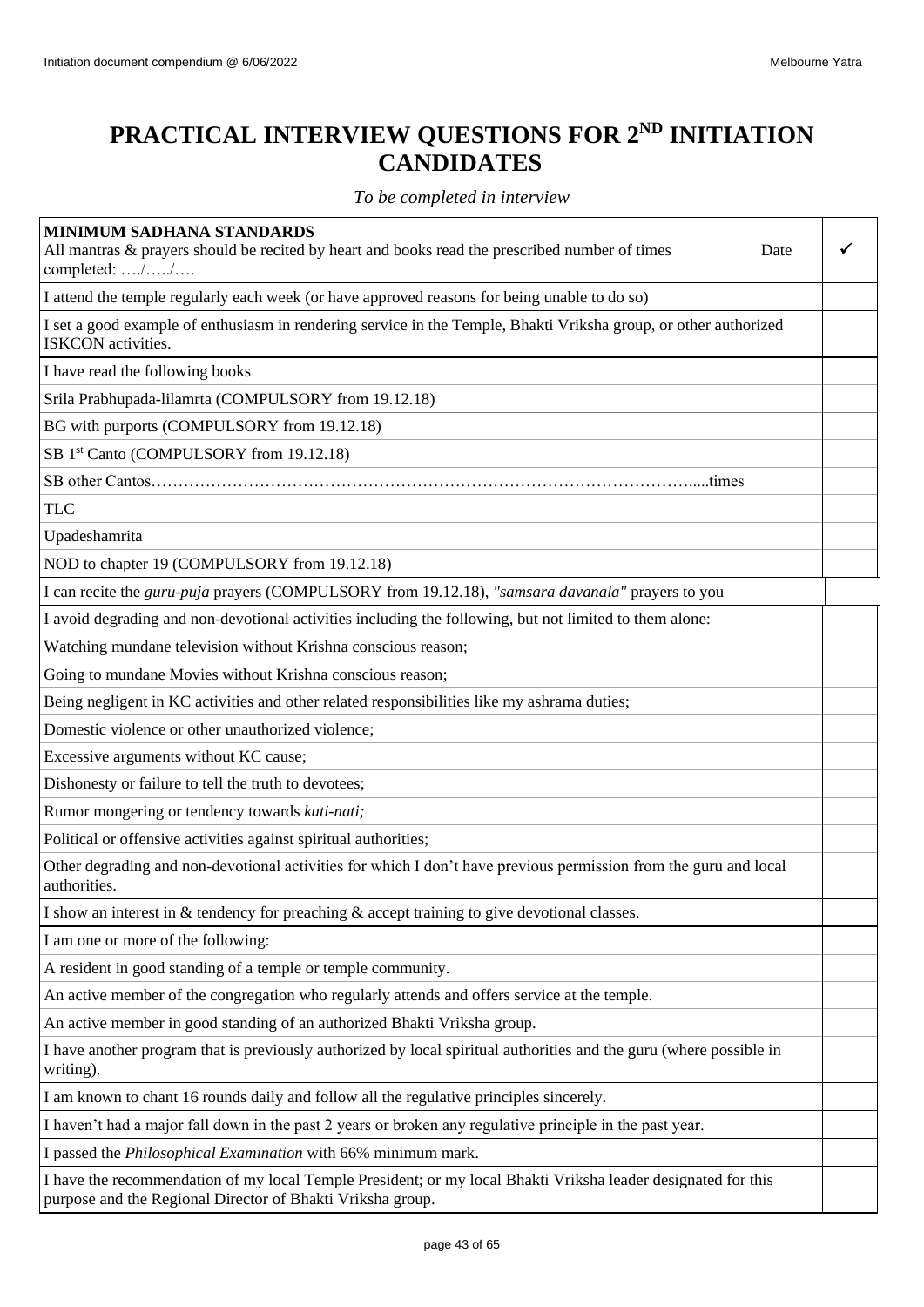# <span id="page-43-0"></span>**PERSONAL INTERVIEW QUESTIONS FOR 2ND INITIATION CANDIDATES**

# **(MINIMUM STANDARDS FOR BRAHMANAS)**

*To be completed during interview. You must pass your interviews in order to sit your exam.*

1. Which applies to you? (Check all that apply)

 $\Box$  I live in the Temple Ashram and do service there.

 $\Box$  I live at home and regularly do devotional service at:

My local ISKCON Temple (name): ...................................................

My local Bhakti Vriksha group (name): .............................................

Other:...........................................................................................................................................................

2. Have you regularly chanted 16-rounds of Hare Krishna maha-mantra japa during the past two years or since taking first initiation (whichever is shorter)?  $\Box$  --Yes/  $\Box$  --No

a) In a month how many do you miss on the average? ............

b) Do you make up the missed rounds?  $\square$  --Yes/  $\square$  --No

- 3. a) Do you regularly attend temple Mangalarati every day?  $\square$  --Yes/  $\square$  --No b) How many days are missed in a month on the average? .............days.
- 5. Have you offered regular and ongoing devotional services to the Deities during the past 12 months?

 $\Box$  --Yes/  $\Box$  --No What are your services?

.......................................……….........................................…………………………………….........................

..............................................................................................................................................................................

5. a) Have you ever left the temple, stopped attending Bhakti Vriksha or stopped performing your responsibilities and services without permission of the spiritual authorities?  $\Box$  --Yes/  $\Box$  --No

b) Have you ever wilfully disobeyed or neglected to follow an order of the spiritual master since your first initiation? --Yes/ --No; if Yes, give details [time, place, etc.]:………………………………

.............................................................................................................................................................................

- 6. Do you regularly bathe early in the morning and otherwise maintain cleanliness (fingernails, hair, clothes, etc.)  $\Box$  -Yes/  $\Box$  -No
- 7. Are you implicated or involved in any dishonesty such as theft, breaking state laws etc. during the past two years? Are you guilty of child abuse? -Yes/ -No If Yes, give details:……………………………..

.......................................................................................................................................................................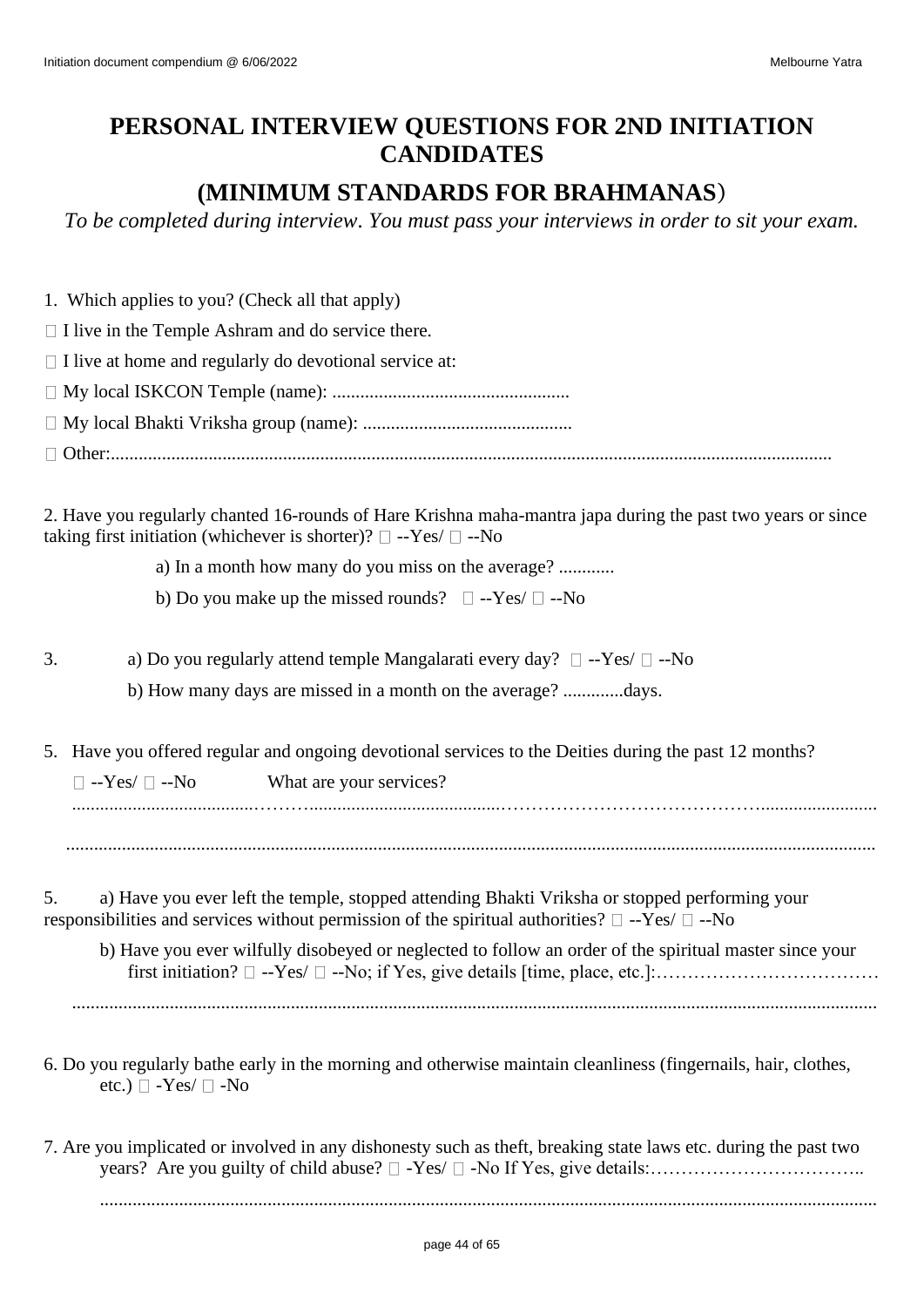### 8. Have you lied/ told untruth, to senior devotees during the past 2 years?  $\Box$  -Yes/  $\Box$  -No

- 9. How many times have you read the following books?
- a. Bhagavad Gita As It Is ........................................
- b. Srimad Bhagavatam Canto 1...............................
- c. Srimad Bhagavatam Cantos 2 -5 (or which cantos)..................................................................
- d. Srimad Bhagavatam Cantos 6-12 (or which cantos)..................................................................
- e. Krishna book........................................................
- f. Caitanya Caritamrta (which volumes).................
- g. Teachings of Lord Caitanya ...............................

a-h are required reading. You must commit to systematically reading these books in your own time if you have not already done so. Do you promise to read these books?  $\square$  -Yes/  $\square$  -No

h. Nectar of Devotion..............................................

- i. Sri Isopanisad.......................................................
- j. Nectar of Instruction............................................ k. Which other BBT books have you read?.....................................................................
- 10. Are you prone to depression and material anxiety?  $\Box$  -Yes/  $\Box$  -No

11. Have you considered committing suicide or leaving ISKCON during the previous 24-months?  $\Box$ -Yes  $\Box$ -No

12. Are you presently particularly agitated by any of the senses to the extent that you fear that you are in eminent danger of falling down?  $\Box$  -Yes/  $\Box$  -No If yes, mention source(s) of agitation:

| 13. Do you avoid offending vaisnavas and un-constructive criticism of devotees? $\Box$ -Yes/ $\Box$ -No If no mention |
|-----------------------------------------------------------------------------------------------------------------------|
|                                                                                                                       |

...................................................................................................................................................................................

### **14. Ritvikism**

| a. Have you heard about Rtvikism?: $\Box$ No, haven't heard. $\Box$ Yes, I've heard through:        |
|-----------------------------------------------------------------------------------------------------|
| $\Box$ Newspaper $\Box$ Internet $\Box$ Rivik adherents talked to me. $\Box$ Devotees warned me.    |
|                                                                                                     |
|                                                                                                     |
|                                                                                                     |
| c. Have you become doubtful by pro-rtvik preaching or believed in rtvikism? $\Box$ -Yes/ $\Box$ -No |

### **15. For devotees who live outside the temple:**

- a. How often do you visit the temple? .....................................................................................................................
- b. How often do you attend Bhakti Vriksha meetings?………………………………………………………….
- c. Do you practice a daily sadhana routine of rising before sunrise chanting, etc.?  $\Box$  -Yes/  $\Box$  -No
- d. Which local ISKCON temple or Bhakti Vriksha group do you attend on a regular basis? ………………………………….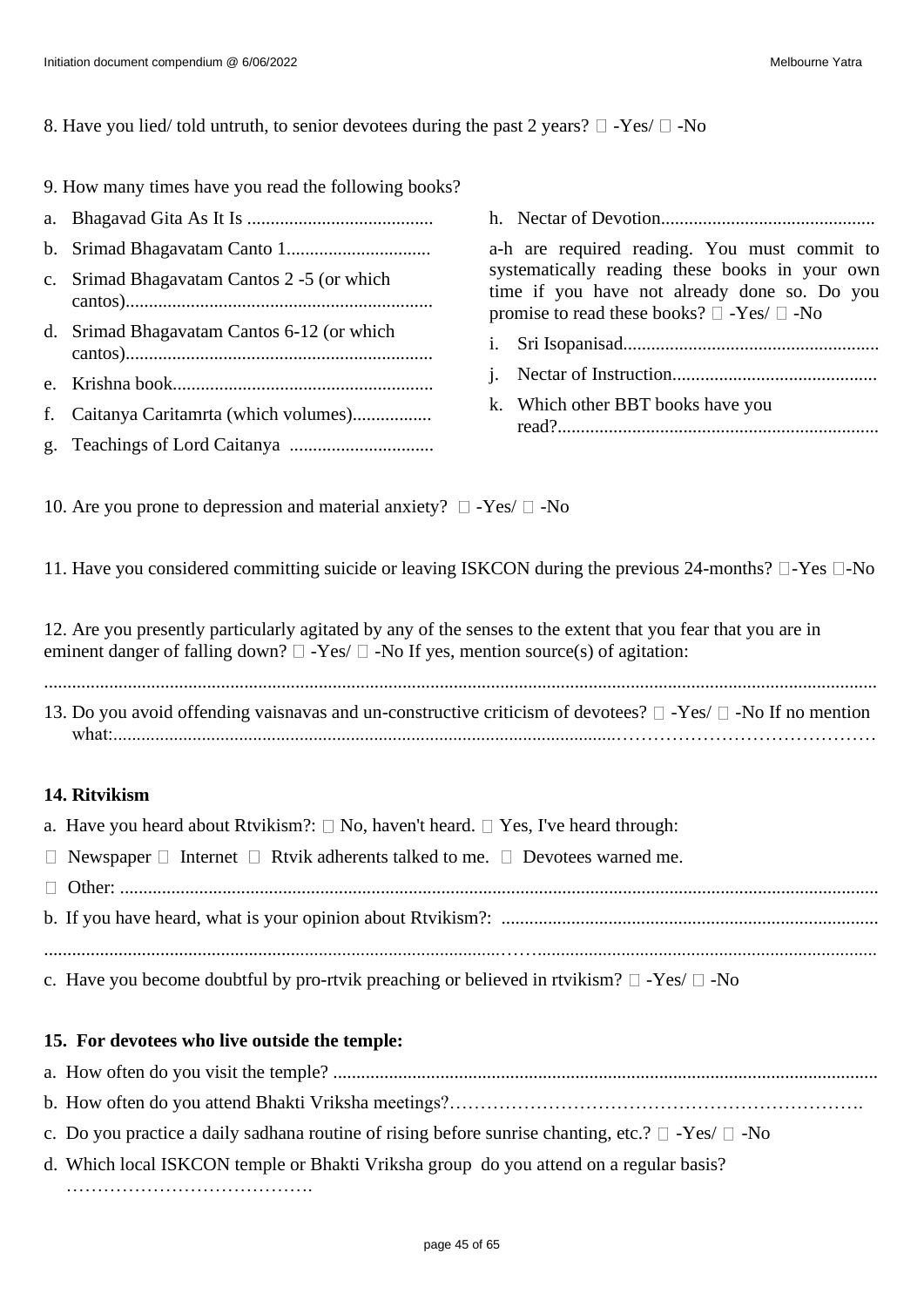| Initiation document compendium @ 6/06/2022<br>Melbourne Yatra                                                                                                                                         |
|-------------------------------------------------------------------------------------------------------------------------------------------------------------------------------------------------------|
| e. Are you connected to any other religious organization/s? Which ones? What kind of service do you offer                                                                                             |
| f. Are you married? $\Box$ -Yes/ $\Box$ -No                                                                                                                                                           |
| g. If are are not married do you plan to or would like to get married in the near future? $\Box$ -Yes/ $\Box$ -No/ $\Box$ Not<br>applicable                                                           |
| h. If you are not married and do not intend to get married, do you plan to join a temple in the future? $\square$ -Yes/                                                                               |
| i. Do you contribute any percentage or amount from your income to Lord Krishna's service?                                                                                                             |
|                                                                                                                                                                                                       |
| j. Do you have capacity, plans or the idea for increasing your devotional service? $\Box$ -Yes/ $\Box$ -No If yes,                                                                                    |
| k. Do you generally avoid eating anything but prasadam? $\Box$ -Yes/ $\Box$ -No If No what exception?                                                                                                 |
| 1. Which of the following are spiritual problems/challenges for you?                                                                                                                                  |
| $\Box$ Watching mundane television                                                                                                                                                                    |
| $\Box$ Watching mundane movies                                                                                                                                                                        |
| $\Box$ Reading mundane literature or news                                                                                                                                                             |
| $\Box$ Wasting time on social media or internet                                                                                                                                                       |
| Gossiping and rumour spreading                                                                                                                                                                        |
| $\Box$ Involvement in frivolous sports                                                                                                                                                                |
| $\Box$ Over-endeavour for mundane things                                                                                                                                                              |
|                                                                                                                                                                                                       |
|                                                                                                                                                                                                       |
| 16. Additional questions only for those who possibly may marry:                                                                                                                                       |
| a. If you ever get married, would you first try to marry only an initiated vaisnava devotee (ISKCON) and if not<br>available then only marry a pious vegetarian person? $\square$ -Yes/ $\square$ -No |
| b. Would you consult with ISKCON authorities and the guru before and while making such decision? $\square$ -Yes/<br>$\square$ -No                                                                     |
| c. Do you know the rules of Krishna conscious life including regulations for Krishna conscious sex life? $\square$ -<br>$Yes / \Box$ -No                                                              |
| d. Do you feel capable of following # c above? $\Box$ -Yes/ $\Box$ -No                                                                                                                                |
| e. Do you think the married life will affect your present service? $\Box$ -Yes/ $\Box$ -No; If yes, how? Give details:                                                                                |
| f. Are you engaged to marry? $\square$ - Yes/ $\square$ - No                                                                                                                                          |
| g. Where you married before? $\square$ - Yes/ $\square$ - No                                                                                                                                          |

h. Express your position regarding any future marriage alliance

.......................................................................................................................................................................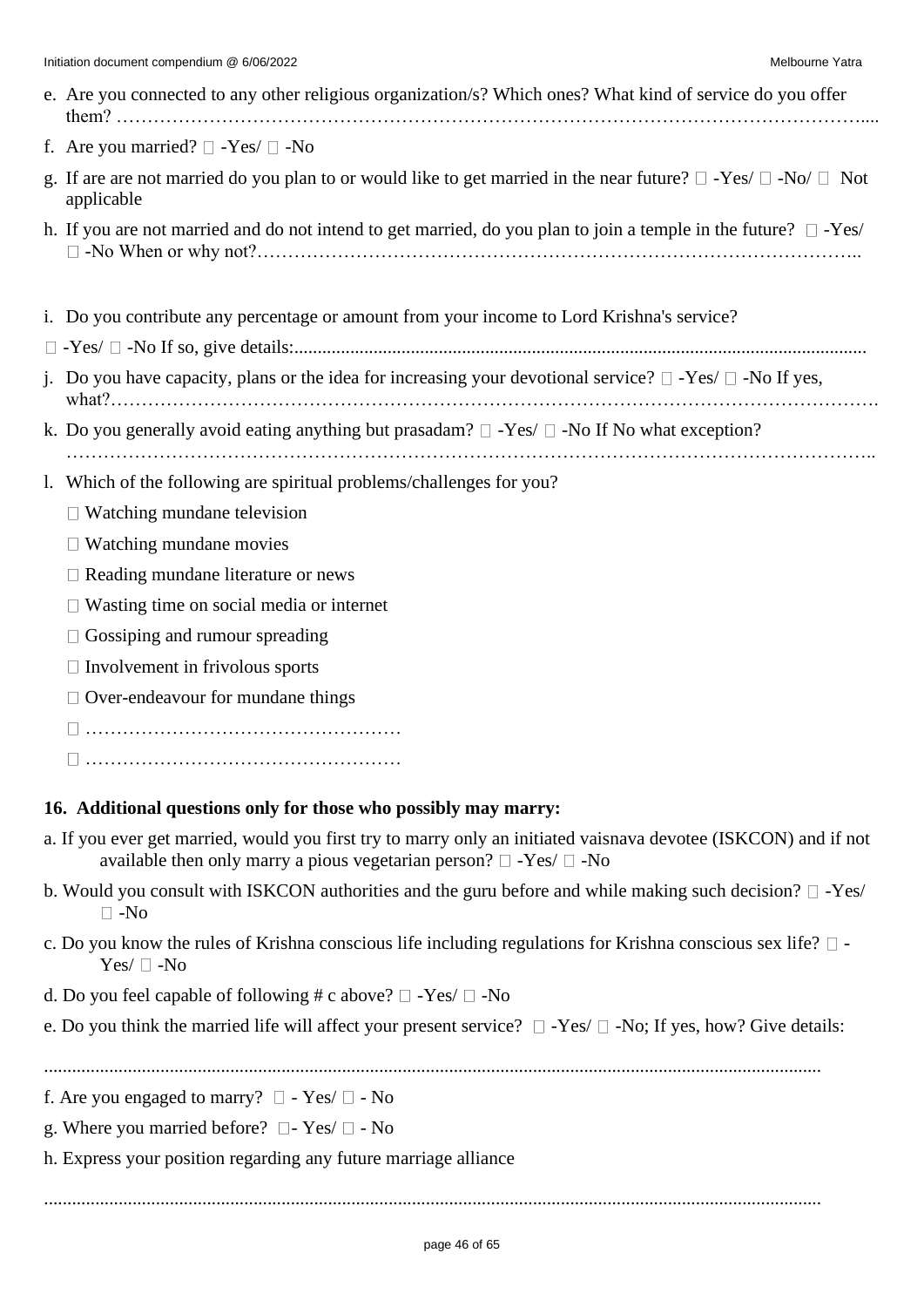### **QUESTIONS FOR GRIHASTHAS LIVING WITH WIFE**

*This Sheet to be completed by Candidate.*

### **17. Practicing regulated family life:**

a. I have been totally celibate (no sexual activity) for…….……(years)……….….(months) *If celibate for 2 years, you have completed this requirement.*

**b. MINIMUM STANDARD FOR CANDIDATES:** Vaisnava *Grhasthas* who practice sex-life according to the Vedic literatures for the purpose of procreation of Krishna conscious children are doing a devotional service to Lord Krishna and are considered to be grhastha brahmacārīs.

While there is no hard and fast rule limiting how many children a grhastha may have, shelter and initiation *candidates* only try to have children one day per month. That day *garbhodhana samskara* is practised by increasing spiritual activities, chanting fifty rounds and praying to Guru and Krsna to send a pure devotee child. (*Çréla Prabhupäda Çikñämåta Complete Edition, Gåhastha Äçrama: Conception [68-09,](http://vanisource.org/wiki/Letter_to_Satsvarupa_--_San_Francisco_20_September,_1968?terms=sex+life+sex+life+wife+sex+life+sex+life+sex+life+sex+life+wife+wife+sex+life+sex+life&first=.%20The%20principle%20of%20marriage%20is%20on%20the%20background%20of&last=it%20completely%20then%20it%20is%20a%20great%20victory%20for%20him.) [69-01;](http://vanisource.org/wiki/Letter_to_Syama_--_Los_Angeles_18_January,_1969?terms=the%20husband%20and%20wife%20should%20chant%20at%20least%20fifty%20rounds%20before%20going%20to%20sex&first=Please%20accept%20my%20blessings.%20I%20beg%20to%20acknowledge%20receipt%20of&last=the%20revision%20is%20advanced%20in%20the%201st%20Canto%20of%20Srimad-Bhagavatam.) ISKCON Chowpatty Grhastha Manual* 2003, 1.13: Samskāras) Do you practice this standard of grhastha life?

-Yes How long have you and your spouse followed this standard? ………………………... *(go to Q.18)*

-Trying. How long have you and your spouse followed this standard? ………………………………...

 $\neg$ -No

*Please note that you must have followed this standard for at least 2 years to qualify to receive second initiation. Following this minimum standard for candidates is compulsory for all levels of grhastha sädhikas, beginning from shelter applicants.*

- i. If you are not following the minimum standard for initiates at present, are you able to do so from now on?  $\square$ -Yes  $(go \ to \ Q.18)$  -No
- j. If you are not able to follow the minimum standard for initiates, which of the following levels are you able to follow?
	- $\Box$  I am generally follow but only occasionally not able to follow.
	- $\Box$  I have relations once per month (although not necessarily for procreation).
	- $\Box$  I have relations more than once per month (although not necessarily for procreation).
	- $\Box$  I have relations according to the Manu Samhita codes (non-Ekadasi, etc.)
	- $\Box$  I have relations without any strict regulation within marriage.
	- Any other standard:………………………………………………………………………………….
- k. If you are not able to practice the minimum standard for initiates, please explain what obstacles prevent you from doing so.
	- $\Box$  I am personally not able to commit to that level of celibacy.
	- $\Box$  My spouse (marriage partner) is not a practicing devotee which makes it difficult.
	- $\Box$  We cannot have children (or more children) but cannot remain fully celibate.
	- $\Box$  We do not want more children but cannot remain fully celibate.
	- In order to preserve the marriage more relations are required.
	- Other obstacle in following:………………………………………………………………………..

### **18. Regarding family planning matters:**

- a. Do you use modern family planning techniques (contraceptives)? Do you intend to use them or to have an abortion in the future?  $\square$ -Yes  $\square$ -No
- b. Have you or your spouse undergone a sterilization operation?  $\Box$ -Yes  $\Box$ -No
- c. Are you sure and committed that you will never undergo sterilization in the future or perform an abortion? (If you have any doubt on this then answer NO.)  $\square$ -Yes  $\square$ -No
- 19. a. Are you training your dependent children to be Krishna conscious devotees?  $\square$ -Yes  $\square$ -No
	- b. Do you feed them only prasadam?  $\square$ -Yes  $\square$ -No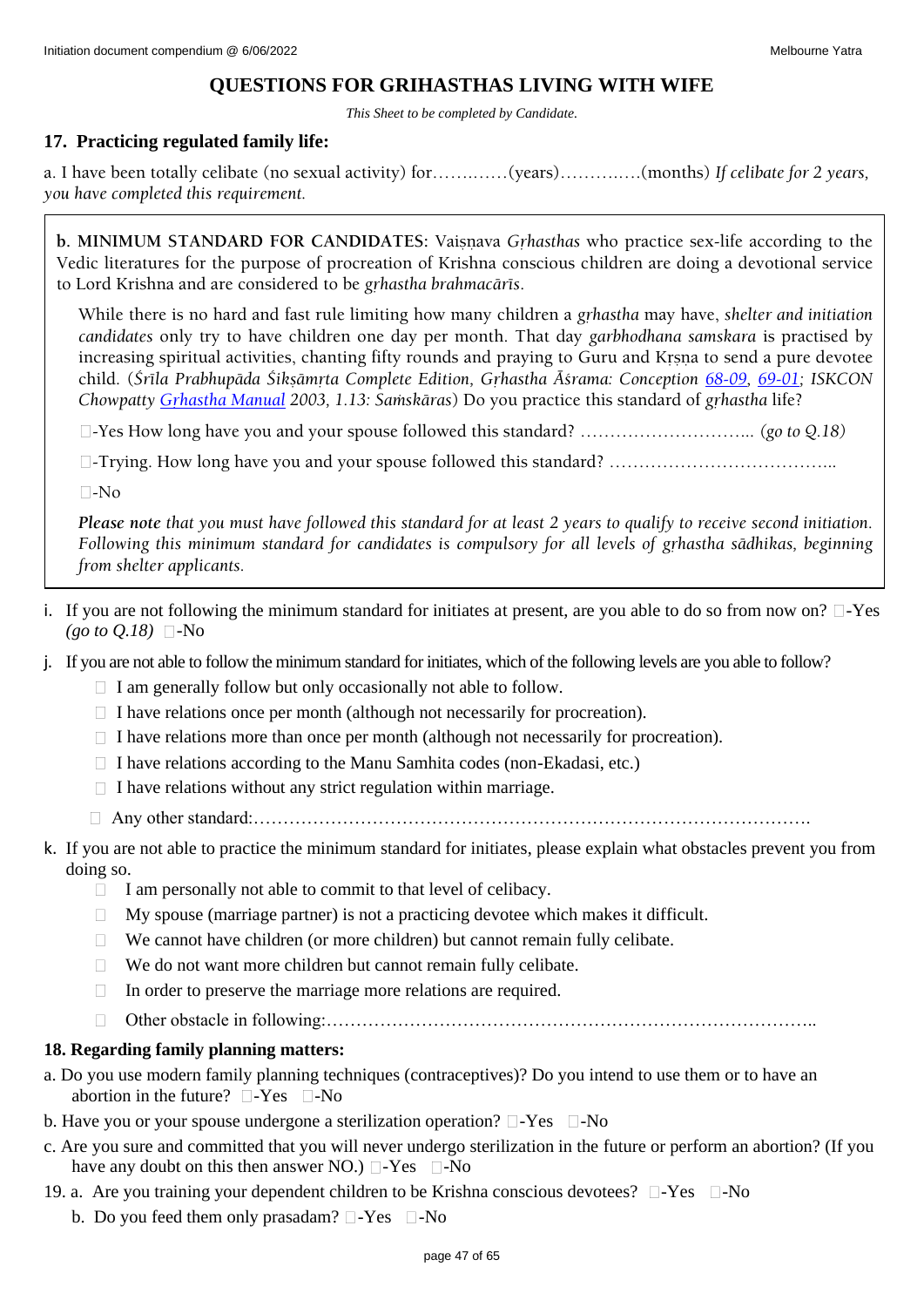# **BRAHMAN INITIATION EXAMINATION**

# <span id="page-47-0"></span>**MOBILE PHONES, COMPUTERS & REFERENCE MATERIALS OF ANY KIND ARE STRICTLY PROHIBITED FROM EXAMINATION ROOMS. ALL REFERENCE MATERIALS MUST BE SURRENDERED FOR SAFE-KEEPING UNTIL THE COMPLETION OF YOUR EXAM.**

### **4 hours are allowed for completion.**

Complete exam offers 150 marks (+ 15 extra bonus points in Section 1) Passing score 60% (90/150 marks) NOTE: you may answer in point form.

### **SECTION 1 (30 marks)**

Write the correct English translation to 15 of the following 50 important Bhagavad-gita slokas……..............(15x2) *Extra free bonus points can be earnt for correct Roman transliterations (eg. sarva-guhyatamam bhūyah)....(15x1)* 

| 2.12  | 2.13           | 2.14  | 2.20           | 2.40  | 2.41  | 2.44  | 2.59 | 2.62 | 2.63 |
|-------|----------------|-------|----------------|-------|-------|-------|------|------|------|
| 3.9   | 3.21           | 3.27  | $\overline{a}$ |       |       |       |      |      |      |
| 4.7   | 4.8            | 4.34  |                |       |       |       |      |      |      |
| 5.18  | 5.29           |       |                |       |       |       |      |      |      |
| 6.47  | $\overline{a}$ |       |                |       |       |       |      |      |      |
| 7.3   | 7.7            | 7.14  | 7.19           | 7.24  | 7.26  |       |      |      |      |
| 8.5   | 8.6            | 8.16  |                |       |       |       |      |      |      |
| 9.2   | 9.10           | 9.11  | 9.13           | 9.22  | 9.25  | 9.26  | 9.27 |      |      |
| 10.8  | 10.10          |       |                |       |       |       |      |      |      |
| 13.22 | $\overline{a}$ |       |                |       |       |       |      |      |      |
| 14.26 | 14.27          |       |                |       |       |       |      |      |      |
| 15.7  | 15.15          |       |                |       |       |       |      |      |      |
| 18.42 | 18.54          | 18.55 | 18.61          | 18.65 | 18.66 | 18.78 |      |      |      |

### **SECTION 2 (20 marks)**

### **SECTION 3 (100 marks)**

|              | 3.1 The subject of Bhagavad-gita entails the comprehension of five basic truths. |  |  |  |  |
|--------------|----------------------------------------------------------------------------------|--|--|--|--|
| 3.2 Describe |                                                                                  |  |  |  |  |
|              |                                                                                  |  |  |  |  |
|              |                                                                                  |  |  |  |  |
|              |                                                                                  |  |  |  |  |
|              |                                                                                  |  |  |  |  |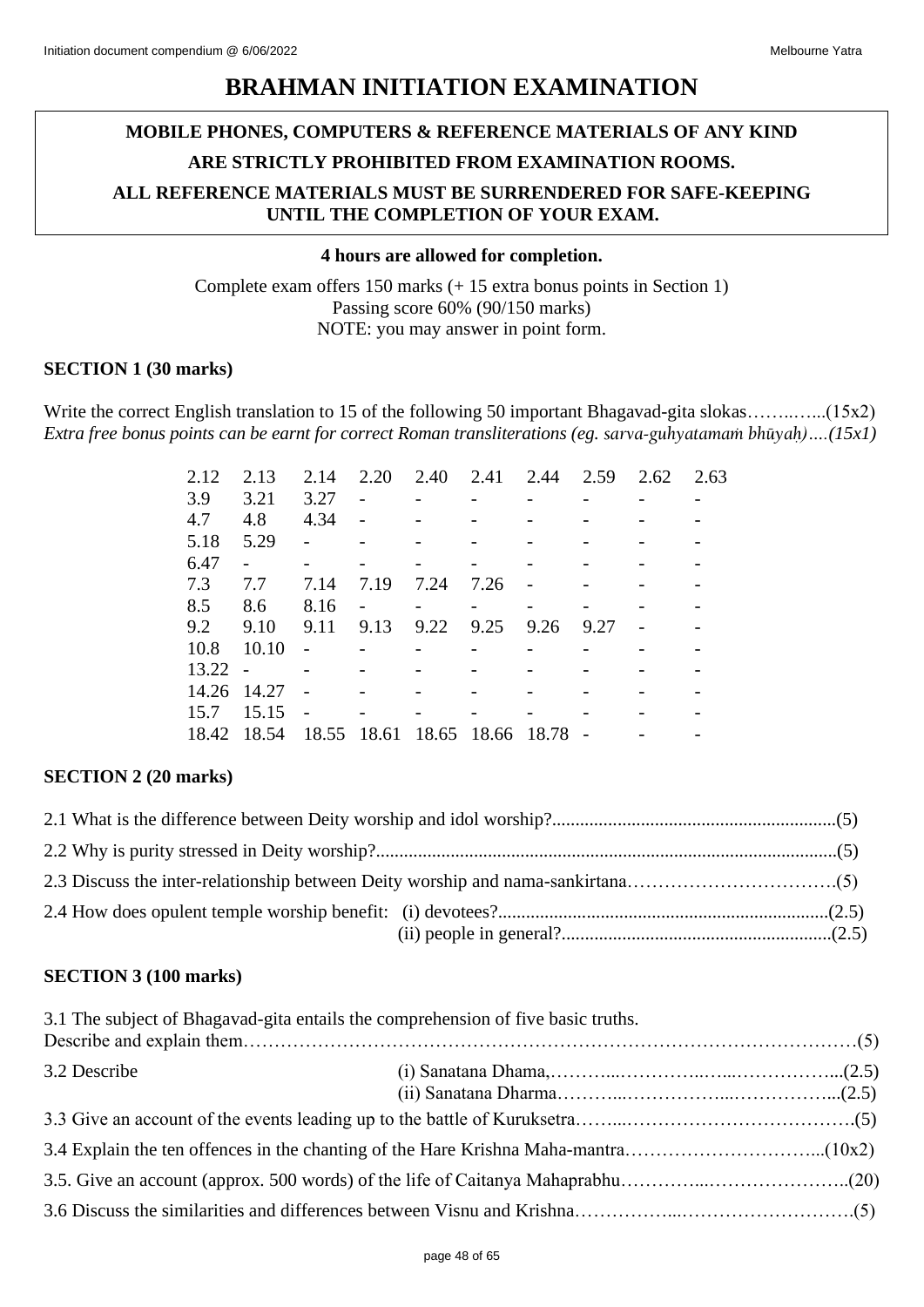| 3.10 Explain Vyasadeva's lamentation (as described in the First Canto of the Srimad-bhagavatam)(5)              |  |
|-----------------------------------------------------------------------------------------------------------------|--|
|                                                                                                                 |  |
| 3.12 How can we counter argument that the super-human pastimes of Krishna are mythology?(5)                     |  |
| 3.13 Explain, giving examples, Prabhupada's statement that 'life comes from life.' Contrast the Vedic viewpoint |  |

### **SECTION 4 (5 marks: marked separately)**

### **PLEASE NOTE THAT THE FOLLOWING QUESTIONS ARE COMPULSORY.**

You cannot pass your exam without completing and passing them.

### **THIS SECTION IS OPEN-BOOK. Appendix 2 and 3 are supplied with your exam materials.**

- 1 Have you read the GBC Statement on the *Position of Srila Prabhupada*? (Appendix 2)
- 2 Have you read the paper *Harmonizing ISKCON's Lines of Authority*? (Appendix 3)
- 3 What have you understood as the most important points of the *Harmonizing ISKCON's Lines of Authority* paper? (Pass mark 8/10)........................................................................................................(10)

Since August 2013 Melbourne Yatra has required each shelter and first initiation candidate to answer these questions. Have you answered these questions and received a passing mark?

-Yes. If so, when?.................................(Day/Month/Year). *Go to page 33.*

 $\Box$  -No. If so, read the two papers (Appendixes 2 and 3) and answer the three questions above.

### **COMPULSORY READING FOR MELBOURNE YATRA CANDIDATES FROM 2.3.2018:** *Srila Prabhupada-lilamrta* **by Satsvarupa Dasa Goswami.**

**You cannot qualify for 2nd initiation without completing this book and passing a related essay question.**

Have you previously passed this question?

Yes**.** When and where?..........................................................................................................................................

 $\n  $\Box$  No.$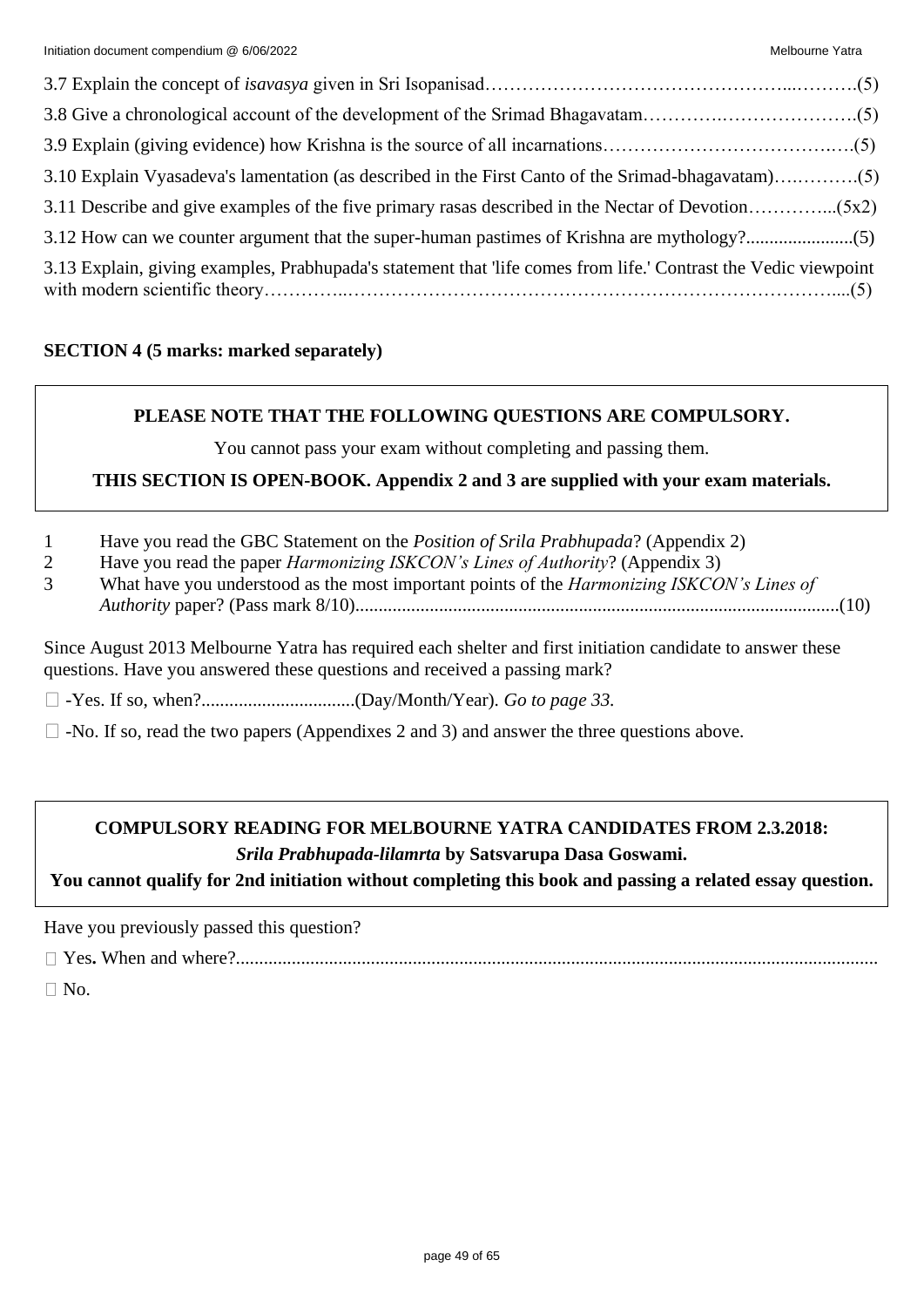# <span id="page-49-0"></span>**REQUIRED READING FOR SECOND INITIATES**

| <b>Book</b>                          | Read $\checkmark$ | <b>Book</b>                     | Read $\checkmark$ |
|--------------------------------------|-------------------|---------------------------------|-------------------|
| Srila Prabhupada-lilamrta            |                   | Srimad Bhagavatam Canto 5       |                   |
| (COMPULSORY from 19.12.18)           |                   |                                 |                   |
| Bhagavad Gita As It Is with purports |                   | Srimad Bhagavatam Canto 6       |                   |
| (COMPULSORY from 19.12.18)           |                   |                                 |                   |
| <b>Teachings of Lord Caitanya</b>    |                   | Srimad Bhagavatam Canto 7       |                   |
| <b>Nectar of Instruction</b>         |                   | Srimad Bhagavatam Canto 8       |                   |
| Krishna book                         |                   | Srimad Bhagavatam Canto 9       |                   |
| Nectar of Devotion Ch 1-19           |                   | Srimad Bhagavatam Canto 10      |                   |
| (COMPULSORY from 19.12.18)           |                   |                                 |                   |
| Nectar of Devotion Ch 20-51          |                   | Srimad Bhagavatam Canto 11      |                   |
| Srimad Bhagavatam Canto 1            |                   | Srimad Bhagavatam Canto 12      |                   |
| (COMPULSORY from 19.12.18)           |                   |                                 |                   |
| Srimad Bhagavatam Canto 2            |                   | Caitanya Caritamrta Adi-lila    |                   |
| Srimad Bhagavatam Canto 3            |                   | Caitanya Caritamrta Madhya-lila |                   |
| Srimad Bhagavatam Canto 4            |                   | Caitanya Caritamrta Antya-lila  |                   |

## <span id="page-49-1"></span>**FOR RECITATION: SRI GURU-VANDANA, THE WORSHIP OF SRI GURU (from Prema-bhakti-candrikä)**

(1) srī-guru-caraṇa-padma, kevala-bhakati-sadma,

bando mui sävadhäna mate

jähära prasäde bhäi, e bhava toriyä jäi,

krsna-prāpti hoy jāhā ha'te

The lotus feet of our spiritual master are the only way by which we can attain pure devotional service. I bow to his lotus feet with great awe and reverence. By his grace one can cross the ocean of material suffering and obtain the mercy of Krsna.

(2) guru-mukha-padma-väkya, cittete koriyä aikya,

är nä koriho mane äçä

śrī-guru-carane rati, ei se uttama-gati,

je prasäde püre sarva äçä

My only wish is to have my consciousness purified by the words emanating from his lotus mouth.

Attachment to his lotus feet is the perfection that fulfills all desires.

(3) cakhu-dän dilo jei, janme janme prabhu sei,

divya jñān hrde prokāśito

prema-bhakti jähä hoite, avidyä vinäça jäte,

vede gäy jähära carito

He opens my darkened eyes and fills my heart with transcendental knowledge. He is my Lord birth after birth. From him ecstatic prema emanates; by him ignorance is destroyed. The Vedic scriptures sing of his character.

(4) srī-guru karuņā-sindhu, adhama janāra bandhu,

lokanāth lokera jīvana

hä hä prabhu koro doyä, deho more pada-chäyä,

ebe jaśa ghusuk tribhuvana

Our spiritual master is the ocean of mercy, the friend of the poor, and the lord and master of the devotees. O master! Be merciful unto me. Give me the shade of your lotus feet. Your fame is spread all over the three worlds.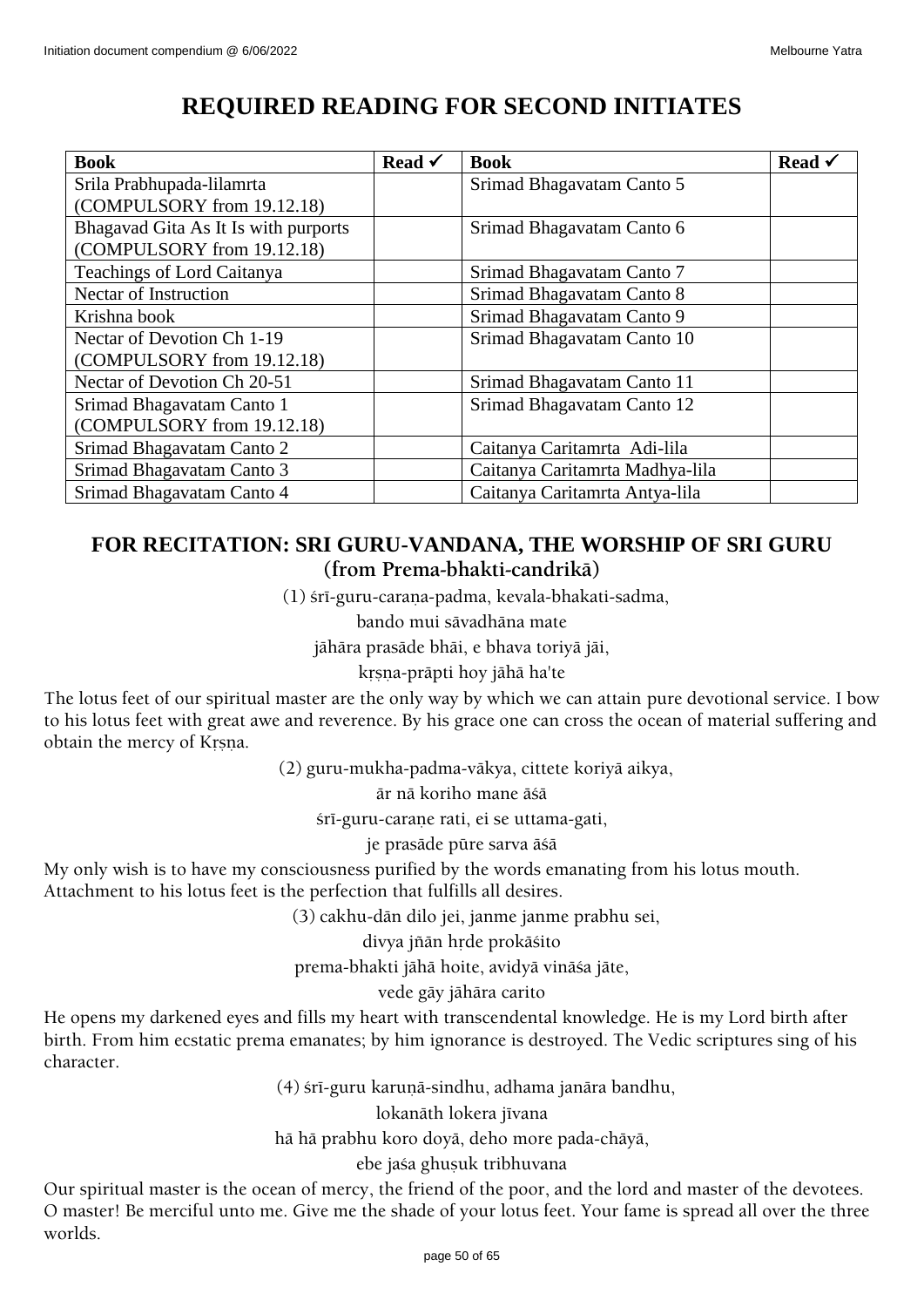# **APPENDIX 1: GBC RESOLUTION 303/2013**

### <span id="page-50-0"></span>**PLEASE NOTE THAT READING THE FOLLOWING PAPER IS COMPULSORY.** You cannot pass your exams without having done so.

# **GBC Statement on the Position of Srila Prabhupada adopted March 9, 2013.**

As the *Founder-Acharya of the International Society for Krishna Consciousness (ISKCON)* and the pre-eminent teacher and ultimate authority within our society, Srila Prabhupada has a unique relationship with every ISKCON devotee.

Lord Krishna, the Supreme Personality of Godhead, is the original *guru* whose Divine Grace descends through the medium of the Guru Parampara. As such, a devotee is ultimately delivered by Sri Krishna acting through a combination of various manifestations of His mercy. These include, but are not limited to, the *chaitya guru*, Srila Prabhupada, the Guru Parampara, one's *diksha guru*, other *siksha gurus*, the Holy Name, *sastra*, and the nine processes of devotional service.

Within these cooperative elements, Srila Prabhupada, as the *Founder-Acharya of the International Society for Krishna Consciousness*, is the preeminent guru for all members of ISKCON. All members of ISKCON, for all generations, are encouraged to seek shelter of Srila Prabhupada. All members of ISKCON are entitled and encouraged to have a personal relationship with Srila Prabhupada through his books, teachings, service, and his ISKCON society.

All members accepting leadership roles within ISKCON, including *diksha gurus* and *siksha gurus*, have the duty of serving together under ISKCON's Governing Body Commission (GBC) to fulfil Srila Prabhupada's instructions as he has given in his books, lectures, and personal communications.[1]

Overall, the primary duty of all *diksha gurus, siksha gurus* and others in leadership positions is to assist Srila Prabhupada in his service to his Guru Maharaja Srila Bhaktisiddhanta Sarasvati Thakur, and our *Brahma Madhva Gaudiya Sampradaya*.

Those who accept the service of *diksha guru* or *siksha guru* in ISKCON are required to be exemplary in representing Srila Prabhupada's teaching in their words and personal behaviour. The *siksha guru* gives spiritual instruction and inspiration on behalf of Srila Prabhupada and our Guru Parampara. The *diksha guru* gives spiritual instruction, inspiration, formal initiation, a spiritual name, and later imparts the sacred Gayatri mantras to a qualified disciple as a service to Srila Prabhupada and our Guru Parampara.

Srila Prabhupada has clearly explained that devotees who are strictly following the Krishna Conscious principles are acting on the liberated platform, and, as such, are pure devotees, even though they may actually not yet be liberated. [2] (Such unalloyed devotional service is not necessarily determined by one's role or position of service, but by one's realization.)

Those who accept the service of *diksha* or *siksha guru* within ISKCON are mandated to be strict followers of the instructions of Srila Prabhupada, and, as long as they follow, they are acting on the liberated platform. Thus they may serve, as Srila Prabhupada ordered, as bona fide representatives of the Lord and the Guru Parampara and be a via medium of Their mercy. Yet it should be clearly understood that if such *diksha* or *siksha gurus* deviate from strictly following, they may fall down from their position.

Thus, to act as a *diksha guru* in ISKCON means to serve under the GBC and in cooperation with other ISKCON authorities by functioning as a "regular *guru*" as Srila Prabhupada has directed.

This statement, while conclusive, is not exhaustive in its discussion of these principles. The GBC may authorize additional statements and papers in the future to further explain the pre-eminent position of our *Founder-Acharya* Srila Prabhupada, the role and responsibilities of those who serve as gurus in our society,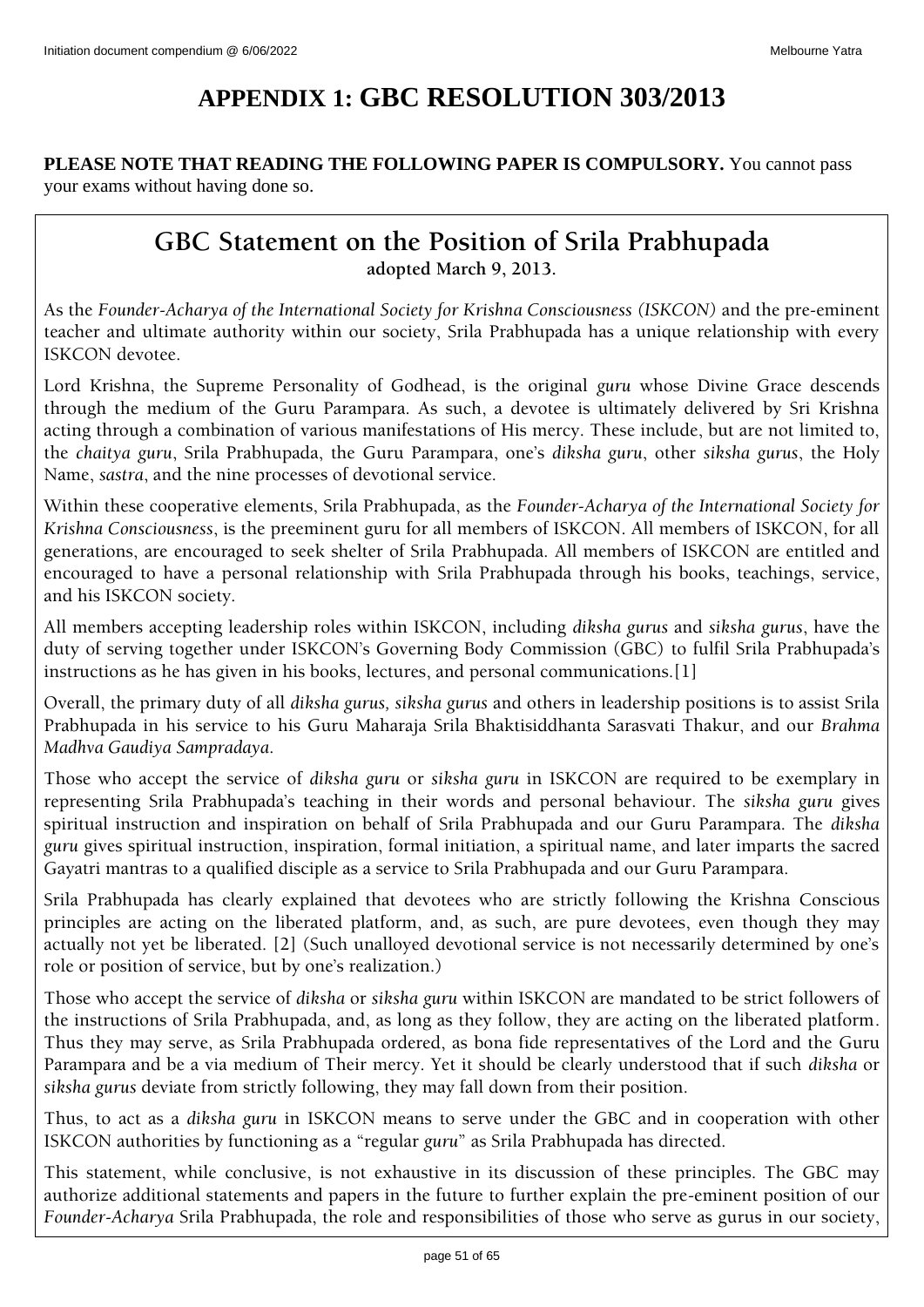and the related duties of ISKCON members and initiates.

All GBC members must distribute this resolution to all ISKCON temples, communities and congregations via all appropriate means of communication for the education of all ISKCON members. This statement shall also be studied in ISKCON courses including introductory courses, the *ISKCON Disciple Course*, the *Spiritual Leadership Seminar*, and other relevant venues. *Reading this statement, and affirming it has been read prior to initiation, shall be part of the test for all prospective initiates.*

1 More details on these spiritual relationships and duties may be found in the official *Lines of Authority* Paper approved by the GBC in 2012.

2 "This Krishna consciousness movement directly receives instructions from the Supreme Personality of Godhead via persons who are strictly following His instructions. Although a follower may not be a liberated person, if he follows the supreme, liberated Personality of Godhead, his actions are naturally liberated from the contamination of the material nature. Lord Chaitanya therefore says: 'By My order you may become a spiritual master.' One can immediately become a spiritual master by having full faith in the transcendental words of the Supreme Personality of Godhead and by following His instructions." Purport to SB 4.18.5.

### And…

"A person who is liberated *acharya* and *guru* cannot commit any mistake, but there are persons who are less qualified or not liberated, but still can act as *guru* and *acharya* by strictly following the disciplic succession." Letter to Janardana, 26 April 1968.

### And…

<span id="page-51-0"></span>"We may not be cent percent perfect, but as far as possible, if we follow the instruction as it is, that much perfect. In this way one will get perfection. So, one has to follow. The same example - try to understand - that a perfect, expert technologist or technician or mechanic is working, and somebody is working under his instruction. So, this somebody, because he is strictly working under the instruction of the expert, he's also expert. He may not be cent percent expert, but his work is expert. Is that clear? Because he is working under the expert. Do you follow? So, if you follow pure devotee, then you are also pure devotee. It may not be one is cent percent pure. Because we are trying to raise our self from the conditional life. But if we strictly follow the pure devotee, then we are also pure devotee. So far we do, that is pure. So pure devotee does not mean one has to become immediately cent percent pure. But if he sticks to the principle that "We'll follow a pure devotee," then his actions are... He is as good as a pure devotee. It is not I am explaining in my own way. It is the explanation of Bhagavata: *mahajano yena gatah sa panthah* [Cc. Madhya 17.186]." Ref. VedaBase, Bhagavad-gita 2.1-10 and Talk - Los Angeles, November 25, 1968.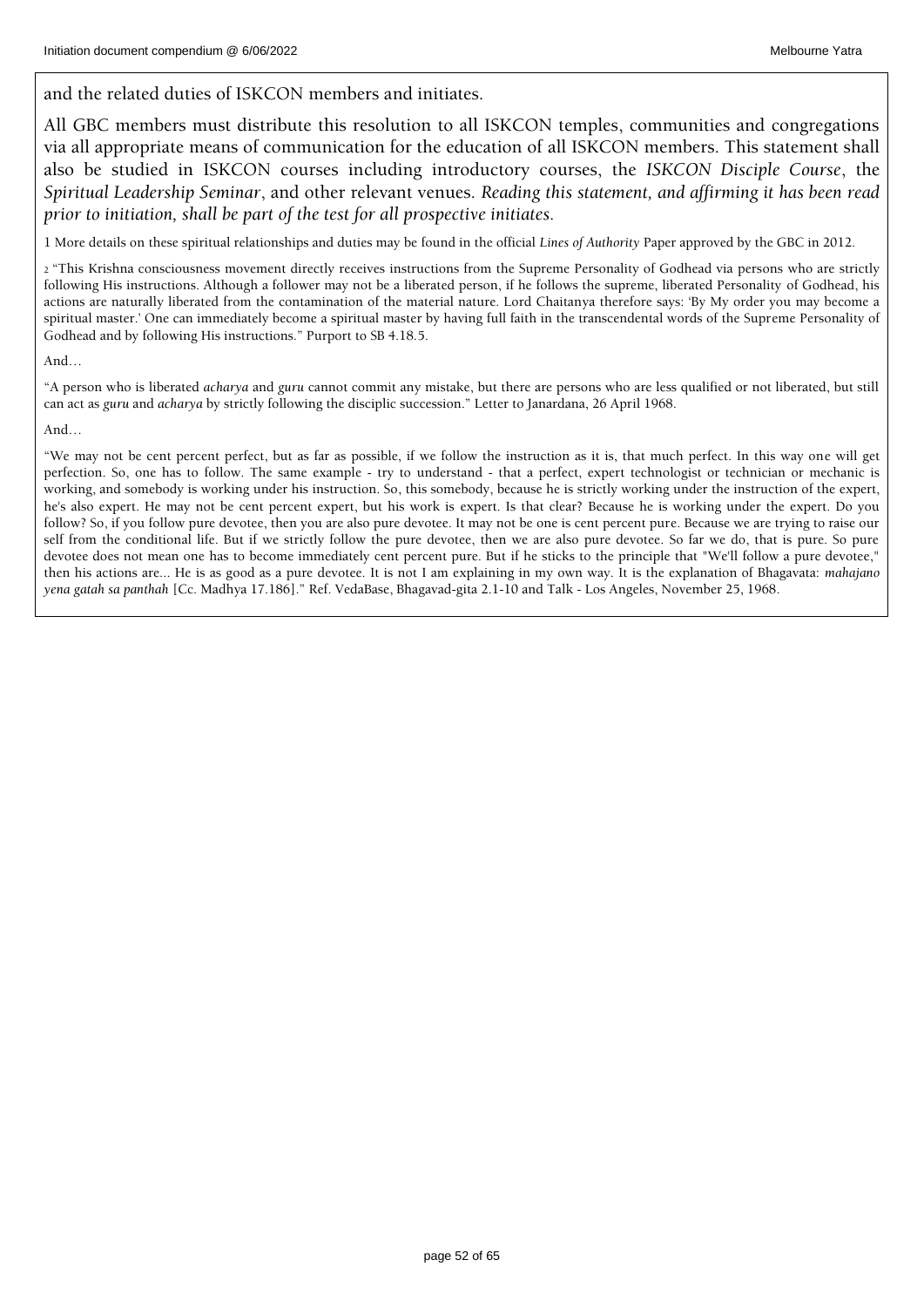# **APPENDIX 2: HARMONIZING ISKCON'S LINES OF AUTHORITY**

Translations of this paper – including in Hindi,Tamil and Telegu – are available [here.](http://www.dandavats.com/?page_id=506)

# **As adopted in GBC Resolution 305/2013**

**PLEASE NOTE THAT READING THE FOLLOWING PAPER IS COMPULSORY.** You cannot pass

your exams without having read this paper and answering a question on it.

# **Contents:**

- **1. Preface**
- 2. **History of the Topic**
- **3. Focus of the Essay**
- 4. **"Spiritual Master" Means Diksa, Siksa, or Both**
- 5. **Authority Within ISKCON**
- 6. **Two Lines of Authority**
- **7. The Spiritual Line of Authority**
- **8. The Managerial Line of Authority**
- 9. **Defining the Point of Divergence**
- 10. **Deference to the Managerial Line of Authority**
- 11. **Authority Is Built on the Continuous Development of Faith**
- 12. **Spiritual Masters Are Not Independent**
- 13. **Disciples Should Avoid Creating Conflict Between Their Authorities**
- **14. Principles Being Introduced:**
	- **1. Education of guru's disciples**
	- **2. Conduct of gurus**
	- **3. Duties of Managers**
- **15. Summary**

# **1. Preface**

This paper has been voted on by the GBC and is now an official GBC policy paper. The following offers more about the paper's purpose and scope.

The topic of "Lines of Authority" is a heritage or legacy issue. By "heritage" or "legacy" issues we mean those topics that are of core importance to the future of ISKCON. These are the issues that are going to be relevant for generations to come. How to address them in a way that reflects Srila Prabhupada's intent and purpose will be expressed in papers like this one.

This "Lines of Authority" paper is not the full and final statement on this topic. Rather, it is a good first step. The GBC fully expects that the paper will be updated, made more comprehensive, and improved in the course of time.

Of special importance is the section outlining conduct for gurus, managers, and disciples. Starting implementation of these practices now will provide the GBC with valuable feedback on where the paper works and what needs to be adjusted and improved.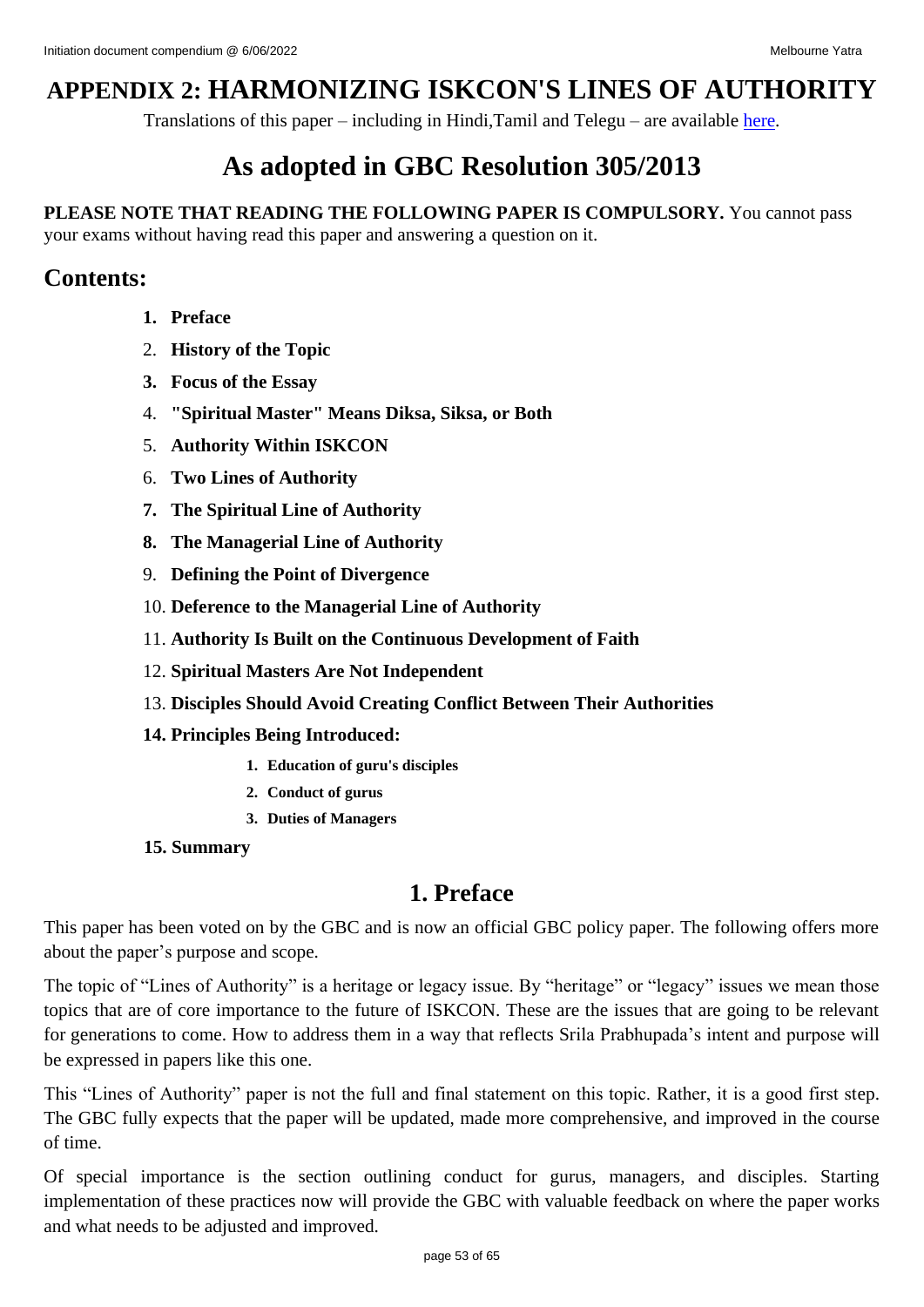# **2. History of The Topic**

Several years ago, the GBC embarked upon developing a systematic plan for the future of ISKCON. They selected several issues of primary importance to the movement and formed committees to discuss those issues. One of the committees was requested to study the divergent lines of authority within ISKCON and suggest a method for settling disagreements between them. The members of this committee were Bhanu Swami, Guruprasada Swami, Prahladananda Swami, Ramai Swami, Sivarama Swami, Badrinarayan Dasa, and, later, Niranjana Swami.

After a thorough discussion, the members of this committee concluded that the most pressing issue to address was the tension created when spiritual masters sometimes act as an independent line of authority within ISKCON.

# **3. Focus of The Essay**

Hence, this essay will focus exclusively on defining principles that should be followed by initiating or instructing spiritual masters, disciples of initiating or instructing spiritual masters, Zonal GBCs, Regional Secretaries, Temple Presidents, and other ISKCON authorized managers. The aim is to prevent misunderstandings between spiritual masters and managers, as well as to minimize the influence these potential misunderstandings may have upon devotees under their combined care.

# **4. "Spiritual Master" Means Diksa, Siksa, or Both**

It should be noted that, from here on, unless specified, whenever we refer to "the spiritual master" we mean both initiating spiritual masters and instructing spiritual masters (including managers who act as such). Additionally, whenever we refer to "spiritual authorities" we mean anyone (spiritual master or manager) whose instructions (siksa) and example have formed the foundation of a devotee's faith in devotional service and who continues to build on that foundation of the devotee's faith.

# **5. Authority Within Iskcon**

This essay is not a detailed or definitive analysis of ISKCON's management system, nor is it a detailed analysis of guru tattva — the requisite qualities and duties of a spiritual master and the process of choosing a spiritual master.

The basic premise of this essay is as follows: Whether a devotee is an initiating spiritual master, an instructing spiritual master, a sannyasi, a Governing Body Commissioner, a Zonal Secretary, a Regional Secretary, a Temple President, a congregational leader, or anyone else in a position of authority within ISKCON, the authority bestowed upon that devotee is complete only if he or she follows Srila Prabhupada's instruction to serve in ISKCON under the authority of the GBC Body.

To establish this premise, we feel we need do no more than emphasize that His Divine Grace consistently and clearly established this principle in his teachings, as well as within official documents he himself signed. Srila Prabhupada thus clearly established the GBC as the ultimate managing authority and also indicated that the GBC's jurisdiction includes the responsibility to offer spiritual guidance (siksa) to the whole of ISKCON, including all devotees serving as spiritual masters:

Reporter: "Is there anyone who is designated to succeed you as the primary teacher of the movement?"

Srila Prabhupada: "I am training some, I mean to say, advanced students so that they may very easily take up the charge. I have made them GBC." (Room Conversation with Reporter, Los Angeles, June 4, 1976.)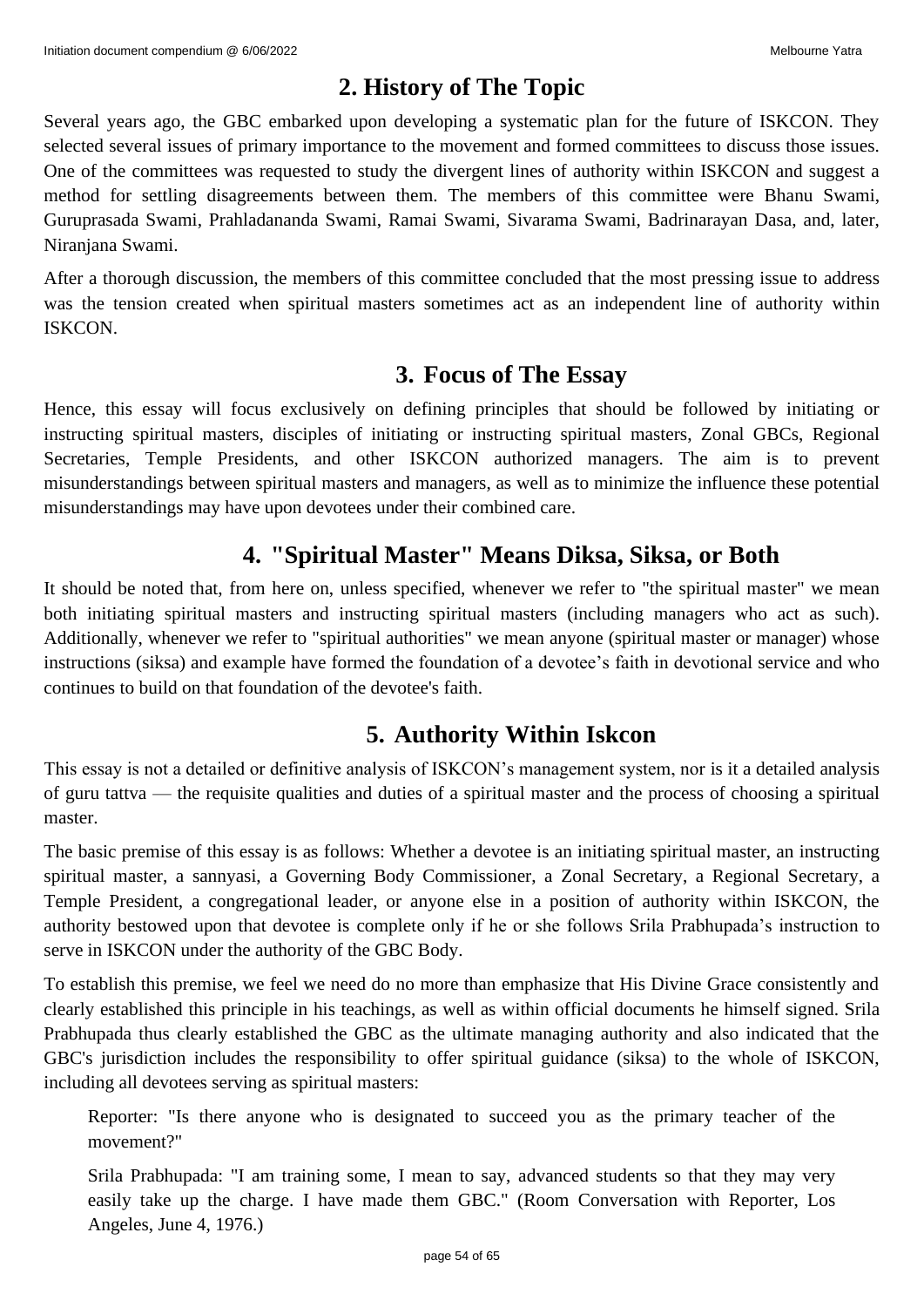In other words, although the GBC is the ultimate managing authority in ISKCON, the GBC's duty is not only to manage but to teach.

# **6. Two Lines of Authority**

Since every devotee accepts his or her spiritual inspiration from higher authorities, two lines of authority, with their representatives, exist within ISKCON — one is seen as primarily spiritual, while the other is seen as primarily managerial.

Both lines of authority serve their own unique yet interdependent purposes in submission to the orders of our Founder Acarya. Both are authorized by the GBC to give shelter to devotees under their care. This shelter is given through both instruction and example.

By distinguishing the two lines of spiritual authority in these terms — as primarily spiritual or primarily managerial — we are not suggesting that managerial authority is contrary to spiritual authority. Nor are we suggesting that the spiritual line of authority is somehow more privileged or intrinsically more pure.

"Management is also spiritual activity…It is Krishna's establishment." (Room Conversation, January 16, 1977, Calcutta.)

"In our preaching work…we deal with so much property and money and so many books bought and sold, but because these dealings all pertain to the Krsna consciousness movement, they should never be considered material. That one is absorbed in thoughts of such management does not mean that he is outside of Krsna consciousness. If one rigidly observes the regulative principle of chanting sixteen rounds of the mahamantra every day, his dealings with the material world for the sake of spreading the Krsna consciousness movement are not different from the spiritual cultivation of Krsna consciousness." (Srimad Bhagavatam, 5.16.3, purport.)

In a spiritual society a manager cannot fulfill his or her duty to manage simply by declaring and enforcing rules. The rules themselves must have a spiritual foundation, and their implementation and enforcement must be applied in accordance with Vaisnava principles. Managers who serve with this understanding will generally carry the full weight of spiritual authority for those under their charge.

We should therefore see the oneness between "spiritual" and "managerial." But there is also some difference, and understanding this simultaneous oneness and difference requires the use of these two distinct terms with their explanations.

# **7. The Spiritual Line of Authority**

The spiritual line of authority begins with Lord Krishna and continues to Brahma, Narada, Vyasa, and the entire disciplic succession through Srila Prabhupada, our Founder Acarya. Those who are submissive to our sampradaya and who serve under the authority of the GBC are authorized to give siksa and shelter in this spiritual line, under the auspices of ISKCON. This spiritual line can include Governing Body Commissioners, GBC Zonal Secretaries, spiritual masters, sannyasis, Regional Secretaries, Temple Presidents, congregational leaders, and both traveling and community preachers. In fact, anyone who strictly follows a bona fide spiritual master, both by example and precept, can be authorized to represent the spiritual line of authority.

Generally speaking, the most prominent spiritual authority is one's initiating or instructing spiritual master. The scriptures clearly say that devotees should obey and be loyal to their spiritual masters. The spiritual masters thus exert authority over their disciples, and in so doing the spiritual masters are able to train and educate their disciples in the development of bhakti. The spiritual masters, therefore, assume a significant role in giving their disciples the spiritual education and inspiration necessary to advance in Krishna consciousness.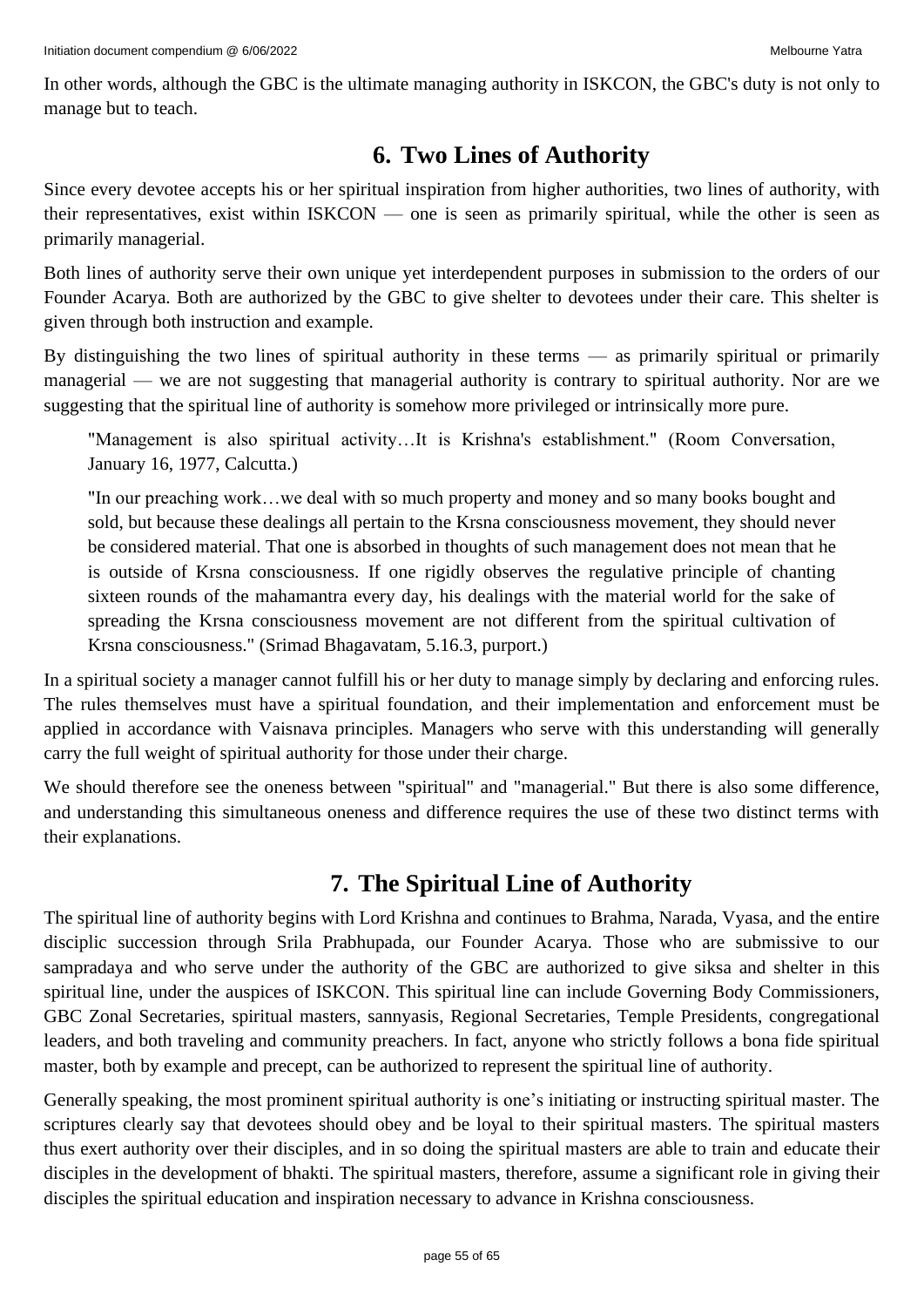# **8. The Managerial Line of Authority**

In the managerial line of authority, and in accordance with Srila Prabhupada's instructions, the supervision of the Society and the enforcement of its rules proceed from the GBC. When we use the word "authority" in the context of the managerial structure, we do not mean an absolute, infallible authority — such as the authority of scripture — but the mandate to organize the preaching movement so that it is aligned with the instructions of Srila Prabhupada. To carry out that mandate, his followers have adapted ISKCON's managerial system, given by Srila Prabhupada, to take into account the proliferation of temples, congregational devotees (who are not temple residents), and projects like farms and gurukulas, as well as other favourable organizations and entities. Thus, to better serve this expanding field and its members, this structure presently includes various regional, national, and continental governing bodies consisting of, but not limited to, Governing Body Commissioners, GBC Zonal Secretaries, spiritual masters, sannyasis, Regional Secretaries, Temple Presidents, congregational leaders, and both traveling and community preachers.

# **9. Defining The Point of Divergence**

Although in an ideal world everything would work according to Srila Prabhupada's vision for ISKCON, we have seen tendencies from those in one line of authority to interfere with those in the other line of authority.

For instance, there are spiritual authorities who sometimes interfere with competent and responsible managers. They do not consider themselves part of the zonal managerial structure where their preaching has influence (though they are in fact accountable to it), but they are still either directly or indirectly managing some project(s) within that structure.

Therefore at times they manage devotees, money, and even projects that their followers and dependents are responsible for, without a clear agreement with the managerial structure with which they intersect. By so doing, they may inadvertently undermine the managerial line of authority by encouraging their dependents to direct their service, and thus their loyalty, to their spiritual authority's own management structure. (**Note:** "Dependents" are not only those who are spiritually dependent. There are instances where devotees are also financially dependent upon their spiritual authorities and are financially maintained by the structures the spiritual authorities have themselves created.)

This scenario creates not only confusion but a spirit of separatism as well. Situations such as these can also become points of contention for managers, although the more junior managers often refrain from directly voicing their grievances because they feel intimidated out of fear of committing offenses, especially to spiritual masters.

On the other hand, there are also managerial authorities who sometimes provide inadequate spiritual care. This can fuel the spiritual master's inclination to intervene by suggesting an alternative for his disciple's association or service.

For instance, managers may sometimes place greater importance on management goals than on sadhana, preaching purely, or the development of purity in the devotional service of those under their care. Managers may even neglect the spiritual development of those within their jurisdiction who do not offer resources to help their managerial vision, even though said managers may have done little to inspire help from them or to empower other authorities to do the same.

# **10. Deference to The Managerial Line of Authority**

The above-mentioned scenarios cause tension between the spiritual and the managerial lines of authority.

Of course, it is understood that circumstances do arise where there are financially independent devotees who have no managerial connection with locally organized sanghas. Still, it should not be assumed that no effort is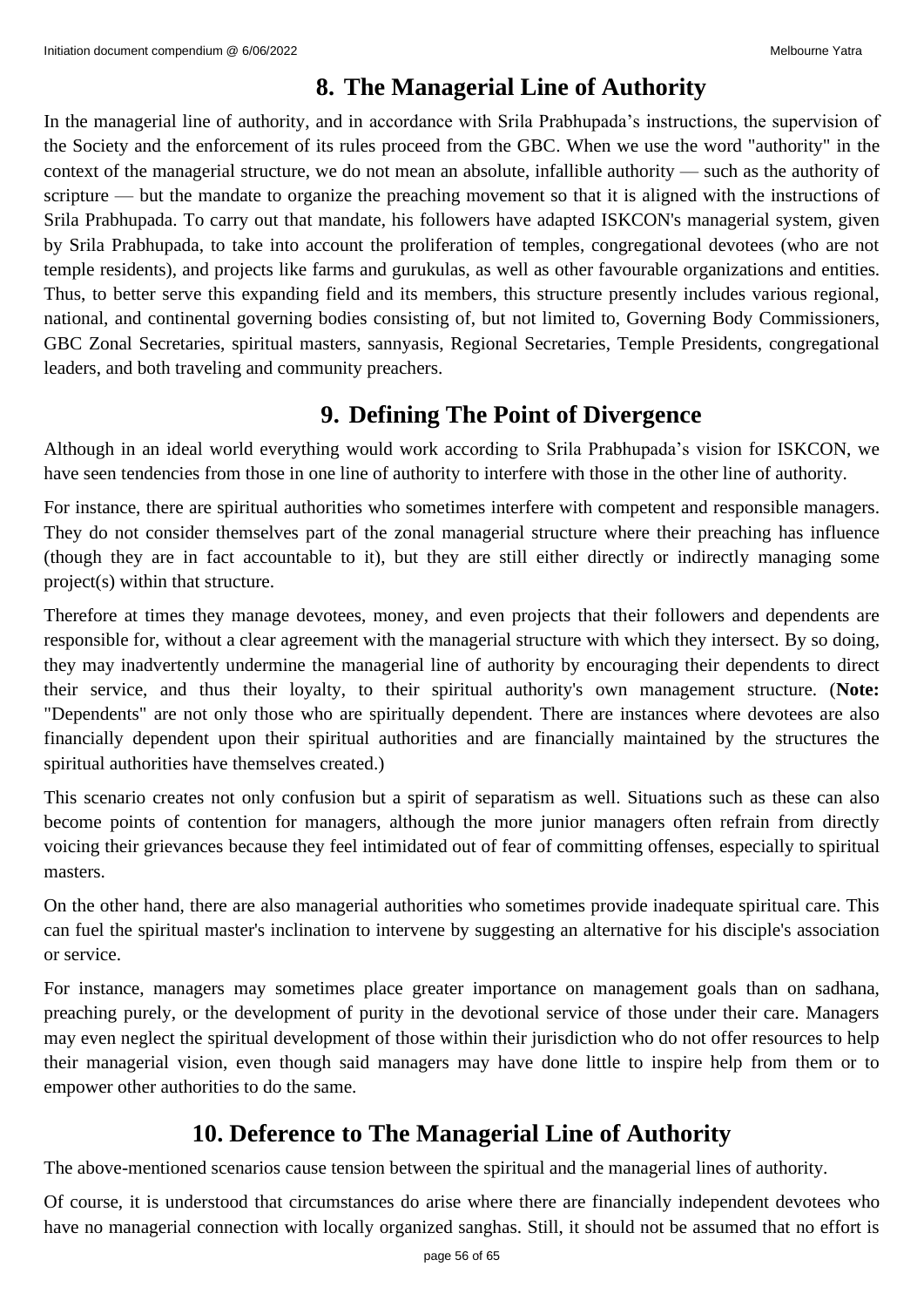being made by local management structures to include every devotee, or aspiring devotee, within their locally managed system of care for congregational devotees.

Therefore, with respect to the service performed by ISKCON managers, a spiritual master should always seek approval from the managers overseeing the area of jurisdiction in which his disciples are living before suggesting a new sangha or service for them or intervening in other managerial decisions.

Best, of course, is to train the disciples to offer respect to their local managers right from the start of the spiritual master/disciple relationship. Many ISKCON managers are carrying out the responsibility of maintaining the temples, Deities, book distribution, and other standards given to us by Srila Prabhupada.

"Deity installation means regular worship without fail and for good." (Letter to Sivananda, 2 September 1971)

Therefore, spiritual masters should teach their disciples to serve Srila Prabhupada's mission by cooperating with their local leaders and managers. But this does not mean that a manager should assume that he or she has complete freedom to ignore legitimate needs of those under his or her care or that he or she has the freedom to ignore concerns expressed by spiritual masters who ask them to see that their disciples are properly cared for. They should be sensitive to the concerns of the spiritual masters as well as their disciples.

If the spiritual master still strongly feels that the level of care for his disciples within the local management structure is inadequate, taking into account the level of commitment and responsibilities being asked of them (his disciples), then he may appeal on their behalf to the higher levels of management, the local GBC, or other ISKCON avenues of appeal, as listed later in this paper.

More on this point will be addressed later. But before we do that, we will first briefly discuss the topic of faith. Those in both lines of authority would be well served to consider the relevance of faith to the broader issues being discussed here.

# **11. Authority Is Built on The Continuous Development of Faith**

ISKCON's greatest asset is the faith of its members. Even if there are no temples, no projects, no income, and only a few followers, if there is faith, there will be prosperity, in the true sense of the term. Consider what Srila Prabhupada has written in the following letter:

"There is a proverb in Sanskrit literature that enthusiastic persons achieve the favour of the Goddess of Fortune. In the Western part of the world there is tangible example of this slogan. People in this part of the world are very much enthusiastic in material advancement and they have got it. Similarly, according to the instructions of Srila Rupa Goswami, if we become enthusiastic in spiritual matters, then we also get success in that way. Take for example, I came to your country in ripe old age, but I had one asset: enthusiasm and faith in my Spiritual Master. I think these assets only are giving me some lights of hope, whatever I have achieved so far with your cooperation." (Letter to Jaya Govinda, Tittenhurst, 15 October 1969.)

And in his purport to "Bhagavad-gita As It Is" 9.3, Srila Prabhupada writes: "Faith is the most important factor for progress in Krishna consciousness...It is only by faith that one can advance in Krishna consciousness."

Those in the spiritual line of authority should preach and behave in such a way that they nourish and protect their dependents' faith in pure devotional service, in our sampradaya, in Srila Prabhupada, and in ISKCON, including its management. Spiritual masters also have the added responsibility of nourishing and protecting ISKCON's managers' faith that they (the spiritual masters) are fit representatives of the spiritual line of authority. If the spiritual masters act in a contrary way, they will erode the faith of others.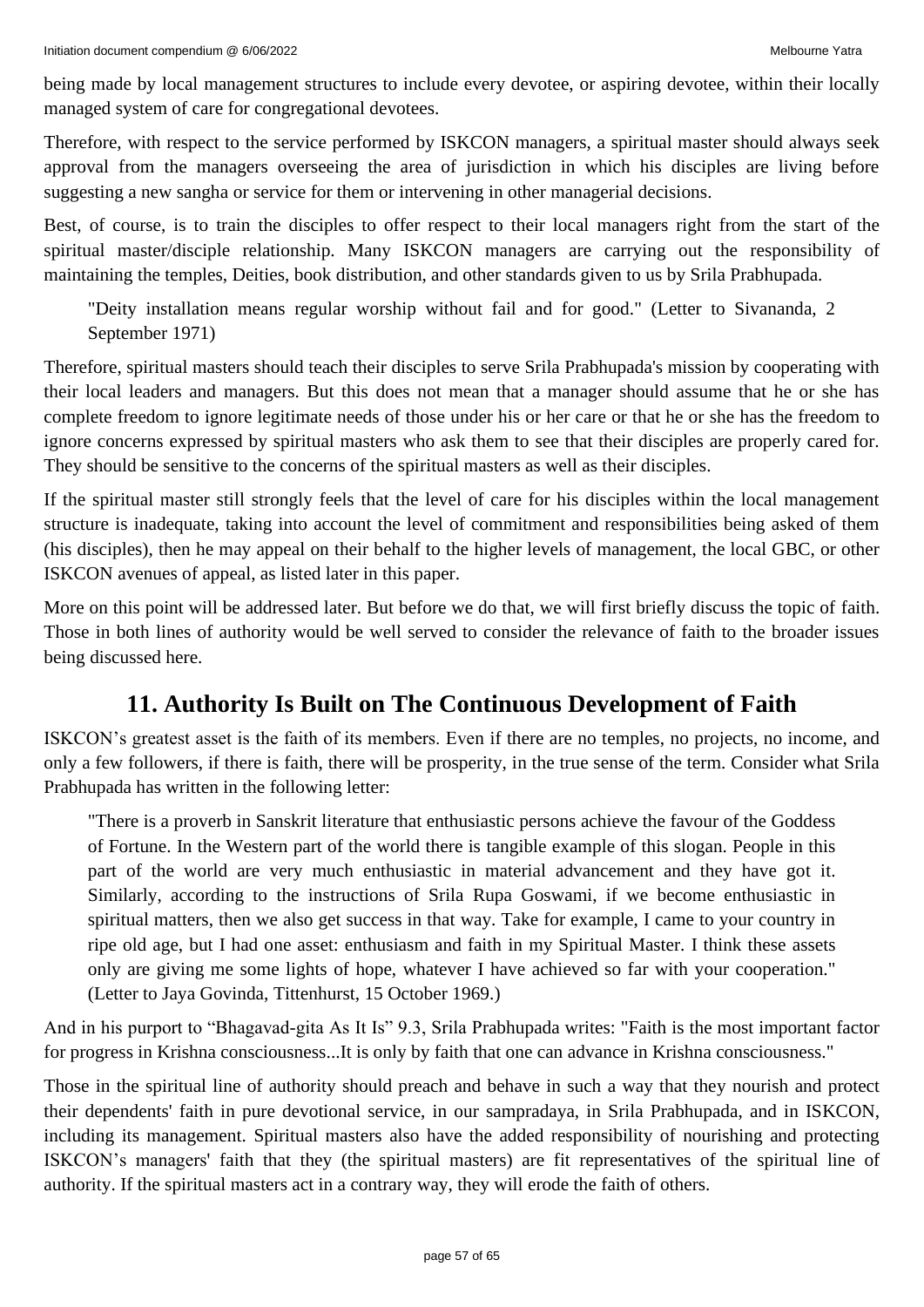Conversely, those in the managerial line of authority should manage, preach, and behave in such a way that they build and sustain the trust of those in the spiritual line of authority and their disciples. By the managers showing genuine concern for the devotees under their care, the spiritual masters will then naturally encourage their disciples to assist the manager in his service. But if managers act in a way contrary to spiritual principles, in conflict with the spiritual interests of those devotees for whom they are responsible, that will also erode others' faith.

Therefore, to safeguard the faith of all of ISKCON's members, it is necessary that we delineate clear principles for both lines of authority to follow.

# **12. Spiritual Masters Are Not Independent**

To further clarify the need to introduce well-defined principles, we will examine the position of spiritual masters within the managerial structure of ISKCON.

When Srila Prabhupada was physically present, he was ISKCON's sole initiating spiritual master, its preeminent siksa guru, and the supreme managerial authority, superior to the GBC:

"[...]we are managing our Krishna Consciousness Movement by the Governing Body Commission, GBC. We have got about 20 GBC's looking after the whole world affair, and above the GBC I am there. Below the GBC there are the temple president, secretary, treasurer in every centre. So, the temple president is responsible to the GBC and the GBC is responsible to me. In this way we are managing." (Letter to Vasudeva, New Vrindaban, 30 June 1976.)

In Srila Prabhupada's physical absence the structure is now somewhat different. His Divine Grace instructed that the GBC should be the ultimate managing authority for ISKCON. At the same time he indicated that the Society should have multiple spiritual masters:

"Anyone following the order of Lord Caitanya under the guidance of His bona fide representative can become a spiritual master, and I wish that in my absence all my disciples become the bona fide spiritual master to spread Krishna Consciousness throughout the whole world." (Letter to Madhusudana, Navadvipa, 2 November 1967.)

This gives rise to a challenging situation. Many spiritual organizations have one spiritual master operating as the sole head of the institution, whereas ISKCON has many spiritual masters within one organization, in addition to a "governing body" that operates as the "ultimate managing authority" for the institution as a whole. Those serving as spiritual masters in ISKCON are meant to follow the instructions of Srila Prabhupada and work under the GBC Body.

The spiritual masters are thus obligated to follow the Society's policies and codes of conduct, including those outlined in this GBC-approved paper, and to abide by the decisions of its management. Included within that obligation is the responsibility to inspire their disciples to associate with and serve within ISKCON's already existing managerial and devotee care sangas, located within their disciple's area of residence rather than only inspiring them to associate with themselves (the spiritual masters) or with their sangas and projects that have no connection with the ISKCON zonal management structure.

# **13. Disciples Should Avoid Creating Conflict Between Their Authorities**

Disciples should also understand the greater picture within ISKCON. Certainly, a spiritual master may be more spiritually advanced than any given GBC member or any other ISKCON manager (while there may also be cases where the local GBC or ISKCON manager may be more spiritually advanced than a particular spiritual master).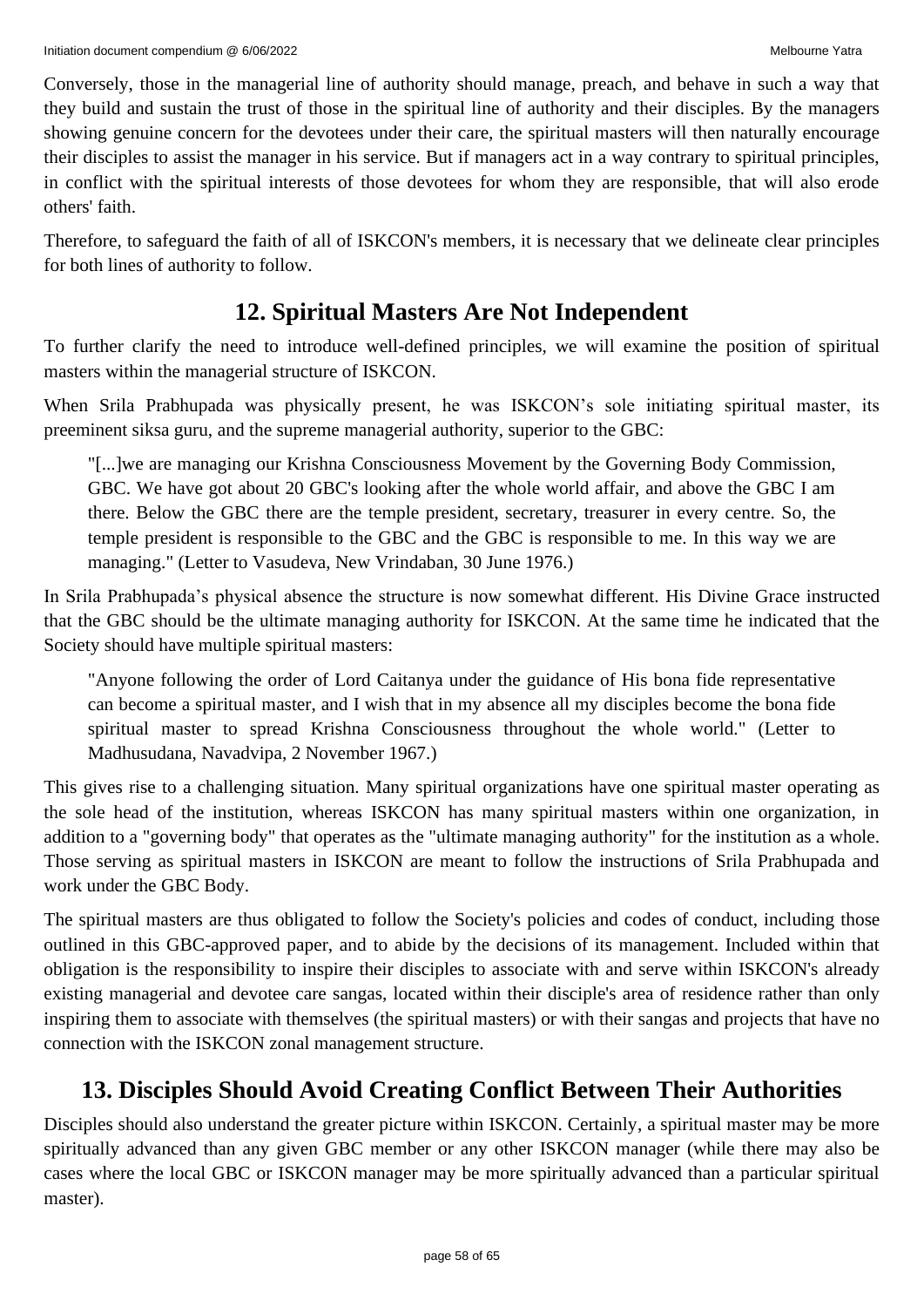Nevertheless, concerning the spiritual management of the Society, as we have already clearly shown, Srila Prabhupada invested authority in the GBC and its individual members and in other ISKCON managers.

If a disciple has the mistaken conviction that his or her spiritual master is above the GBC and ISKCON's laws and policies, that should be corrected by the spiritual master and other authorities. Otherwise, that misconception may lead to actions which create conflict between his or her spiritual and managerial authorities.

Indeed, all disciples should follow their ISKCON authorities in the same way that all initiating and instructing spiritual masters should follow their own authorities within ISKCON.

By both example and precept, therefore, all spiritual masters should not only educate and train their disciples in the development of bhakti but should also educate and train them about their relation to the managerial structure of ISKCON, as well as about the spiritual masters' own relation to that structure.

# **14. Principles Being Introduced**

### **I. Education of guru's disciples**

It is the responsibility of the spiritual masters within ISKCON to help every one of their disciples clearly understand the following:

1) The spiritual master draws his authority from his fidelity to Srila Prabhupada. This includes fidelity to Srila Prabhupada's order to work within his mission, ISKCON.

2) The spiritual master is a member of ISKCON and, as such, is accountable to the collective will of its leadership, the GBC Body.

3) The spiritual master does not derive any specific right or prerogative over ISKCON resources simply by dint of his being a spiritual master. Moreover, the spiritual master should not misuse his rights and prerogatives over his disciples.

4) The disciples should follow their ISKCON authorities in the same way that all initiating and instructing spiritual masters set an example by following their own ISKCON authorities.

5) Disciples have the essential task of surrendering to Krishna through the spiritual master. Included within this task is recognizing and respecting other superiors within ISKCON's management who are helping them in their process of spiritual progress.

6) Spiritually mature managers may be the main siksa gurus for devotees who are not their initiated disciples, and such relationships are to be fully encouraged by the initiating spiritual masters.

### **2. Conduct of gurus**

Moreover, to show respect toward the managerial line of authority and to help nurture and protect managers' faith in the spiritual line of authority, every spiritual master should:

1) When first visiting or preferably before arriving at a recognized ISKCON temple or preaching center, ask the local manager how he (the spiritual master) may serve that yatra during his visit (rather than the spiritual master only pursuing his own agenda).

2) Before planning a visit to a zone or region where there is no local temple or preaching center, first ask the Zonal GBC if there is a vision that local leaders have for that place or region which he (the spiritual master) could serve.

3) If there is a disagreement in terms of managerial decisions, do his best to cooperate with the relevant authority. If no agreement can be reached, then the spiritual master should defer to the decision of the relevant authority, with the option of appealing to higher authorities if necessary.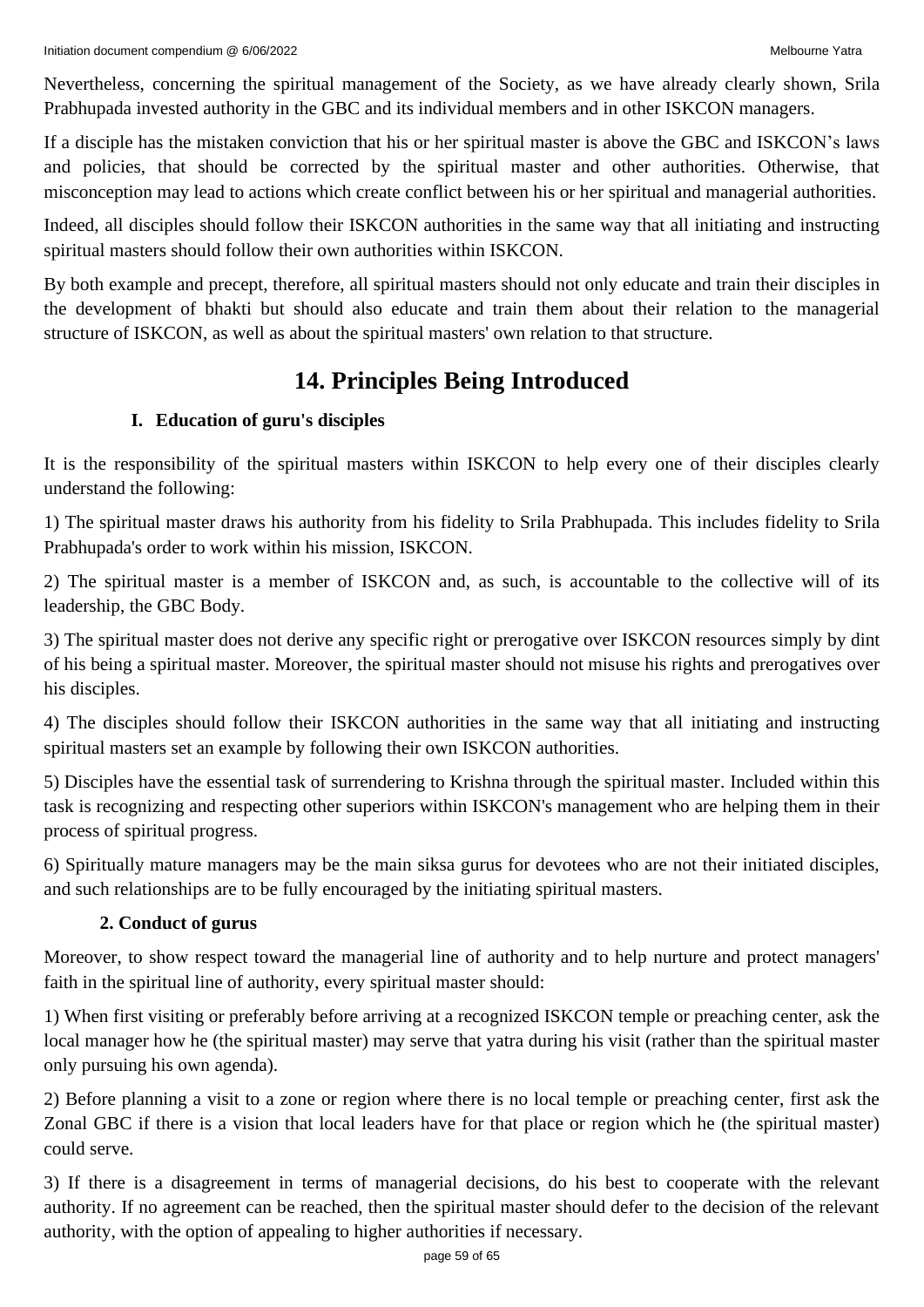### **3. Duties of Managers**

To build cooperation within ISKCON, show respect for the spiritual line of authority, and help nurture and protect the faith of spiritual masters and their disciples in the managerial line of authority, all managers should:

1) Be receptive to advice given by initiating spiritual masters and other itinerant preachers visiting their area of jurisdiction, especially on matters concerning devotee care.

2) Protect the faith that their dependents have in pure devotional service and in the principle of accepting and serving an initiating spiritual master and instructing spiritual masters.

3) Encourage and support a system of devotee care (i.e., counsellor system, brahminical advisory board, etc.) within their sphere of management.

4) Assure that the managers in their line of authority are themselves trained in the principles of devotee care.

5) Inform visiting spiritual masters about the spiritual health and overall well-being of their disciples.

6) Encourage and help visiting spiritual masters and other itinerant preachers to reach out to those disciples who are in need and who would be most responsive to their help.

7) Insure that there is an equitable system for initiation recommendations which does not condone unwarranted pressure or manipulation from the local management for managerial gains.

### **15. Summary**

To promote the full flourishing of devotees' spiritual lives, Srila Prabhupada created for ISKCON a managerial structure with clear lines of authority. Every member of ISKCON should respect this structure and learn to work within it. The goal of the managerial structure is spiritual: to facilitate the spiritual advancement of ISKCON's members through association with devotees, opportunities for service, and effective preaching strategies. Simultaneously, ISKCON affirms the fundamental importance of accepting initiation from a bonafide spiritual master.

Of paramount importance, of course, is our Founder-Acarya, Srila Prabhupada, who is the initiating spiritual master of many devotees in ISKCON and the foremost instructing spiritual master of every devotee, now and in the future. Also important are the many initiating and instructing spiritual masters now serving in ISKCON.

All spiritual masters and their disciples should likewise appreciate the importance of the many managers in our society, who help guide and train disciples and oversee the facilities ISKCON provides for their spiritual advancement. All spiritual masters and their disciples should work cooperatively within ISKCON's managerial system, both to benefit themselves spiritually and to help the Society flourish.

This cooperative, mutually respectful spirit is the best way to preserve the Society's unity, please Srila Prabhupada, and expand the sankirtana mission.

In the mood of Lord Caitanya, Srila Prabhupada desired that the sankirtana movement be spread all over the world, "to every town and village." He demonstrated that desire by his constant traveling, writing, and speaking. He requested his disciples to open centers far and wide, distribute his books, arrange for attractive festivals, distribute prasada, etc. It was Srila Prabhupada's desire that ISKCON continue to expand, to rise as the benediction moon of Lord Caitanya's mercy.

It is for this purpose that Srila Prabhupada established ISKCON as a spiritual institution with a managerial structure. The purpose of this structure is to maintain the standards he established, to offer shelter and spiritual nourishment to the devotees, and to support and increase the sankirtana mission. To please Srila Prabhupada by delivering the mercy of Sri Sri Gaura-Nitai to the conditioned souls, everyone within ISKCON — spiritual masters, disciples, and managers alike — should work cooperatively within this structure.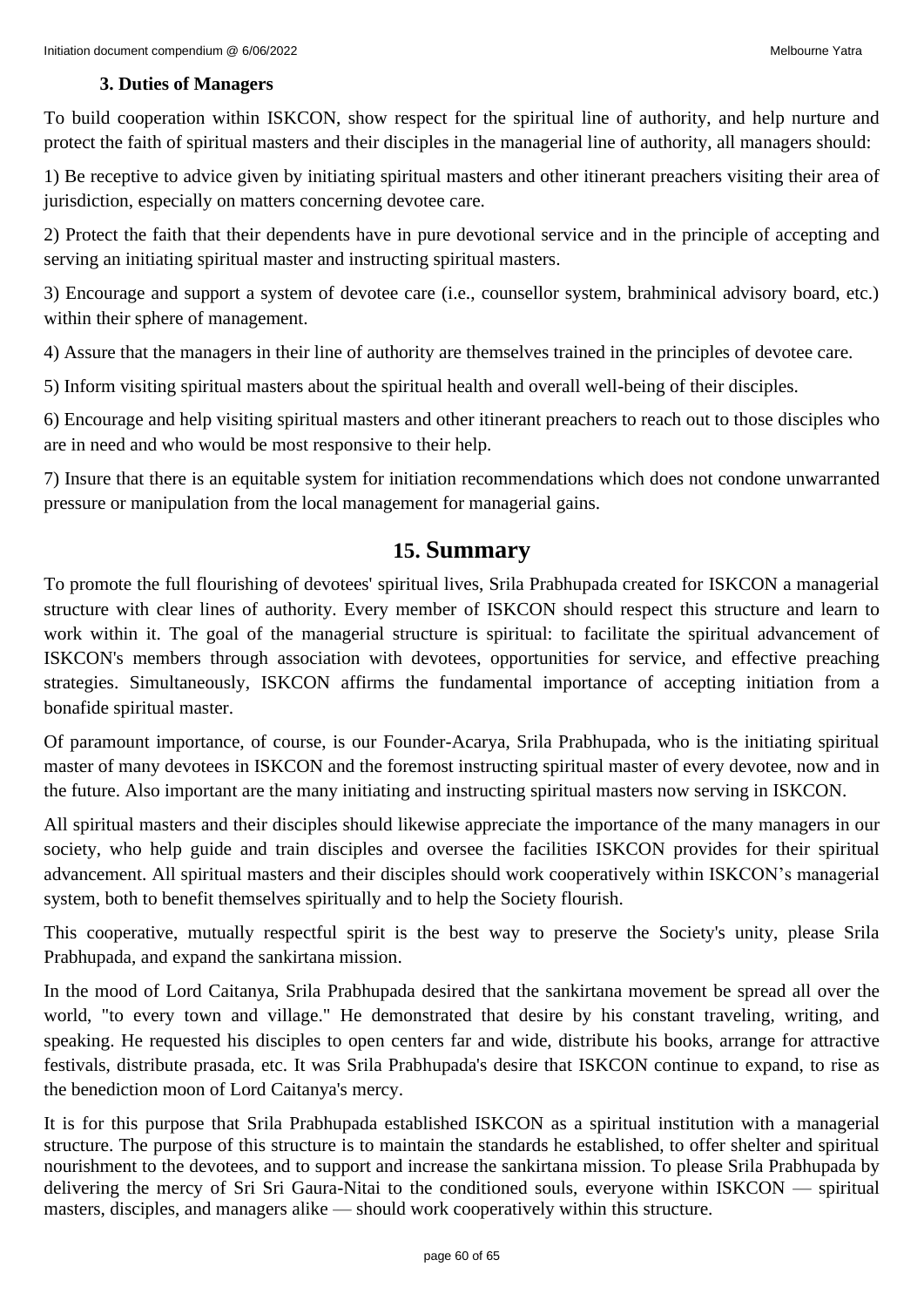# <span id="page-60-0"></span>**APPENDIX 3: MELBOURNE CANDIDATES APPLYING TO HIS HOLINESS JAYAPATAKA MAHARAJA**

To complete your application, you must successfully complete the GBC requirements, implemented through Melbourne Yatra. You must also complete the requirements of JPS Office, as requested by His Holiness.

### **CANDIDATES APPLYING FOR SHELTER/INITIATION CEREMONIES IN MAYAPUR** *please check for updates to the following information at [http://www.jayapatakaswamioffice.com](http://www.jayapatakaswamioffice.com/)*

*See the updated requirements for candidates including reading and Course passes at [https://www.jayapatakaswamioffice.com/?page\\_id=3365](https://www.jayapatakaswamioffice.com/?page_id=3365)*

**Books to be studied for being eligible to apply for 1st initiation (minimum no. of times):** Bhagavad-gita – 2 Srimad Bhagavatam (1st canto) – 1 Nectar of Devotion  $(1st part) - 1$  Life and Teachings of Lord Caitanya – 1 Srila Prabhupada's biography (brief version) – 1

| Books to be studied for being eligible to apply for 2nd initiation (minimum no. of times): |                                     |  |  |  |  |  |
|--------------------------------------------------------------------------------------------|-------------------------------------|--|--|--|--|--|
| Bhagavad-gita $-3$                                                                         | Srimad Bhagavatam $(1st$ canto) – 2 |  |  |  |  |  |
| Srimad Bhagavatam (2nd and 3rd canto) $-1$                                                 | Nectar of Devotion (1st part) – 2   |  |  |  |  |  |
| Nectar of Instruction $-1$                                                                 | Teachings of Lord Caitanya $-1$     |  |  |  |  |  |
| Srila Prabhupada's biography (brief version) $-1$                                          |                                     |  |  |  |  |  |

### **Second Initiation**

Jayapataka Maharaja directs that "There is no need to take 2nd initiation if someone is not engaged in any temple deity worship or deity kitchen. For worshiping home deity, 2nd initiation is not mandatory. Just by chanting Harinama without any offense one can go back to Godhead. Therefore, the temple presidents or eligible authorities are requested to recommend only those who are needed for temple deity worship/deity kitchen and not to encourage everyone to take 2nd initiation."

Completion of the **Bhakti Sastri Course** is **compulsory** for 2nd initiation candidates. From April 2019, there will be an exemption from the long exam at JPS office (Mayapur) for those who have completed the Bhakti Sastri course. Bhakti Sastri holders must sit a 15-question philosophical test and 30 multiple choice questions. Bhakti Vaibhava holders are exempt from the 15-question philosophical test.

You should fully complete your application at least 4 weeks prior to the ceremony. You must inform yourself of upcoming ceremony dates, register for initiation, and personally establish and maintain communication with JPS Office online via [jayapatakaswamioffice.com.](http://www.jayapatakaswamioffice.com/)

A *sample* of the *registration form* can be found [here.](https://docs.google.com/forms/d/e/1FAIpQLSdrIQSE7gEdmvAf5QRuayLGBuxzGC_nyWRFB6oYT4Q7ZoLh8A/viewform) Please note that the *actual link* changes every time JPS Office posts the *current registration form* at [jayapatakaswamioffice.com.](http://www.jayapatakaswamioffice.com/) You need to fill out the *current* form (posted around 4 weeks prior to the ceremony) in order to successfully register.

You must attend a short face-to-face interview at JPS Office Mayapur**. Do not book your tickets before you book your interview**. You should book your interview 4 weeks prior to the ceremony. Prior to initiation ceremonies the Office is flooded by international applications. The latest you may appear in person is 4 days prior to the ceremony. **You should confirm your eligibility and book your interview at JPS Office before you book your flights**.

> **JPS OFFICE: Room 106 Chakra Building Email: jpsofficedatabase@gmail.com Phone: +91 0347-2245-277 Cell: 09126-495-325 (WhatsApp only) Office hours: Monday-Friday 10am - 5.30pm, Saturday 10am-2pm.**

The Office Supervisor (Database & Initiation Section) is Mani Gopal Dasa, +91-0912-6495-325.

### **INSTRUC**TI**ONS FROM JPS OFFICE:**

*Steps to be followed by the candidate:* 

*1. Check your eligibility* for initiation with your local ISKCON authority. You may call us to clarify any doubts if necessary.

*2. Fill out the online registration form***,** submit it to the JPS office to register yourself for initiation. All the remaining checklists and forms are available at [jayapatakaswamioffice.com.](http://www.jayapatakaswamioffice.com/)

*3. Please contact Mani Gopal Dasa* (Initiation Co-ordinator) at JPS Office to fix the date for written test (if yet to do)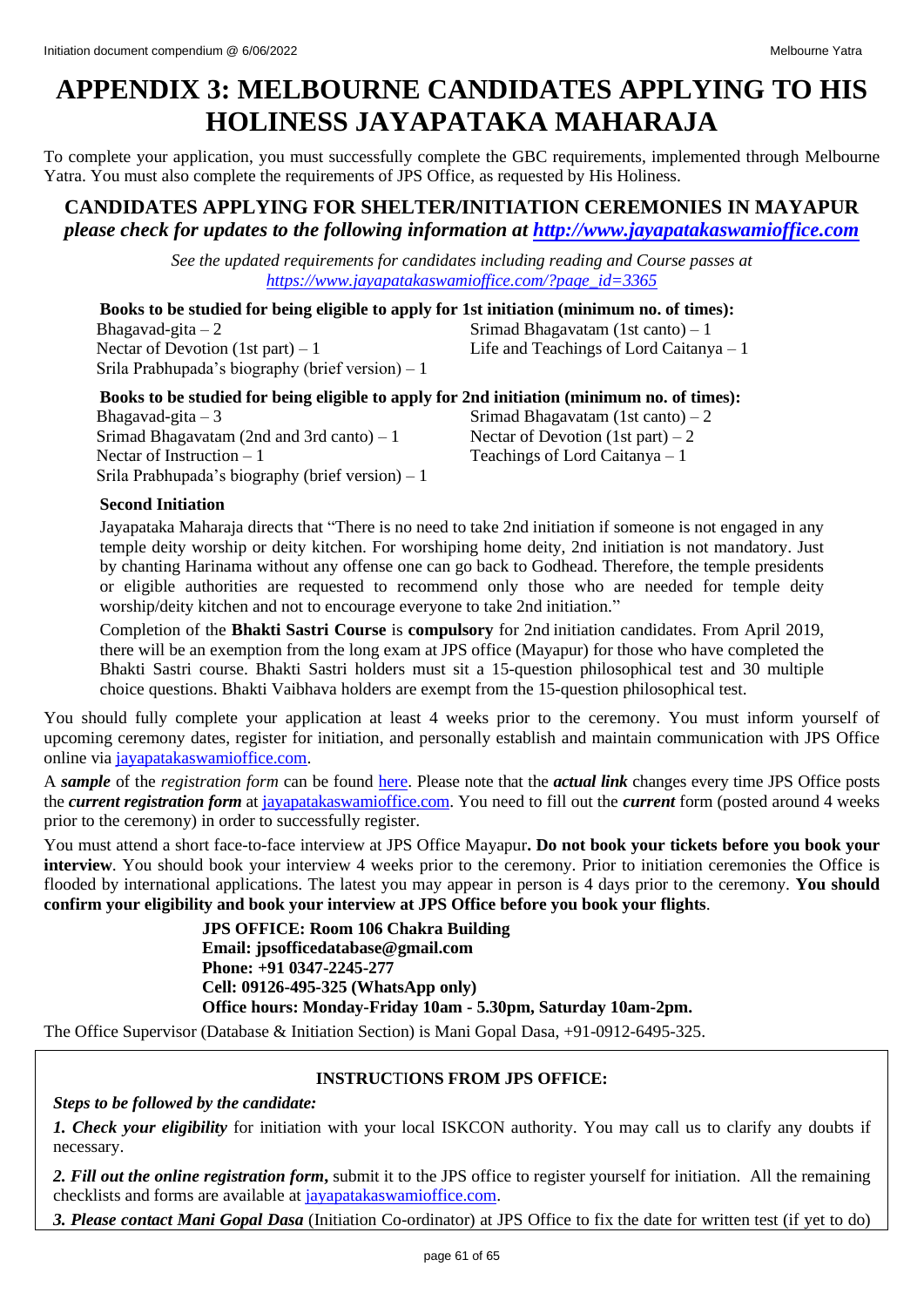and oral interview 4 weeks prior to the ceremony.

*4. Please submit all the required documents* to the JPS office with proper approvals and recommendation. You may send your papers either through email or by personal visit to the JPS Office.

All candidates should bring a passport-sized photo ID.

Initiation forms are available in English, Bengali, Hindi, Russian and Spanish at jayapatakaswamioffice.com.

The candidate is requested to kindly keep in touch with JPS Office for any clarification, updates, or any further assistance. After finalizing your date of exam/interview with JPS Office, kindly book your tickets and rooms in advance, so that you can be present here in time.

### *Harinama candidates:*

- Tulasi chanting beads for Harinama initiation candidates are issued by JPS Office. Please do not bring your own chanting beads.
- If necessary, new Harinama initiates can collect an initiation name card from JPS Office on the day after their initiation.

Please note that successful completion of the 'ISKCON Disciples Course' (IDC) is mandatory to receive initiation as per the GBC mandate. For detailed information please visit the following link: http://gbc.iskcon.org/gbc\_res/GBCRES14.html

Aspiring first and second initiation candidates must show the original copy of the ISKCON Disciples Course completion certificate during the interview and submit a photocopy of the same along with other initiation documents. NO INITIATIONS ARE ALLOWED WITHOUT IDC COMPLETION CERTIFICATE.

Melbourne candidates are normally exempted from re-sitting exams they pass in Melbourne. However – at Maharaja's request - all candidates presenting at the JPS office in Mayapur must briefly re-sit their interviews, *especially on book reading and mantras*. *All candidates are expected to know by heart all prayers & mantras and to have read all the books mentioned the prescribed number of times.* You can download JPS interview questions by following these hyperlinks:

- Personal Questionnaire (shelter)
- Personal questionnaire  $(1<sup>st</sup> initiation)$
- Comprehensive Checklist for Harinama initiation candidates
- Recommendation with Biodata for Harinam initiation.docx
- 2nd initiation Recommendation with biodata
- 2nd initiation practical checklist
- 2nd initiation Personal Questionnaire

Melbourne's initiation administration will scan your completed Melbourne application file (including your photo ID) for you to email to Mayapura. You should complete the relevant forms by following the following hyperlinks, then send soft copies to *rasanandini@iskcon.net.au* so your application can be completed. **Please fill out your downloaded forms in CAPITAL LETTERS only and avoid overwriting.**

### Aspiring Forms

- Aspiring form
- Shelter Forms
	- Shelter Form

First Initiation Forms

- Essay for Harinama initiation
- Summary List
- Second Initiation Forms
	- 2nd initiation Essay
	- **Initiation Oath (optional)**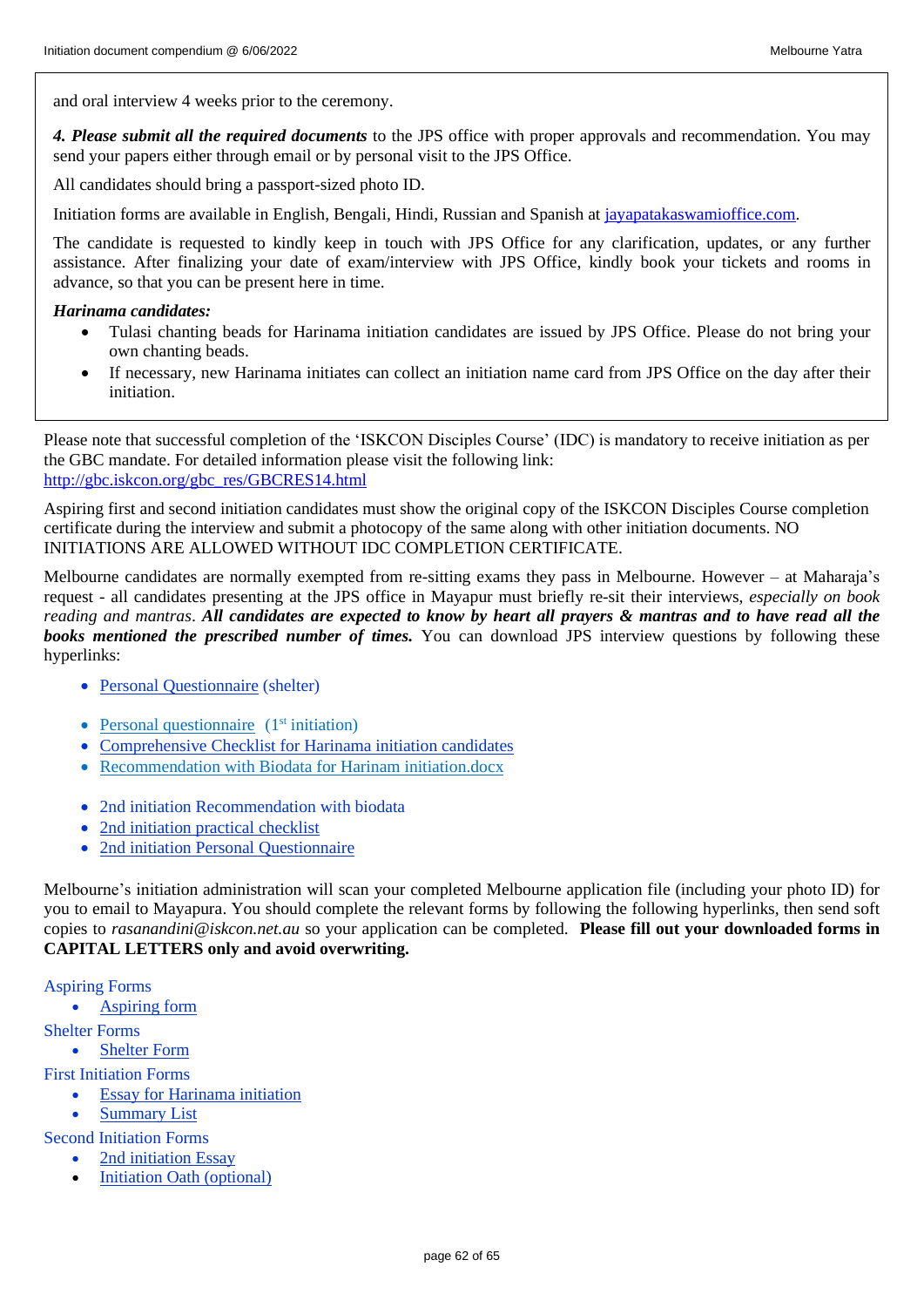To enable us to release the personal information included in your Melbourne file, please *read, complete, sign* and *date* the following form.

### **RELEASE OF INFORMATION FORM**

### **for Candidates applying for Initiation through Jayapataka Swami's Office (Mayapura)**

Your privacy is a top priority for ISKCON Melbourne. When dealing with your personal information we observe our obligations under the *Commonwealth Privacy Act 1988* and comply with the *Australian Privacy Principles*, as well other relevant State legislation.

We only use your personal and sensitive information for the reason we collect it as set out in our policy and for the purpose(s) for which it was collected, or as otherwise permitted by law. We will not disclose the above information that we collect to affiliates or third parties without your consent.

**You may give Jayapataka Swami's Database Office access to the following information in writing by acknowledging and signing this authorization form.** 

\_\_\_\_\_\_\_\_\_\_\_\_\_\_\_\_\_\_\_\_\_\_\_\_\_\_\_\_\_\_\_\_\_\_\_\_\_\_\_\_\_\_\_\_\_\_\_\_\_\_\_\_\_\_\_\_\_\_\_\_\_\_\_\_\_\_\_\_\_\_\_\_\_\_\_\_\_\_\_\_\_\_\_\_\_

\_\_\_\_\_\_\_\_\_\_\_\_\_\_\_\_\_\_\_\_\_\_\_\_\_\_\_\_\_\_\_\_\_\_\_\_\_\_\_\_\_\_\_\_\_\_\_\_\_\_\_\_\_\_\_\_\_\_\_\_\_\_\_\_\_\_\_\_\_\_\_\_\_\_\_\_\_\_\_\_\_\_\_\_\_

\_\_\_\_\_\_\_\_\_\_\_\_\_\_\_\_\_\_\_\_\_\_\_\_\_\_\_\_\_\_\_ \_\_\_\_\_\_\_\_\_\_\_\_\_\_\_\_\_\_\_\_\_\_\_\_\_\_\_\_\_\_\_\_\_\_\_\_\_\_\_\_\_\_\_

• **Application for Initiation files held by ISKCON Melbourne.** This includes contact details such as your photo ID, address, phone numbers, email address; sadhana history and referees; interview and exam responses. Releasing this information allows JPS Database to contact you and allows JPS Database to verify that you have completed the GBC requirements, as well as the additional requirements laid out in the relevant forms at *jayapatakaswamioffice.com*. Your permission to release your information allows us to assist you to submit your application to His Holiness Jayapataka Swami.

(Name: *Please Print Name*)

(Postal Address: *Please Print*)

(Mobile Number) (Email Address)

**I hereby authorize ISKCON Melbourne to release information as stated above to the following organisation:** Jayapataka Swami's Office Database (jpsofficedatabase@gmail.com)

\_\_\_\_\_/\_\_\_\_\_\_/\_\_\_\_\_\_ **End Date of Authorization** (*Note: If no end date is indicated, a one-year authorization period will be put into effect.)*

\_\_\_\_\_\_\_\_\_\_\_\_\_\_\_\_\_\_\_\_\_\_\_\_\_\_\_\_\_\_\_\_\_\_\_\_\_\_\_\_\_\_\_\_\_\_\_\_\_\_\_\_\_

Please review the form before signing.

(Signature)

 $\frac{1}{\sqrt{2\pi}}$ 

(Date)